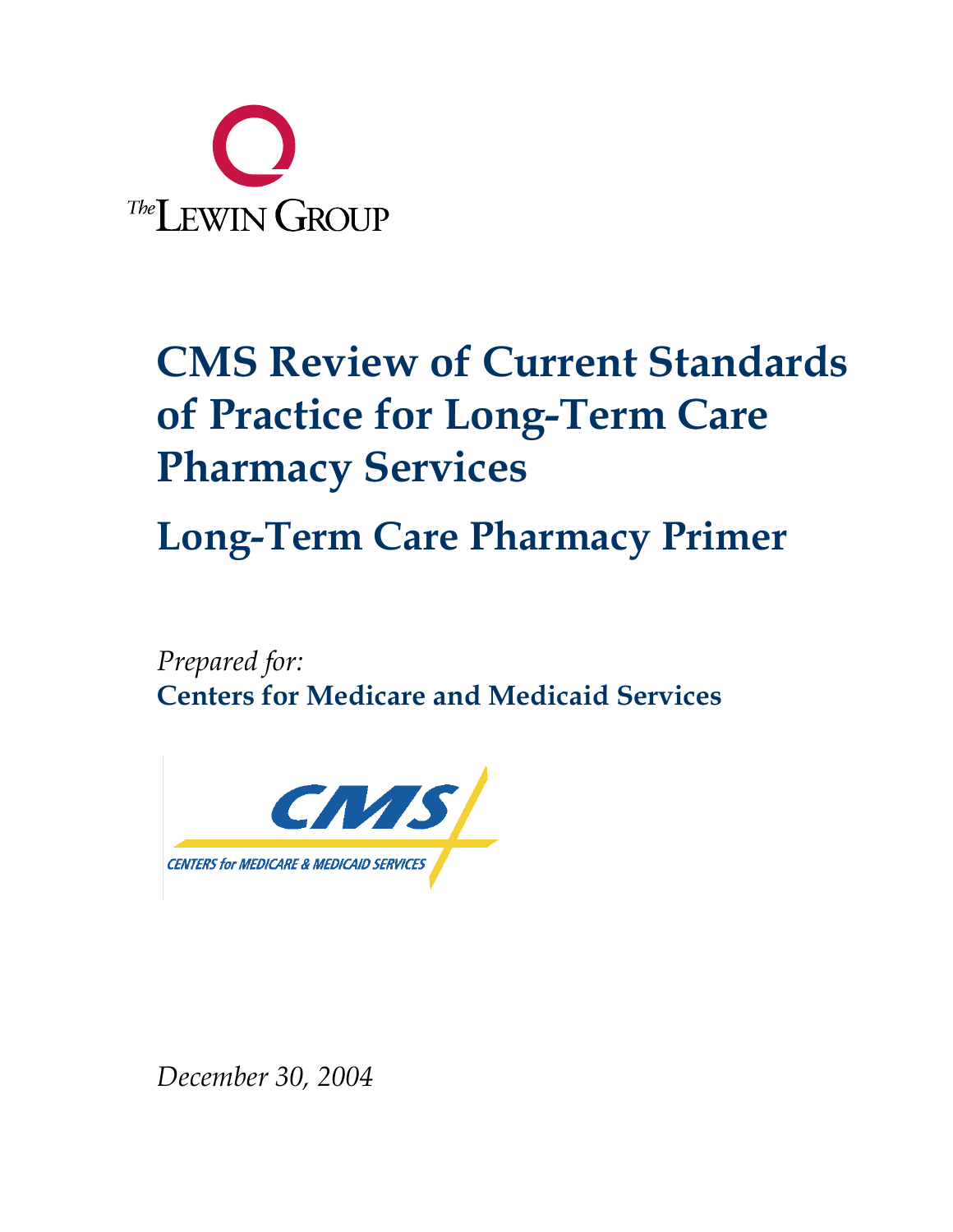# **Table of Contents**

| L.          |                                                       |
|-------------|-------------------------------------------------------|
| II.         |                                                       |
|             | А.<br>В.<br>C.                                        |
|             |                                                       |
|             | A.<br>В.<br>$\mathsf{C}$ .<br>D.<br>$E_{\star}$<br>F. |
|             | $\mathbf{A}$ .<br>$\bf{B}$ .<br>$\mathsf{C}$ .<br>D.  |
| $V_{\cdot}$ |                                                       |
|             |                                                       |

| <b>Appendix 1: Features of LTCP Practice</b>                         |
|----------------------------------------------------------------------|
| Appendix 2: Infrastructure/System of Care                            |
| <b>Appendix 3: Medicaid Pharmacy Reimbursement Rates</b>             |
| <b>Appendix 4: Medicaid Coverage of Over-the-Counter Medications</b> |

# **List of Figures**

| Figure 6: Medicaid Reimbursement - Pharmacy vs. Nursing Facility Rates  22 |  |
|----------------------------------------------------------------------------|--|
|                                                                            |  |
|                                                                            |  |

L,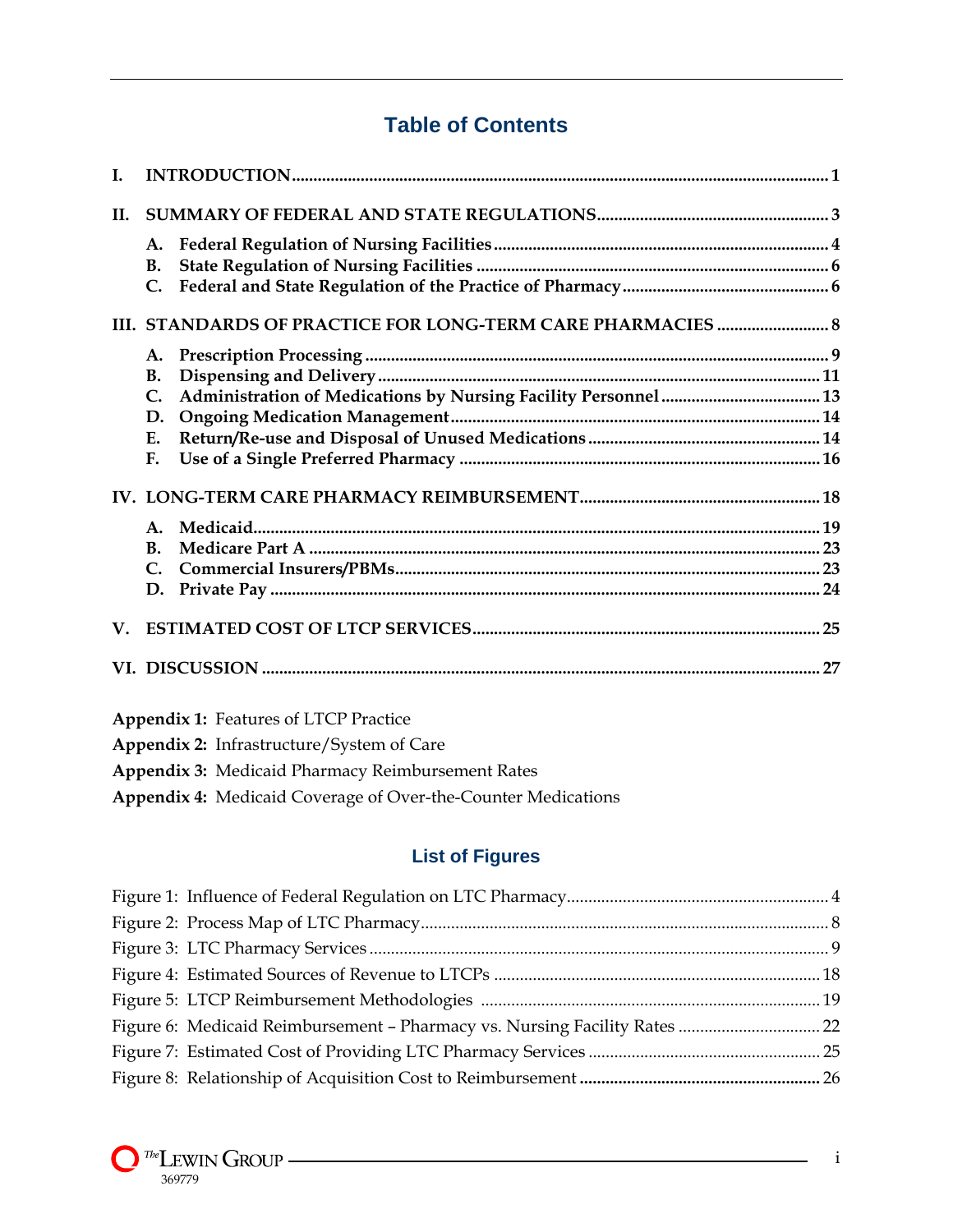## **I. INTRODUCTION**

The Medicare Modernization Act of 2003 recognizes that beneficiaries who reside in long-term care (LTC) facilities<sup>1</sup> have needs for specialized pharmacy services. Today, approximately 3.5 million Medicare beneficiaries, or just under 10 percent of the Medicare population, reside in a LTC facility. Most are admitted to a nursing facility for management of multiple chronic diseases requiring 24-hour nursing care. These individuals are generally older and frailer than the average beneficiary and on average take 8 to 10 medications per day. The combination of multiple disease states and chronic conditions requires specialized knowledge of the needs of frail elderly by clinicians and pharmacists who need to regularly monitor these beneficiaries for drug interactions and other adverse reactions to medications.

Specialized pharmacy services, including specialized compounding, alternative forms of drug administration, access to a pharmacist 24 hours per day seven days per week, and emergency deliveries of medication, help assure that residents receive timely access to appropriate medication therapies. These services are generally beyond the scope of services provided by retail pharmacies to beneficiaries who reside in the community. In order to meet these special needs, many nursing facilities contract with a long-term care pharmacy (LTCP) to provide prescription drugs and consultant pharmacist services.

Standards of practice in long-term care pharmacy have evolved over several decades in response to a complex set of Federal and state regulations governing the provision of prescription drugs in the LTC setting. While in most cases the regulations do not explicitly prescribe the nature of services to be provided, they drive nursing facility priorities and decision-making, as regulatory violations can result in significant penalties for a facility. As a result, over time the market has settled on a set of customary services that most nursing facilities expect from their pharmacy provider. There is some variation in the range of services that nursing facilities receive, primarily between urban and rural markets, but it is possible to generalize with some confidence about the minimum set of services a nursing facility would need to be compliant with Federal and state regulations.

In today's environment, LTCPs provide many services to nursing facilities at little or no charge. When LTCPs do charge for services, the pricing for services is difficult to determine since services are often bundled together. As a result there is a great deal of uncertainty in the market regarding the cost to LTCPs of providing services or the potential charge structure that would exist in the market if LTCPs were reimbursed directly for the services they provide.

Pharmacies can afford to offer extensive service to nursing facilities at no charge and still achieve acceptable margins because they can acquire and dispense drugs at costs that are substantially lower than their reimbursement rates for Medicaid and Medicare Part A, which cover the majority of nursing facility residents. In addition, to the extent that LTCPs can direct market share to specific drugs, they can also collect rebates from drug manufacturers.

Today, many health plans and pharmacy benefits managers (PBMs) that are potential PDP sponsors have limited experience serving nursing facility residents, as they make up only a

<sup>1</sup> In this paper, we define LTCPs as skilled nursing facilities (SNF) and nursing facilities (NF).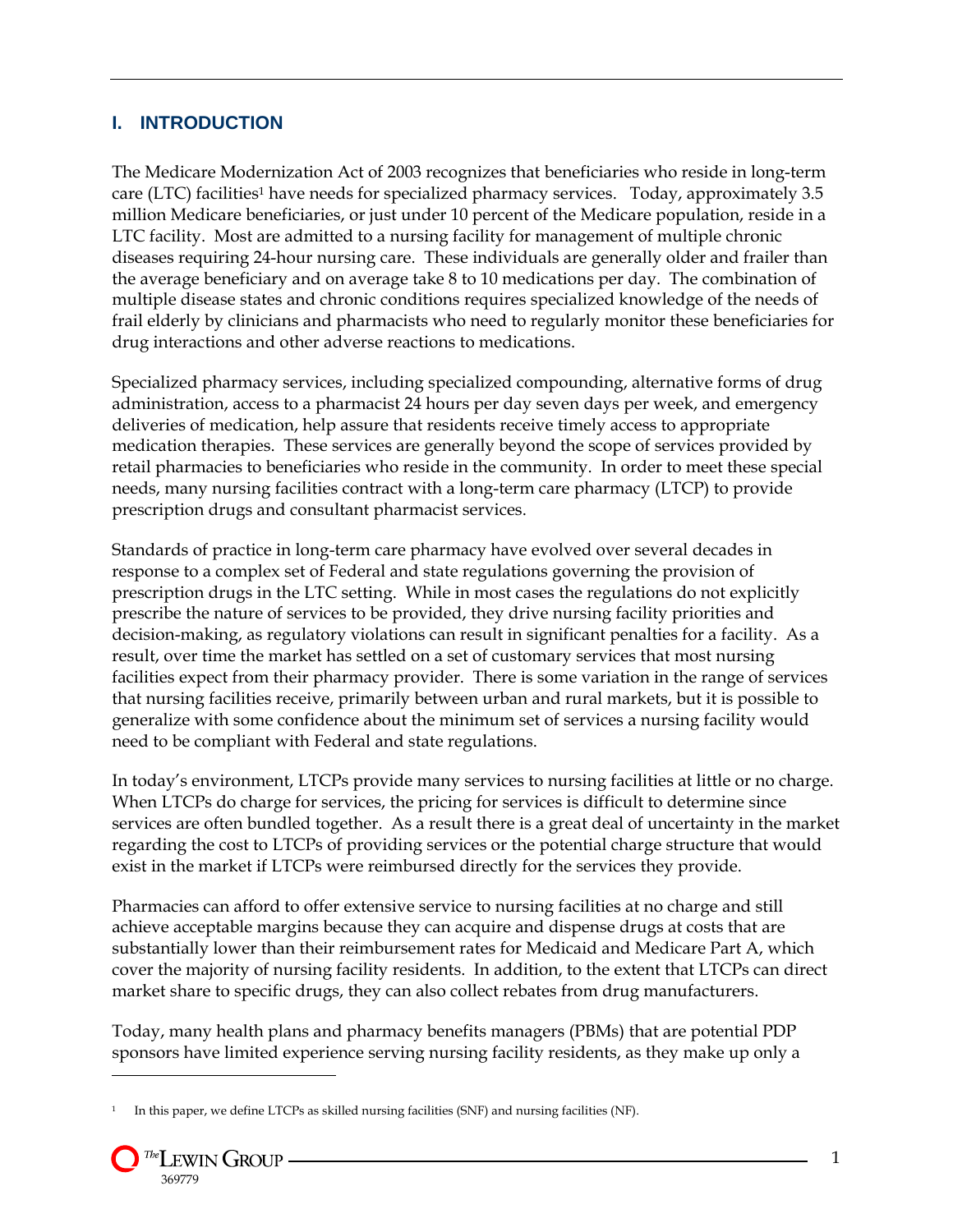small portion of the commercially insured population. PBMs and private health plans frequently pay LTCPs at lower rates for drug acquisition and dispensing than Medicaid, and so LTCPs usually do not accept private insurance coverage as payment in full and bill residents for additional charges. Currently, there appear to be few incentives for either LTCPs or health plans and PBMs to establish contractual relationships with each other.

However, with the implementation of Medicare Part D, drug coverage for dual eligibles will no longer be provided by Medicaid and will instead be provided through a Prescription Drug Plan (PDP) or a Medicare Advantage plan that offers drug coverage (MA-PD). When this transition occurs, PDPs and MA-PDs will be the source of coverage for the great majority of nursing facility residents. This transition is likely to reshape the industry dynamics, as LTCPs may not be able to maintain as large a difference between drug acquisition costs and reimbursement, and may also not be eligible for rebates if the PDP or MA-PD sets the formulary. This raises the question of whether LTCPs will be able to continue providing customary services at little or no charge to nursing facilities or payers.

Under Medicare Part D, both PDPs and MA-PDs must assure that all of their enrolled members, including residents of LTC facilities, have access to appropriate and medically necessary drugs. With this in mind, the purpose of this primer is to review:

- the array of services provided by LTCPs;
- the regulatory context in which these services are provided; and
- the ways in which LTCPs are compensated.

Section II provides a summary of the various Federal and state requirements that influence pharmacy services in the LTC setting. These requirements include Federal conditions of participation in Medicaid and Medicare, state nursing facility licensing regulations and pharmacy regulations, and Medicaid program specifications.

Section III describes the range of specialized services currently provided by LTCPs, and how these LTC pharmacy services relate to regulatory requirements. For example, specialized blister packs or other unit dose packaging are used to help avoid medication errors and maintain the integrity of the medication, thereby enhancing the nursing facility's ability to meet its regulatory obligation to provide safe and effective distribution of drugs.

Section IV reviews how LTC pharmacies are compensated for the services they provide. Today, the majority of Medicare beneficiaries residing in nursing facilities receive prescription drug coverage through Medicaid, and we provide a detailed discussion of Medicaid's approach to payment. We also outline approaches to reimbursement by other payers for this population, including Medicare Part A, commercial health plans and PBMs, the Federal Employee Health Benefit Program (FEHBP), and private pay residents.

Section V contains estimated costs of LTCP services, and Section VI contains a brief discussion.

We conclude in Section VI with a brief discussion of the issues that arise in assuring smooth implementation of Medicare Part D in the LTC setting.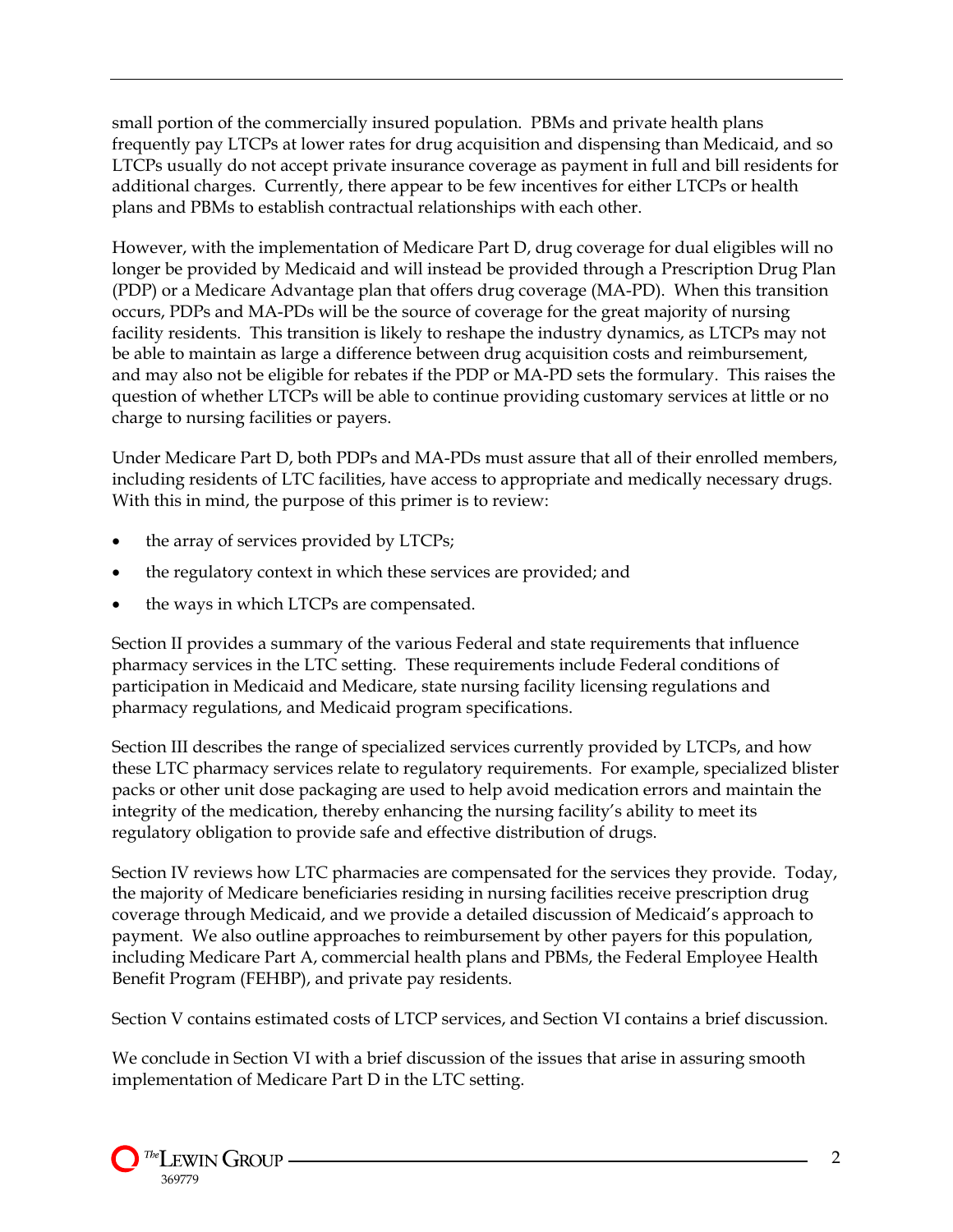### **II. SUMMARY OF FEDERAL AND STATE REGULATIONS**

The regulations governing the practice of pharmacy in nursing facilities are designed to protect the health and safety of nursing facility residents. Nursing facility residents have special care needs that in many cases require more intensive medication management and alternative forms of medication administration. Regulations governing pharmacy practice in nursing facilities have evolved over time to ensure that the special needs of nursing facility residents are met. The "conditions of participation" required of nursing facilities accepting Medicare and Medicaid funding mandate that nursing facilities properly order, record, store, administer and monitor medications. As shown in *Figure 1*, these detailed requirements have translated into standards of practice that are integral to the provision of appropriate medication therapy for nursing facility residents.

The standards of practice are designed to fulfill Federal mandates to:

- Decrease medication errors and adverse drug events;
- Assure proper medication selection;
- Monitor drug interactions, over-medication, and under-medication; and
- Improve the documentation of medication administration.

At the state level, regulations relate to the licensing of nursing facilities and those professionals working within the nursing facility (e.g., nursing facility administrators, registered nurses).

Federal and state laws and regulations also govern the practice of pharmacy. The Federal government regulates drug products distributed by state-licensed pharmacies. State governments generally establish regulations concerning the requisite credentialing of those who practice pharmacy (e.g., pharmacists, pharmacy technicians) and the licensing of pharmacy practice sites (e.g., hospital pharmacies, long-term care pharmacies, or nuclear pharmacies) where they perform their duties.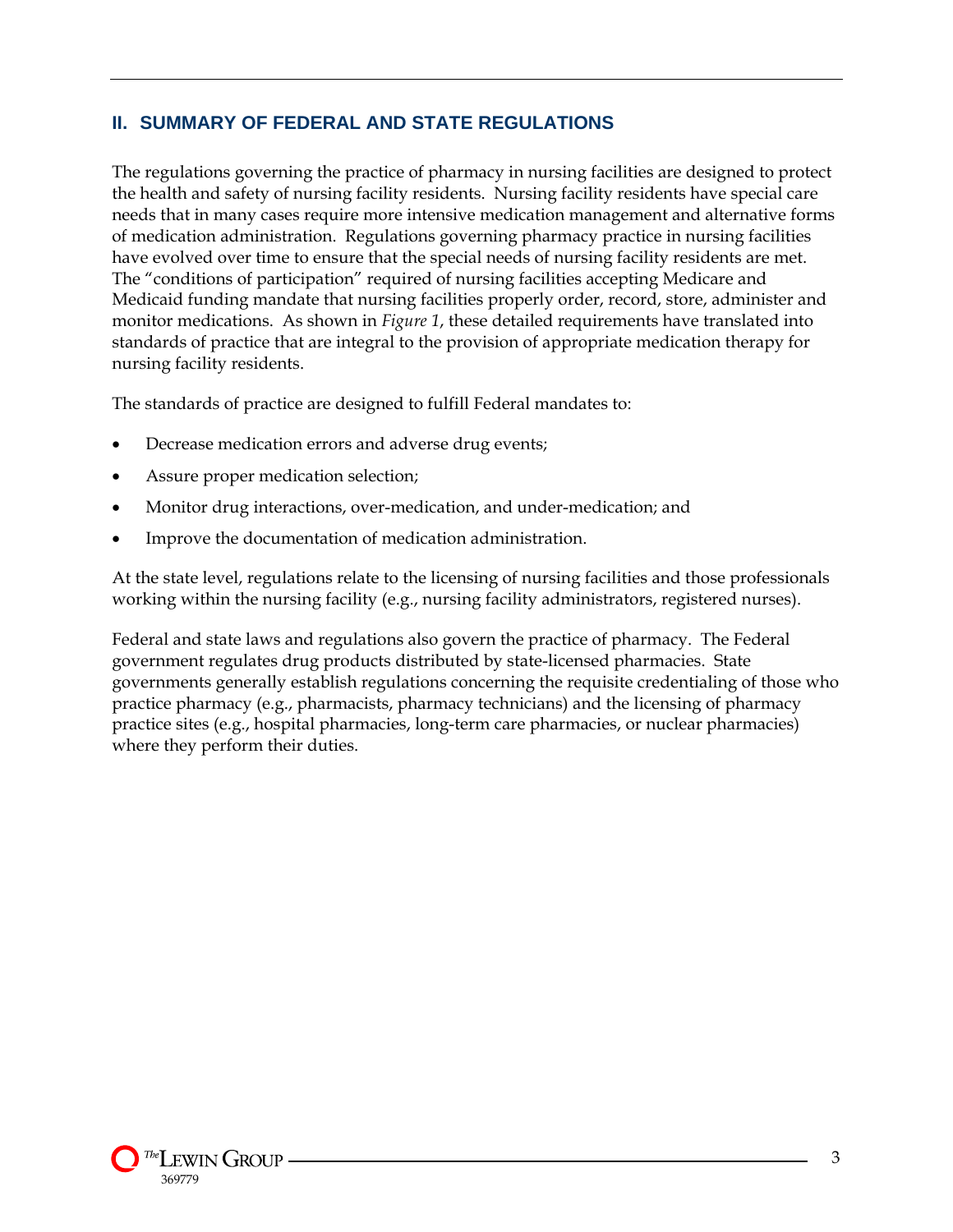

#### **Figure 1: Influence of Federal Regulation on LTC Pharmacy**

## **A. Federal Regulation of Nursing Facilities**

The Omnibus Budget Reconciliation Act of 1987 (OBRA-87) generated new standards, or conditions of participation, for nursing facilities accepting Medicare and Medicaid funding in the area of quality of care, rights of residents, resident assessment, and quality of life. OBRA-87 and implementing regulations (42 Code of Federal Regulations) also addressed several issues related to pharmacy practice, including drug regimen review and the avoidance of medication errors. The following outlines the key provisions in OBRA-87 related to the practice of pharmacy and the provision of drug therapy in the nursing facility setting:

- **Self-administration of medications.** Residents may self-administer medications if an interdisciplinary team (e.g., attending physician, nurse, resident, and resident's family) has determined that the practice is safe.
- **Unnecessary drugs.** Resident's drug therapy must be free from unnecessary medications, those given in excessive doses, in excessive duration, or without adequate monitoring.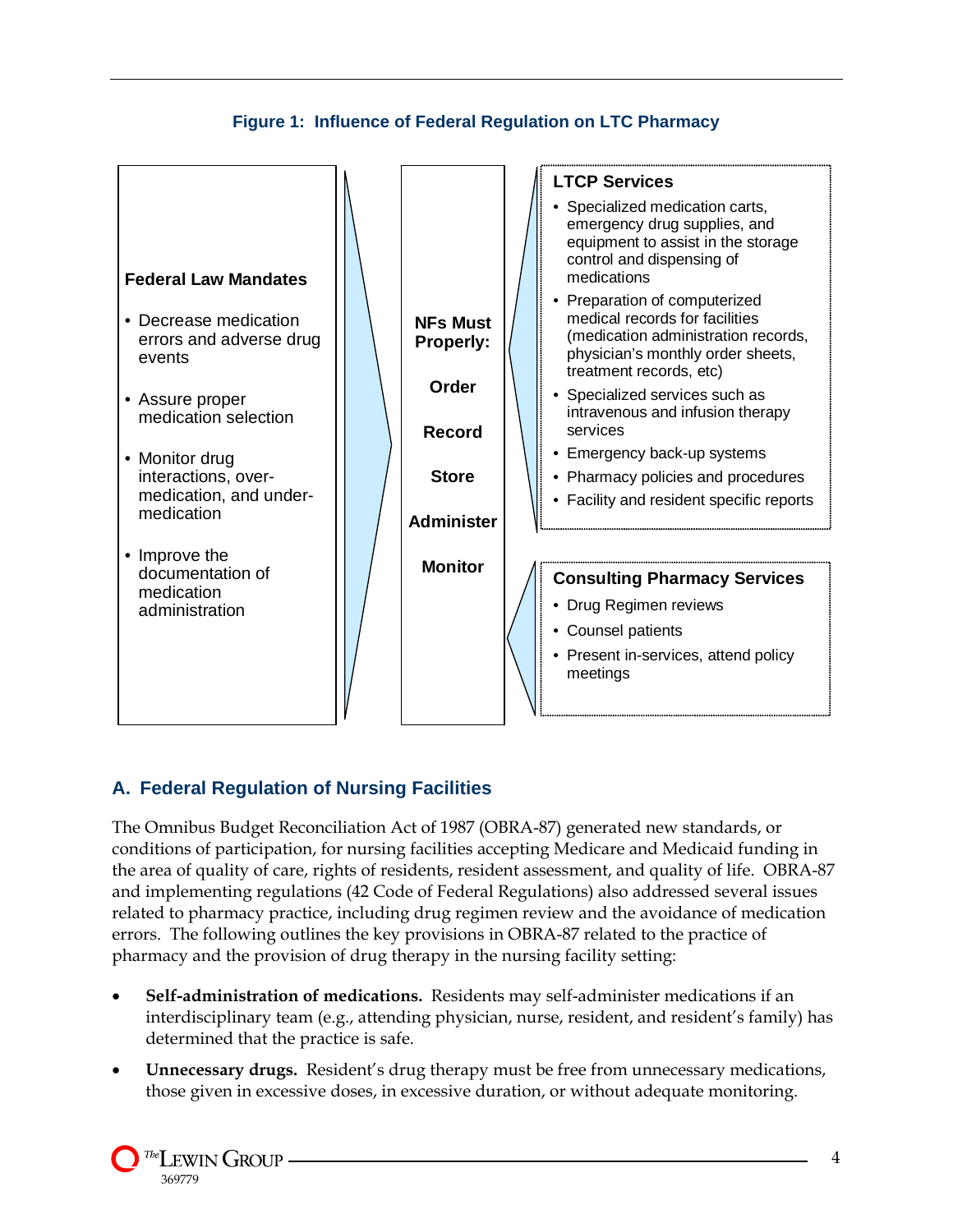- **Medication error rate.** Nursing facilities must ensure that the medication error rate does not exceed five percent.
- **Pharmacy services.** Nursing facilities must provide "routine and emergency drugs and biologicals to its residents."2 The provision of pharmaceutical services includes assurances of accuracy in acquiring, receiving, dispensing, and administering of medications and biologicals for each resident.

In addition, nursing facilities must employ or obtain the services of a licensed pharmacist who: 1) provides *service consultation* on all aspects of the provision of pharmacy services in the facility; 2) establishes a record-keeping system that tracks the receipt and disposition of all controlled substances; and (3) determines that medication records are in order.

At least once per month, a licensed pharmacist must perform a *drug regimen review (DRR)* for each resident. The pharmacist must report any irregularities to the attending physician or director of nursing. Furthermore, these reports must be acted upon.

Nursing facilities must also ensure the proper *labeling and storage of medications and biologicals*. Medications must be labeled according to accepted standards of practice, and include instructions and expiration date when applicable. Medications must also be stored in a locked compartment and only authorized personnel have access to these compartments. In addition, the nursing facility must have a separate locked compartment for controlled substances.

Several years later, the Omnibus Budget Reconciliation Act of 1990 (OBRA-90) was passed. This legislation was intended to lower prescription drug-related costs by improving the quality of medication therapy. OBRA-90 expanded the pharmacist's role in both the retail and institutional settings by mandating that pharmacists perform prospective drug use review, offer patient counseling, and document patient medication regimen. Although provisions in OBRA-90 were adopted as conditions of participation for the Medicaid program, states subsequently passed pharmacy practice acts that extended these pharmacy services to all consumers. Some important provisions of OBRA-90 are summarized below:

- **Rebates.** Drug manufacturers are required to provide state Medicaid programs with their "best" price.
- Prospective drug utilization review (DUR). Pharmacists are required to review recipients' drug profile before filling their prescription(s). The evaluation of the drug therapy includes: therapeutic duplication; drug-disease contraindications; drug-drug interactions, incorrect drug dosage or duration of drug treatment, drug-allergy interactions, and evidence of clinical abuse/misuse.
- **Patient counseling.** The legislation also requires states to establish standards governing patient counseling. Pharmacists must offer to discuss the recipient's unique drug therapy regimen after filling prescription(s). In addition, pharmacists should discuss other

<u>.</u>

<sup>2 42</sup> CRF **§** 43.860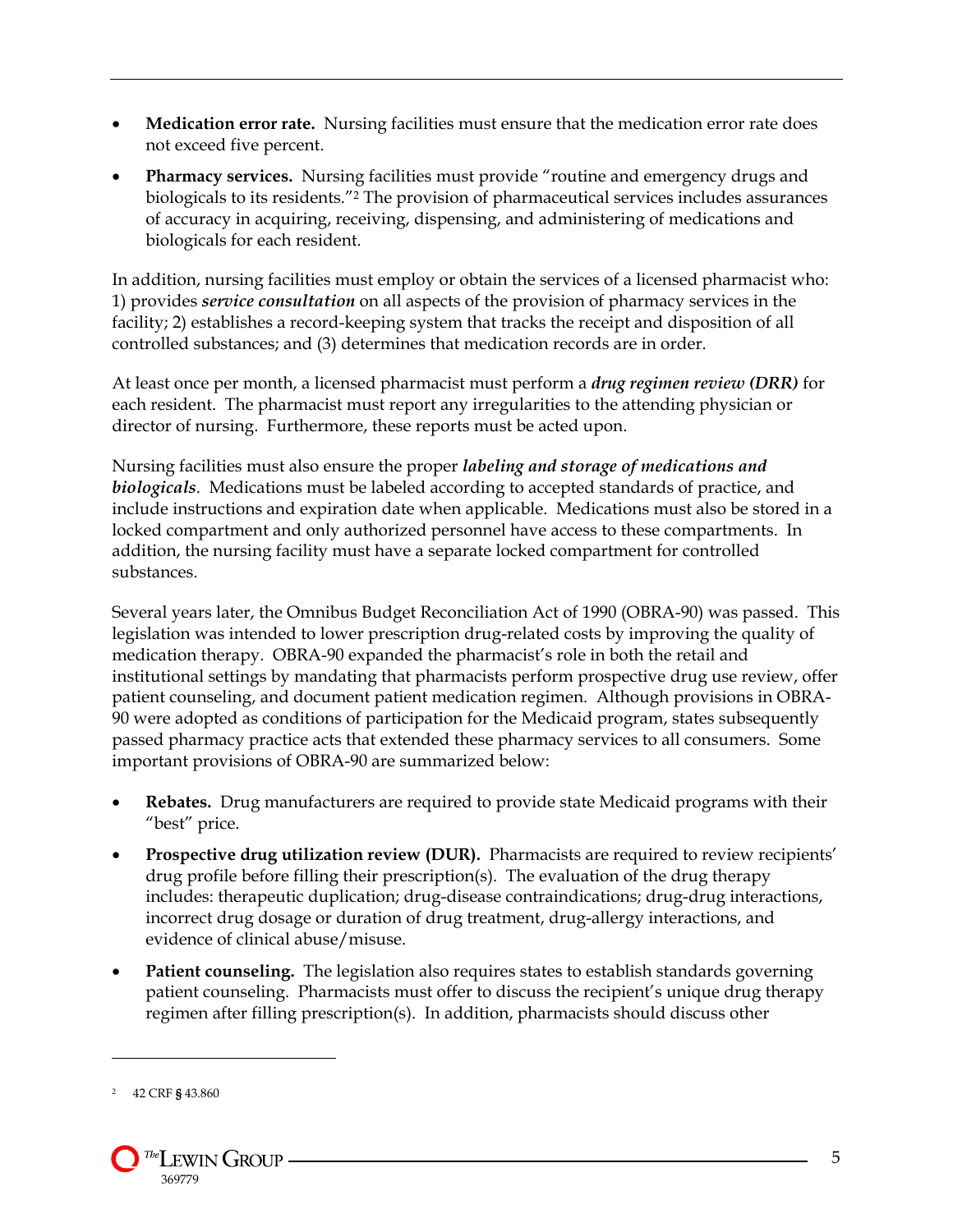information that is relevant to the recipient's situation. In many states, patient counseling is waived in the institutional pharmacy setting.

• **Maintenance of patient records.** Pharmacists should make reasonable efforts to maintain patient information (e.g., known allergies or adverse drug reactions) and the pharmacists' notes regarding the individual's drug therapy.

# **B. State Regulation of Nursing Facilities**

All states license and regulate nursing facilities by establishing business practices and setting standards for quality and the types of services provided. Each state's Department of Health generally establishes the licensing requirements for nursing facilities. The degree of regulation among the states varies widely. If nursing facilities choose to participate in Medicaid, the State Survey and Certification Agency must certify that the facility has met the Federal conditions of participation. In addition, state licensing requirements may include:

- Administrative requirements (e.g., staff qualifications, clinical records);
- Environmental conditions (e.g., location and physical plan of facility);
- Care of residents (e.g., residents treated with dignity and respect);
- Admissions policy (e.g., defines conditions of admission or expedited admission); and
- Rights of residents (e.g., residents have right to privacy and confidentiality).

Furthermore, personnel working in nursing facilities (e.g., registered nurses) must meet professional licensing standards. For example, nursing facility administrators are licensed and disciplined by the Department of Health (e.g., Alabama) or the Department of Professional and Financial Regulation (e.g., Maine).

# **C. Federal and State Regulation of the Practice of Pharmacy**

Both Federal and state laws and regulations govern the practice of pharmacy. At the Federal level, drug product approvals, labeling, and drug manufacturing standards are under the purview of the Food and Drug Administration (FDA) while the Drug Enforcement Administration (DEA) assures that drugs that are intended for medical use are not diverted to non-medical uses. Pharmacists must comply with rules promulgated by these agencies.

At the state level, regulations governing the practice of pharmacy can be found under the Board of Pharmacy. The state Board of Pharmacy governs the licensing of pharmacists and facilities, and enumerates the rules regarding pharmaceutical care. Generally, the scope of regulation by state Boards of Pharmacy includes:

- Formation, organization, and operation of Pharmacy Board,
- Initial licensing of pharmacists, transfer or renewal of license and registration,
- Licensing of facilities involved in storage, distribution and sale of medications,
- Standards for pharmacy practice sites (e.g., hospital pharmacy, nuclear pharmacy), and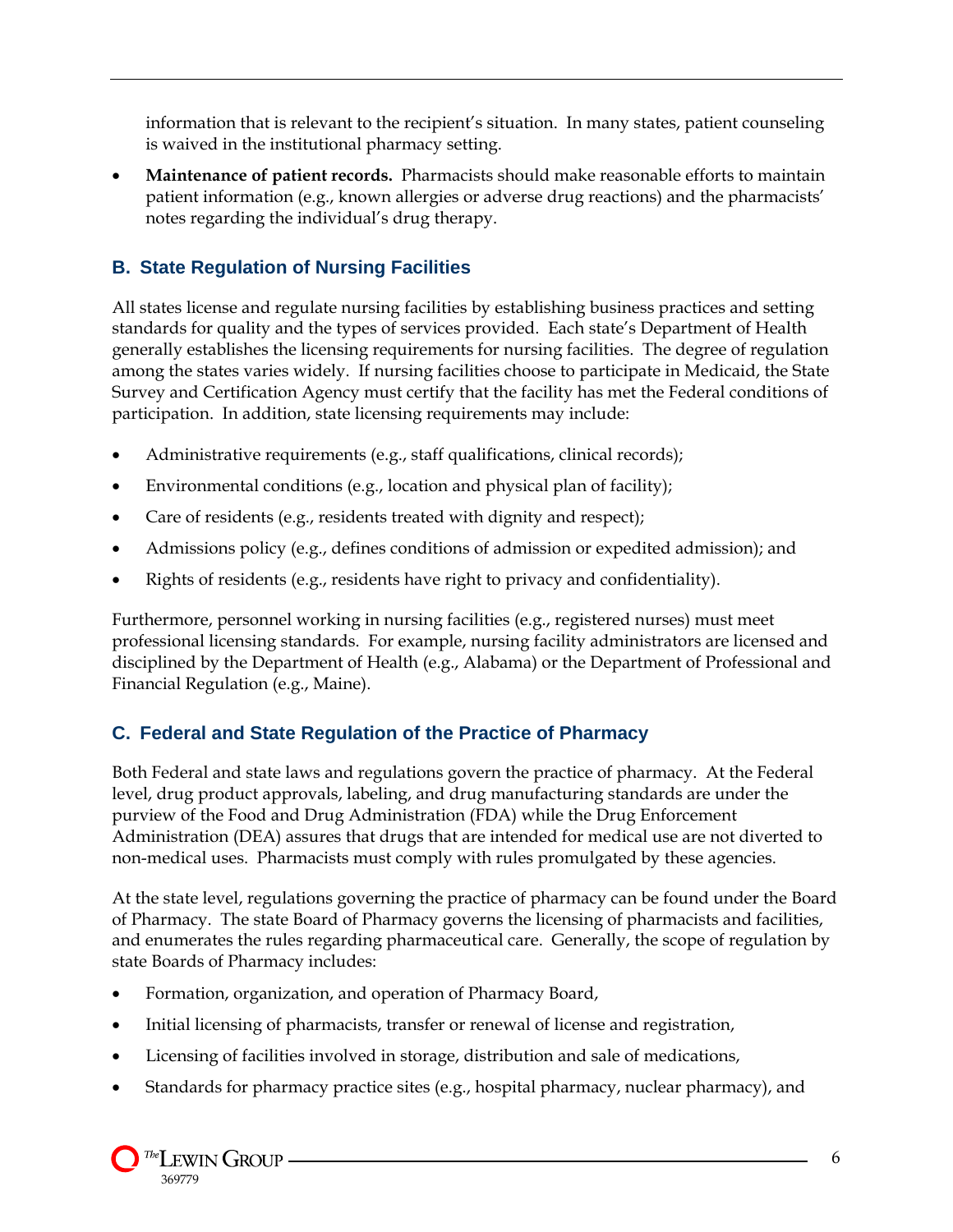• Rules regarding pharmaceutical care, which may include facility, personnel, issuance of medication order, labeling, records, storage, patient counseling.

In at least 29 states, LTCPs are regulated under the broader category of institutional pharmacies, which also includes pharmacies in hospitals, penal institutions, or hospices. Some states recognize LTCPs as a distinct type of institutional pharmacy and specify separate requirements for them. Twelve states have regulations that are specific to LTCPs. The remaining states are silent on this issue. However, in most states where separate regulations are detailed in the Board of Pharmacy regulations, LTCPs differ very little from retail pharmacy. Certain issues, such as emergency kits, unit dose packaging recommendations, first-dose inventories, and the role of consultant pharmacists comprise the majority of these specific regulations. The range of detail in the regulations varies as well, from just a brief acknowledgement that LTCPs exist and must comply with already specified regulations, to a detailed accounting of specific functions within an LTCP.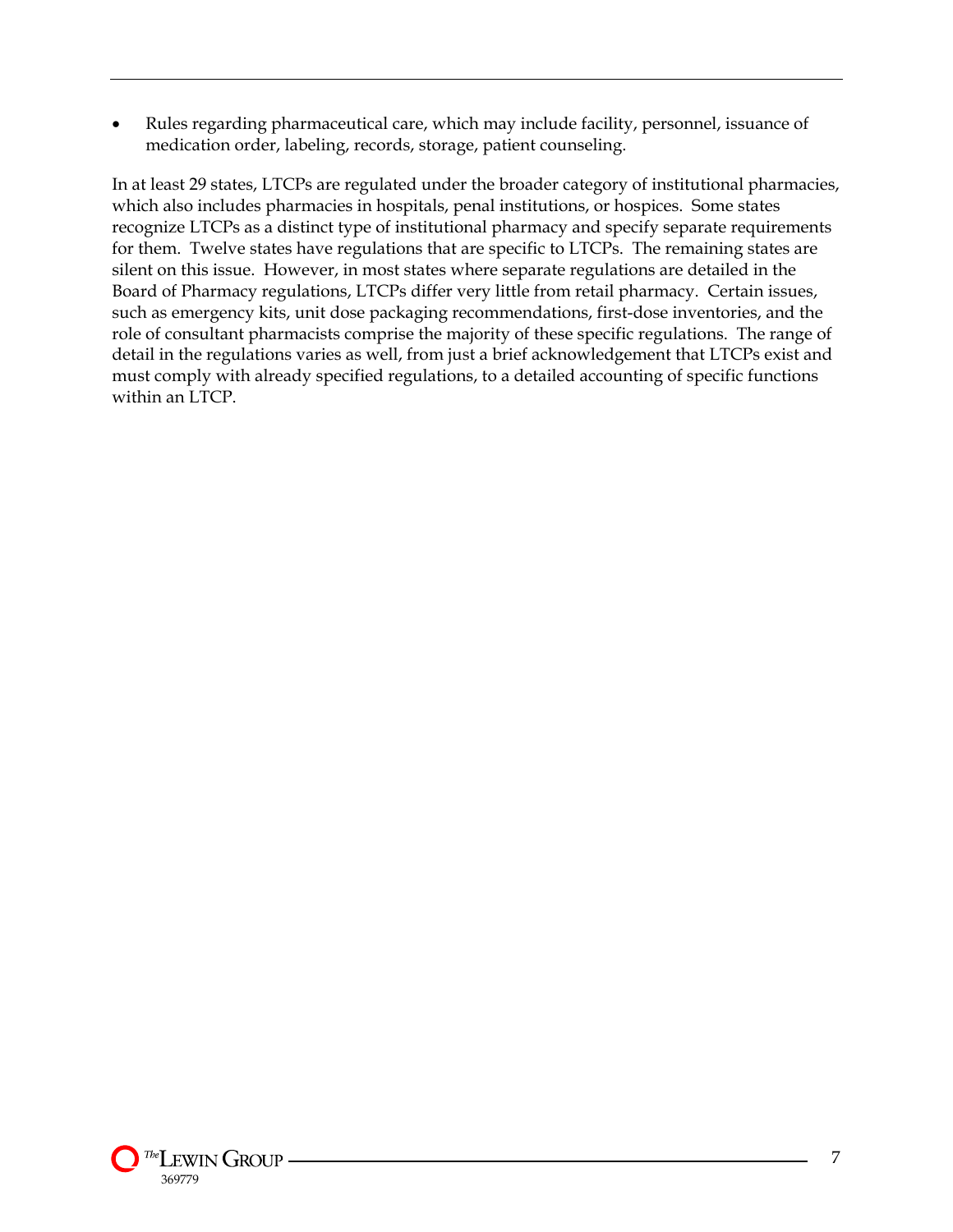## **III. STANDARDS OF PRACTICE FOR LONG-TERM CARE PHARMACIES**

Services provided by LTCPs have evolved over time in response to the regulations described in Section II. Below, we discuss how LTCPs provide services to nursing facilities at each stage of the drug therapy service delivery process, from the time a physician writes the prescription for a nursing facility resident, through administration of the drug by nursing facility personnel and ultimately, disposal of unused doses (See *Figure 2*):

- Prescription Processing
- Dispensing and Delivery
- Medication Administration
- Ongoing Medication Management
- Return/Re-use and Disposal

#### **Figure 2: Process Map of LTC Pharmacy**



Finally, we discuss how regulatory requirements and current market practices work together to create an environment in which nursing facilities prefer to contract with a single LTCP.

The most important services typically provided at each stage of the drug therapy service delivery process are shown in *Figure 3*.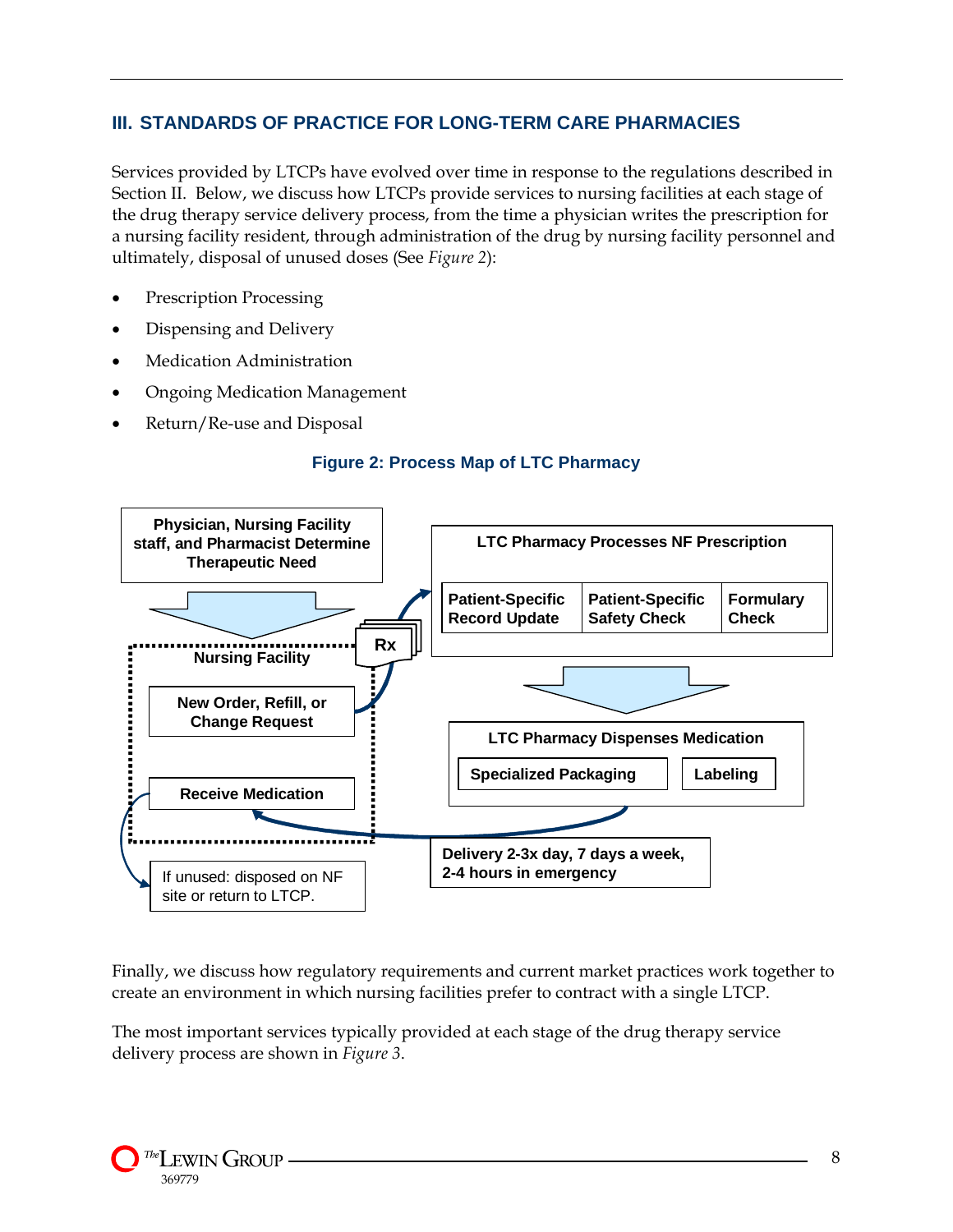| <b>Prescription Processing</b> |                                                                           | <b>Dispensing and Delivery</b>                                                                                 | <b>Medication Administration</b><br>and Management                                              | Return/Re-Use and<br><b>Disposal</b>                                                                     |
|--------------------------------|---------------------------------------------------------------------------|----------------------------------------------------------------------------------------------------------------|-------------------------------------------------------------------------------------------------|----------------------------------------------------------------------------------------------------------|
|                                | Create medication<br>record<br>Clarify, if necessary,<br>medication order | Package medications<br>٠<br>in unit doses<br>Ensure proper<br>٠<br>labeling                                    | Perform quality<br>٠<br>assurance checks<br>Supply medication carts<br>п.                       | Accept return of unused<br>medications<br>Assist in disposal of<br>$\blacksquare$<br>controlled and non- |
|                                | Respond to<br>emergency<br>medication orders<br>Perform drug              | Provide timely<br>$\blacksquare$<br>delivery<br>Maintain emergency<br>$\blacksquare$<br>kits, interim kits and | <b>Perform Consultant</b><br>п.<br><b>Pharmacist services</b><br>(e.g., drug regimen<br>review) | controlled substances                                                                                    |
|                                | utilization review<br>Apply formulary/ PDL                                | floor stock                                                                                                    |                                                                                                 |                                                                                                          |

#### **Figure 3: LTC Pharmacy Services**

## **A. Prescription Processing**

Commonly, LTCPs work with hospital discharge planners and physicians to establish appropriate medication regimens for incoming residents and obtain prescription orders. Pharmacists in the LTCP make recommendations to eliminate duplicate medication orders and inappropriate medications, and to identify medications that should be discontinued after discharge from hospital. LTCPs also work with state ombudsmen, social workers, family members, and personal physicians to determine appropriate medication regimens.

Prescription orders are transmitted to the LTCP via facsimile.<sup>3</sup> After the LTCP receives medication orders, they are reviewed and processed.

*Standard Prescriptions.* Pharmacists and technicians working on-site at the LTCP update an existing patient record or create a new one. In some cases, the pharmacy must clarify this information with nursing facility personnel or the physician to generate a complete medication record. The computerized recording of prescriptions serves multiple purposes, including tracking actual and potential drug interactions before the actual dispensing of the drug. The pharmacist will also review the chart for any other potential problems that could exist with the prescription. Most state Medicaid programs require on-line DUR for all recipients.

Pharmacists also perform a formulary check prior to filling the order. In states where Medicaid programs have Preferred Drug Lists (see Appendix 2), pharmacists verify whether the prescribed drug is covered by the Medicaid program. If a prescription is dispensed for a noncovered drug, the LTCP is at risk for the cost of the drug and the dispensing fee.

In the case of large pharmacy chains that have their own formularies, the pharmacist may also check the prescription against the LTCP's formulary; if a prescription is written for a nonpreferred drug, the pharmacist may contact the physician to suggest a change to the prescription or, in very specific circumstances, the pharmacist may be able to make the change

<sup>&</sup>lt;sup>3</sup> DEA regulations permit faxes of prescriptions for Schedule II controlled substances to serve as the original prescription. A limited number of states however, still prohibit this practice.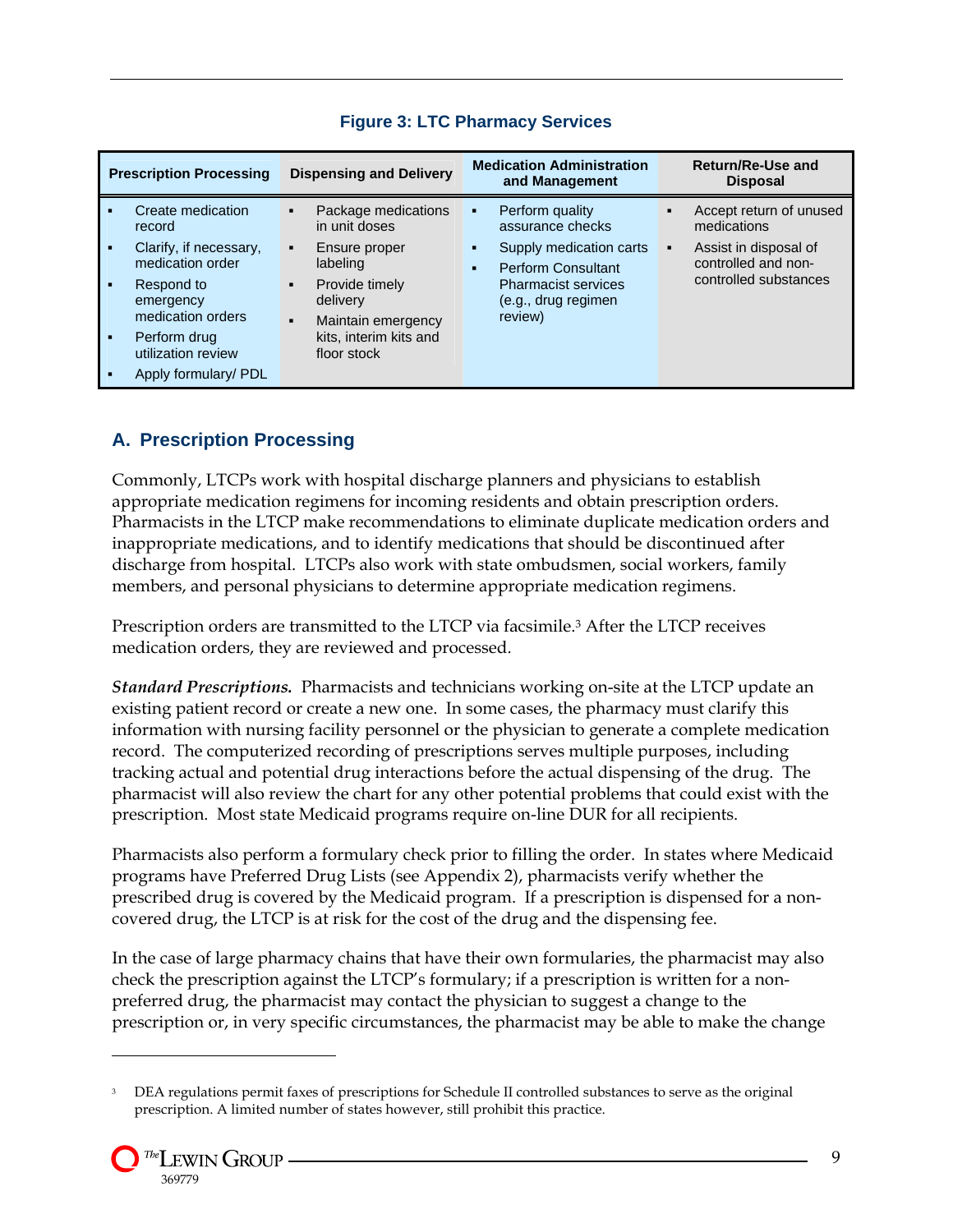without consulting the physician<sup>4</sup>. This formulary check at the pharmacy represents an opportunity to prospectively (before the prescription is dispensed) enhance formulary compliance thereby potentially leading to higher rebates for the pharmacy. Formularies created by LTCPs are developed specifically for the nursing facility population, taking into account the dynamics associated with the process of aging. These formularies are developed collaboratively among a committee of physicians, consultant pharmacists, and other health care professionals who have expertise in geriatrics and geriatric pharmacotherapy.

A critical role of pharmacists is to ensure rational, appropriate and safe medication use through the review of medication therapy and patient history for potential adverse drug reactions. State regulations do not speak to the specifics of how pharmacists and pharmacy staff implement this process, but all states note in their regulations that these activities comprise a core feature of a pharmacist's responsibilities. Regulations generally specify that policies and procedures for monitoring and reporting adverse drug reactions should be developed and that patient information be collected in such a way as to facilitate the drug review process.

Many states explicitly allow pharmacists to perform therapeutically equivalent substitutions (unless a physician explicitly specifies the branded product). In the Medicaid and Board of Pharmacy regulations where substitution is mentioned (e.g., Hawaii), there is often language that encourages generic substitution for cost-saving purposes, and requires the pharmacy to inform patients if a generic version is available.

*Refills and Changed Prescriptions.* Refills and changed prescriptions are processed in a similar fashion. By the time medications are refilled, a consultant pharmacist has reviewed the resident's initial drug regimen, and the LTCP has a more complete record for the patient. This information further helps the LTCP evaluate whether new prescriptions present potential for medication-related problems or whether modifications to existing medication therapy are necessary or appropriate.

Pharmacy computer systems also monitor the need for a routine schedule of refills that are automatically processed unless the order has been changed or discontinued.

*Prescriptions for Controlled Substances.* The Federal DEA and state regulatory agencies, including state Boards of Pharmacy, have requirements for dispensing controlled substances. A pharmacist must ensure that the prescription itself complies with the Federal and state regulations that govern dispensing of controlled substances.

Controlled substances used for pain management (Schedule II, III) generally have more stringent requirements than medications in Schedules IV, V due to their high potential for abuse and dependence. In some cases, patients with chronic pain from cancer, HIV/AIDS, extreme cases of arthritis, diabetic neuropathy, and other indications, require regular prescriptions for Schedule II, III controlled substances.

<u>.</u>

<sup>4</sup> In states that allow "collaborative practice agreements" it is possible for a pharmacist to change a prescription from one drug to another as long as the agreement specifies that the pharmacist can do so. Where allowed by state regulation, collaborative practice agreements set forth a list of drugs which can be interchanged and substituted by the pharmacist without contacting the doctor. The details of the agreement are between the pharmacist and physician.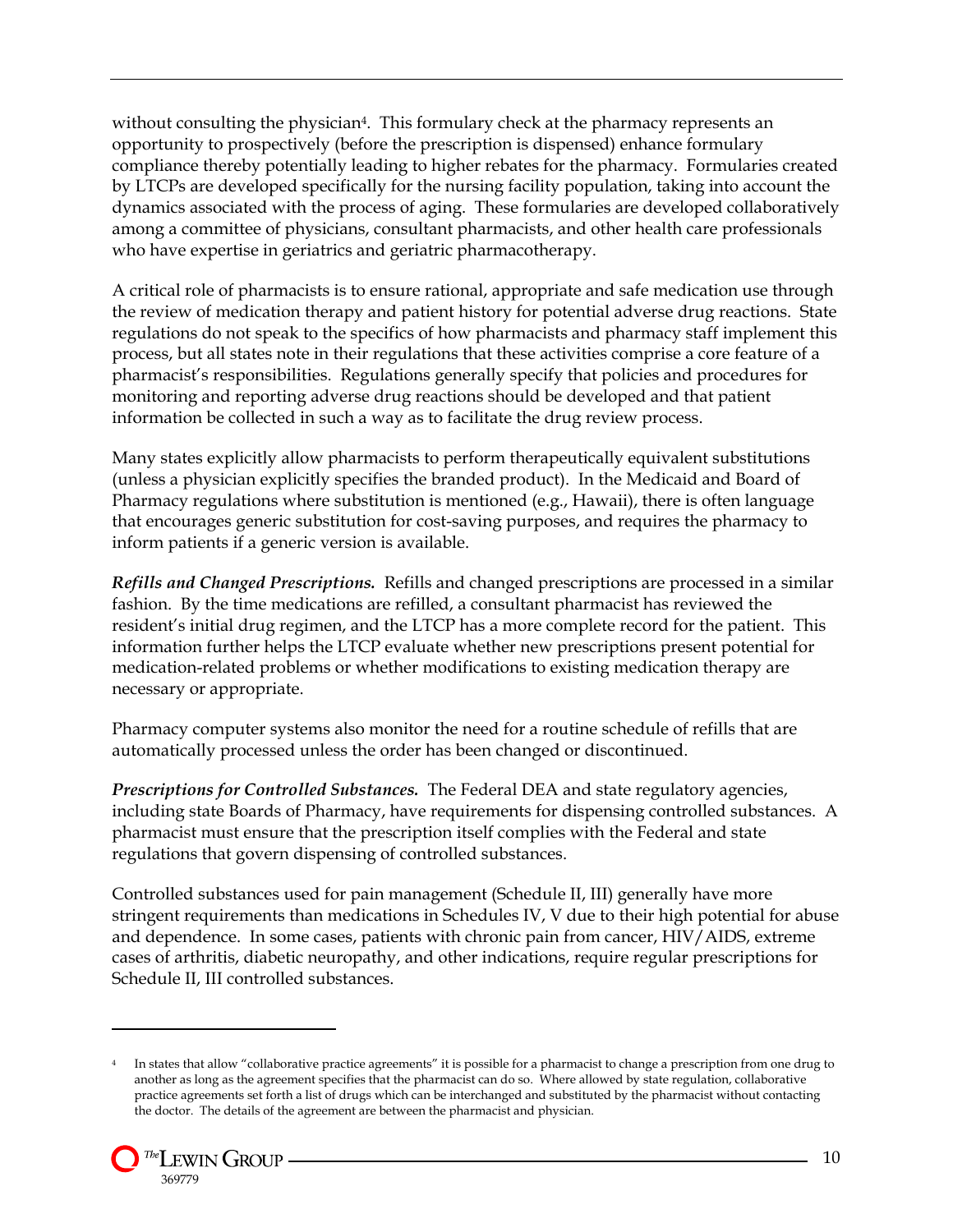To help nursing facilities comply with Federal standards for controlled substance distribution, LTCPs prepare separate medication records for controlled substances. This system helps ensure that nursing facilities properly account for administration of controlled substances.

*Emergency Prescription Orders*. LTCPs must be equipped to dispense emergency prescription medications to a resident 24 hours a day. Emergency prescription orders include controlled substance pain medications and specially prepared intravenous antibiotics. LTCPs have a pharmacist and pharmacy technician staff on call 24 hours day to handle such urgent requests.

State regulations generally do not specify a timeframe in which delivery must take place, calling for "timely" delivery of medications. The industry practice for emergency delivery time is approximately two to four hours. LTCPs in rural areas and other areas where timely emergency deliveries to nursing facility are not feasible may contract with independent and chain community pharmacies as back-up to handle the dispensing and delivery of emergency medications.

# **B. Dispensing and Delivery**

Medication dispensing refers to the preparation and delivery of a medication or device to a patient (or a patient's proxy) under a lawful order of a practitioner, in an appropriately labeled container suitable for administration. Dispensing, and in particular the labeling and packaging of medications, is consistent across states, though there are certain areas where state regulations outline dispensing practices in varying levels of detail.

*Pharmacy Trained Staff*. Pharmacy technicians are trained to perform routine functions in the dispensing of drugs under the supervision of a licensed pharmacist. States generally outline the tasks that pharmacy technicians are not allowed to perform, such as:

- Evaluate the patient's profile relative to the medication being dispensed,
- Consult the patient concerning the utilization of medications, and
- Interpreting data for the effective drug dosage regimens

Some states specify the number of technicians that can be supervised by a pharmacist. A 1:2 ratio of pharmacist to pharmacy technicians is the most common (e.g., Colorado, Kansas, Mississippi, Nebraska, New Jersey, New York, North Dakota, Oklahoma, South Dakota). This means that one pharmacist may supervise up to two pharmacy technicians. Other states, such as Tennessee, allow more technicians to be supervised per pharmacist if a technician is certified. Wisconsin specifies a 1:5 ratio, with one of the technicians being an intern.

The range in pharmacist to technician ratios across states has different cost and efficiency implications. For example, having a low pharmacist to technician ratio may be more costly, but in a high-volume, high complexity setting, having more licensed pharmacists on hand may be more efficient–-there are greater demands for interpretation and dispensing skills that technicians alone cannot undertake.

*Specialized Medication Packaging*. After the particular medications selected are determined to be appropriate, the LTCP uses pharmacy technicians (under the supervision of a licensed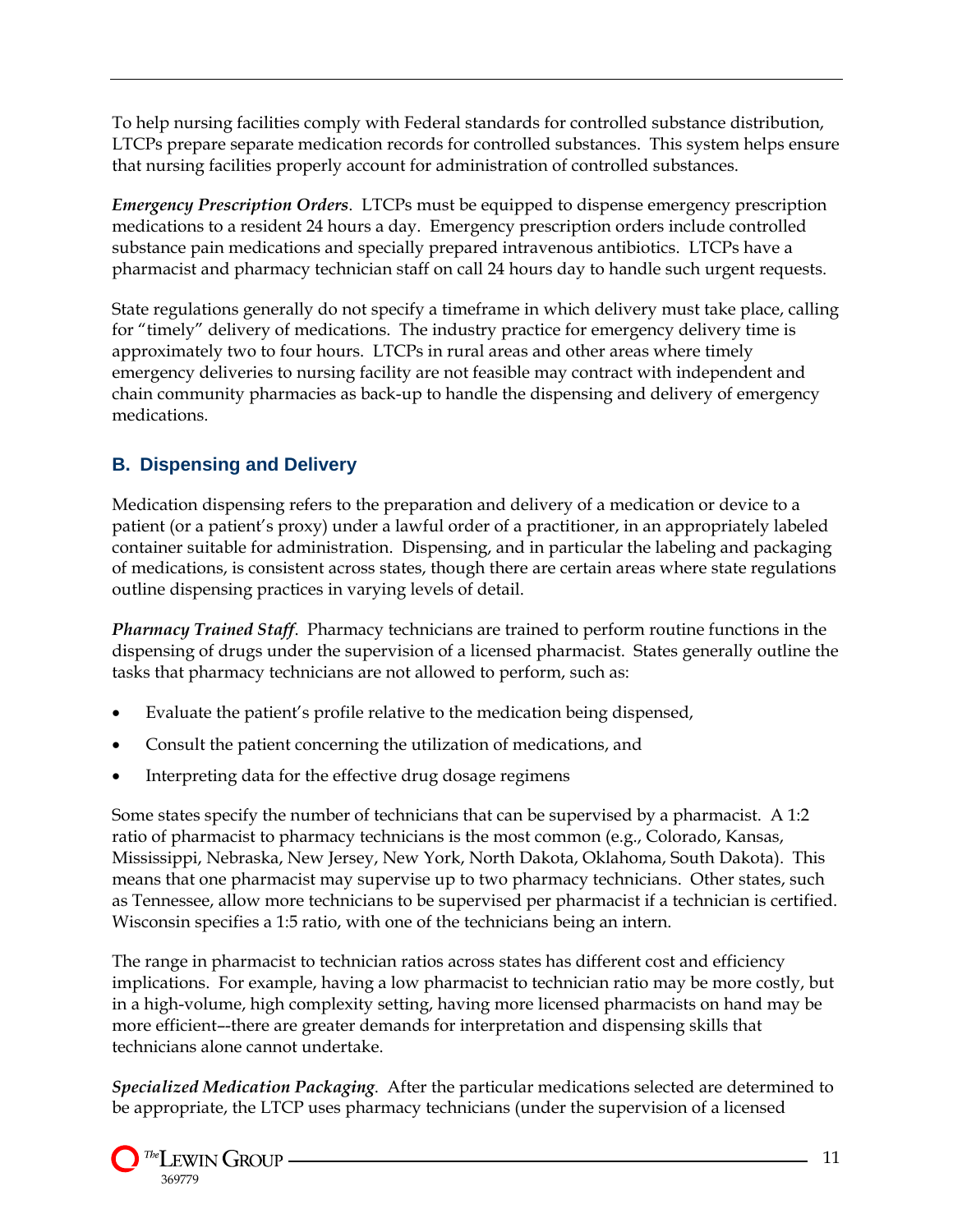pharmacist) to fill medications using specially packaged administration systems designed to assist the nursing facility in reducing medication administration errors and tracking medication administration. Examples of specialized packaging include blister packages, unit dose systems, and boxes. Although neither Federal nursing facility conditions of participation nor state regulations specify particular forms of packaging, facilities must have a system in place to organize dispensing and reduce medication errors. The standards of practice, however, have evolved to emphasize the use of unit dose systems, particularly in institutional settings.

*Labeling.* Labeling requirements are standard across states, but are typically reserved for other than unit dose packaging (e.g., vial), as unit dose packaged medications are rendered patientspecific through the use of medication carts and specialized packaging. As a result, medications in unit dose packaging generally have less detailed labels that include the name and address of the facility, date dispensed, name of prescriber, name of patient, directions for use, name and strength of drug and expiration date.

*Emergency Kits, Interim/Supplemental Kits, and Floor Stock Medications.* Most nursing facilities maintain a stock of medications at the facility for emergency dispensing. DEA permits the storage of controlled substances for this purpose. Most state Boards of Pharmacy permit storage of medications in emergency kits.

Nursing facilities and LTCPs work together to determine what medications are necessary for the emergency kit according to each state's regulatory requirements. The LTCP is responsible for ensuring that the emergency kit is properly stocked. Most kits contain a supply of controlled substance pain medications, oral antibiotics, seizure medications, including benzodiazepines, and other medications necessary to immediately manage emergency situations.

Soon after a drug is used from the emergency kit, the provider pharmacist must be notified, a written prescription must be obtained from a physician, and the dose must be replaced. Seventy-two hours is the most common timeframe within which emergency drug doses must be replenished and their prescriptions documented by a licensed practitioner. The shortest turnaround time is 24-hours or next business day (e.g., Florida, Maine), whereas some states specify only "within a reasonable timeframe" (e.g., Montana, North Dakota, Oregon, Rhode Island, Tennessee, Vermont). See Appendix 1.

Due to restrictions on emergency drugs and the follow-up, documentation, and replacement required with emergency drug kits, many states indicate that they must be provided by only one pharmacy (e.g., Indiana, Iowa, Montana, North Dakota, Rhode Island, South Carolina).

Occasionally a nursing facility needs to be able to provide an immediate dose of medication to a resident either upon arrival or between deliveries. The LTCP provides an interim or supplemental kit containing a small supply of commonly used drugs for immediate use. Similar to the emergency kit, the LTCP and nursing facility determine the contents of these kits, within the guidelines established by the state.

Some states such as Virginia have strict regulations limiting the contents of supplemental dose kits: no more than one Schedule III, IV, V drug in each therapeutic class and no more than five doses of each. Alabama requires that if more than one cabinet is needed in a facility, a request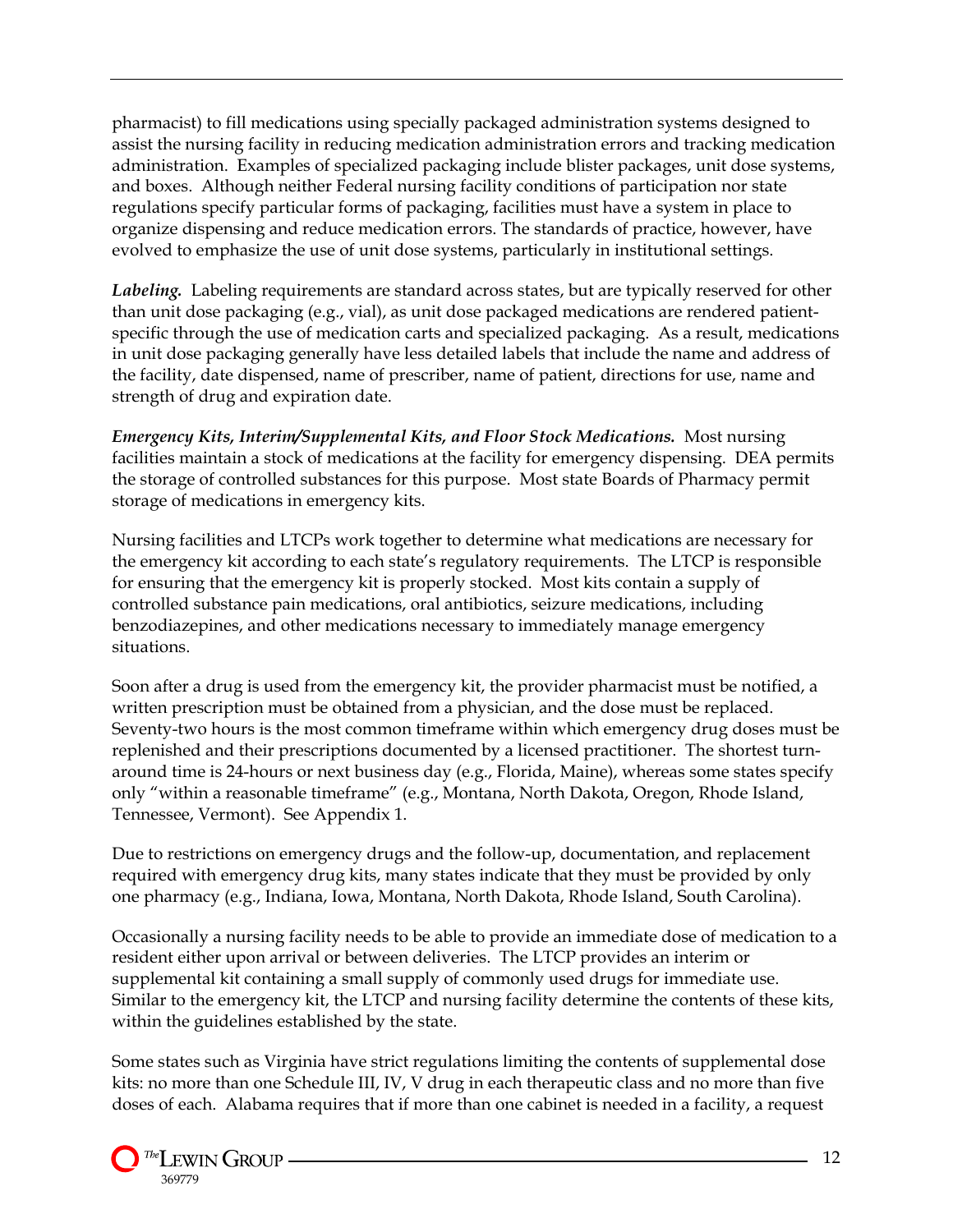must be approved by the state's Board of Health. Many states do not impose specific regulations on interim or supplemental kits.

Commonly used over-the-counter medications, such as Tylenol and antacids, are often maintained in the facility as "floor" stock or "house" stock. When nursing facilities purchase floor stock, the pharmacy bills the nursing facility for the product and the facility may or may not be reimbursed for a portion of the cost by the state's Medicaid program through the nursing facility rate, depending on the state's specific policy (See Appendix 4 for state-by-state OTC coverage for selected categories of medications).

*Deliveries to Nursing Facilities.* After medications are dispensed and packaged at the LTCP, medications are then delivered to the nursing facility. The number of regular deliveries per day varies based on the facility and geographic location, but facilities typically receive two to three regular deliveries per day of new prescriptions and refills. Upon delivery, nursing facility personnel check in the medications and the driver returns a manifest to the LTCP. LTCPs must also have the capacity to deliver emergency medications when ordered. If the LTCP contracts with a back-up community pharmacy, then this pharmacy will also be required to deliver the medications to the nursing facility.

Nursing facilities in all states specify that pharmaceutical services must be responsive to the needs of a resident. "Timely" delivery of drugs is necessary so that a resident's prescribed treatment plan is not disrupted. Oregon is the only state to specifically quantify delivery frequency in its Board of Pharmacy regulations: a provider pharmacy must deliver at least five days per week or deliver medication carts every other day, with service available seven days per week. In most cases, frequency of drug delivery varies by the provider pharmacy and geographic location. Daily deliveries are more prevalent in urban locations, with as many as four scheduled deliveries per day. Rural northern locations (e.g., Wyoming, South Dakota) can usually rely on deliveries five to six times per week, weather permitting.

# **C. Administration of Medications by Nursing Facility Personnel**

Nursing facility personnel administer medications pursuant to the prescription order. The personnel designated to administer medications must be trained by the nursing facility, often with assistance from the LTCP to administer medications.

*Quality Assurance.* Multiple steps are conducted to ensure that medications received and administered to nursing facility residents are the intended ones. Nursing facility regulations specify that the facility "must develop and implement appropriate policies and procedures for accurate acquiring, receiving, and administering of all medications." Before medications are packed for delivery, a LTCP employee checks that individual contents of a package match the prescription label on the package. Idaho's nursing facility regulations require the pharmacist at facility to coordinate services when more than one supplier of medications is used by the facility. Furthermore, regulations stipulate that emergency drug kits and medicine cabinets must be checked at various intervals (24-hours to 90 days) for outdated or missing drugs.

*Medication Carts.* Medication carts are most often provided by the LTCP. The carts contain locked, non-removable drawers for each resident's medications. Medication carts are often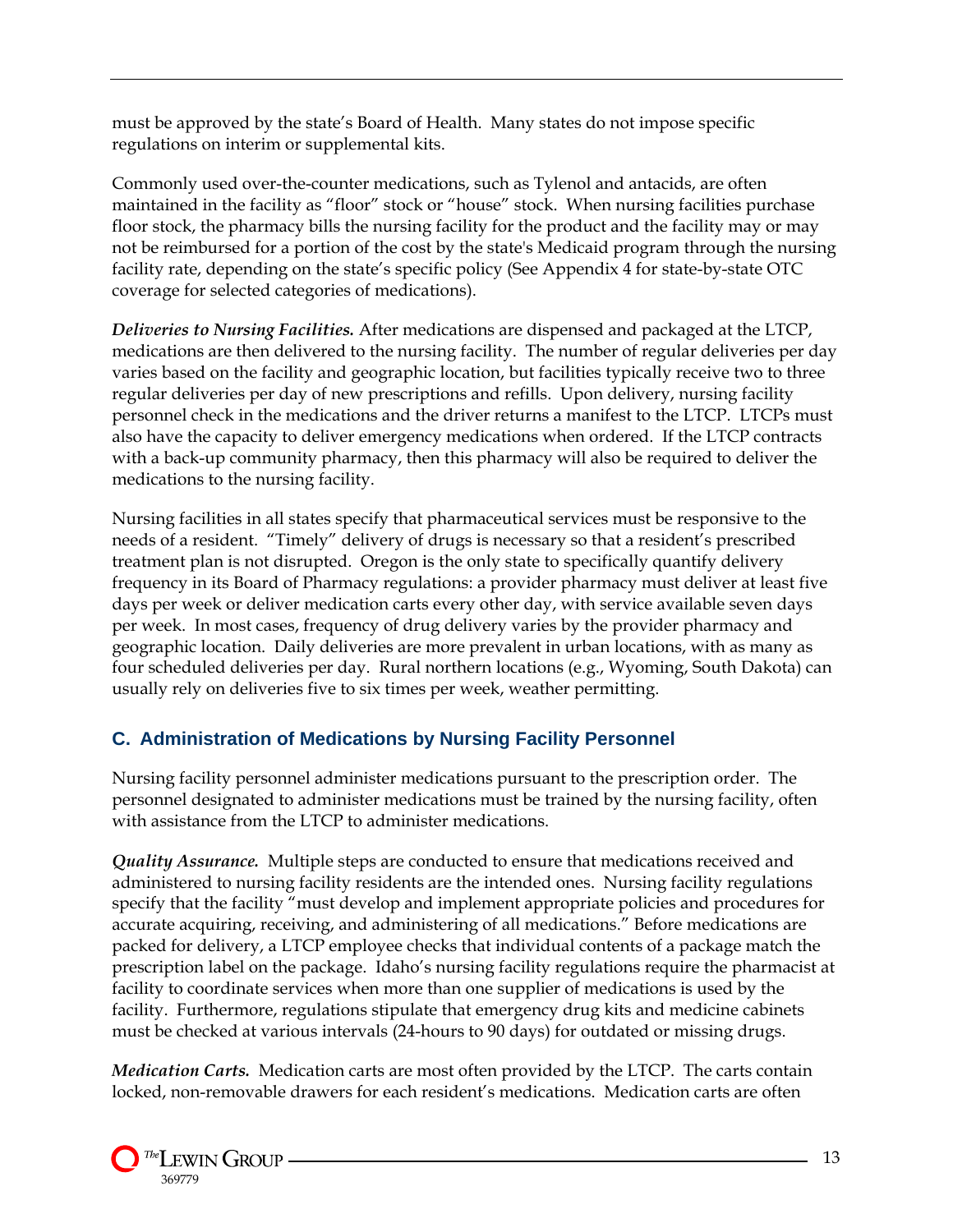equipped with bar coding technology or a manual medication administration record (MAR) that tracks the administration of each medication. Strict regulations surround controlled substances, so that these medications are often kept in a separate drawer with a separate lock and key. Medication carts must be supervised at all times by the nurse administering medications. When medication carts are not in use, they must be stored in a designated locked area with all drawers locked.

## **D. Ongoing Medication Management**

*Consultant Pharmacists.* The role of consultant pharmacists in nursing facilities has developed beyond the OBRA-87 requirements of performing the Federally mandated DRR, a retrospective review of a patient's medications. DRR is required for each resident of a nursing facility on a monthly basis. Today, most consultant pharmacists are in a nursing facility more often than every 30 days.

Consultant pharmacists review patient charts and visit with residents to monitor their response to therapy in an effort to avoid medication-related problems. Special clinical software programs that contain information regarding drug interactions, disease states, pharmacokinetics, and other critical information aid consultant pharmacists' interventions. In addition, consultant pharmacists provide formulary recommendations as well as educating facility staff on costeffective therapies to assist in managing the nursing facility's medication costs.

Federal law requires the facility to "act upon" any recommendation made by a consultant pharmacist, including recommendations based on formulary considerations. This provision has been interpreted to mean a simple acknowledgement of the recommendation, placing no responsibility on the nursing facility personnel to accept the recommendation. Nevertheless, the ability of the consultant pharmacist to promote formulary compliance contributes to LTCPs' ability to negotiate manufacturer rebates.

The consultant pharmacist logs each visit and a report is maintained both at the pharmacy and in the medical record at the facility. Consultant pharmacists are also involved in the facility's operations and clinical care of residents in other ways, including:

- Development of policies and procedures for medication administration and disposal;
- Performing in-service training activities for facility staff related to medication administration and other aspects of medication therapy;
- Rounding with physicians to examine patients and make recommendations for changes to medication regimens;
- Educating family members, residents, and ombudsmen regarding medication therapy and policies and procedures within the facility; and
- Assisting the facility with compliance with laws and regulations, such as OSHA standards for hazardous chemicals.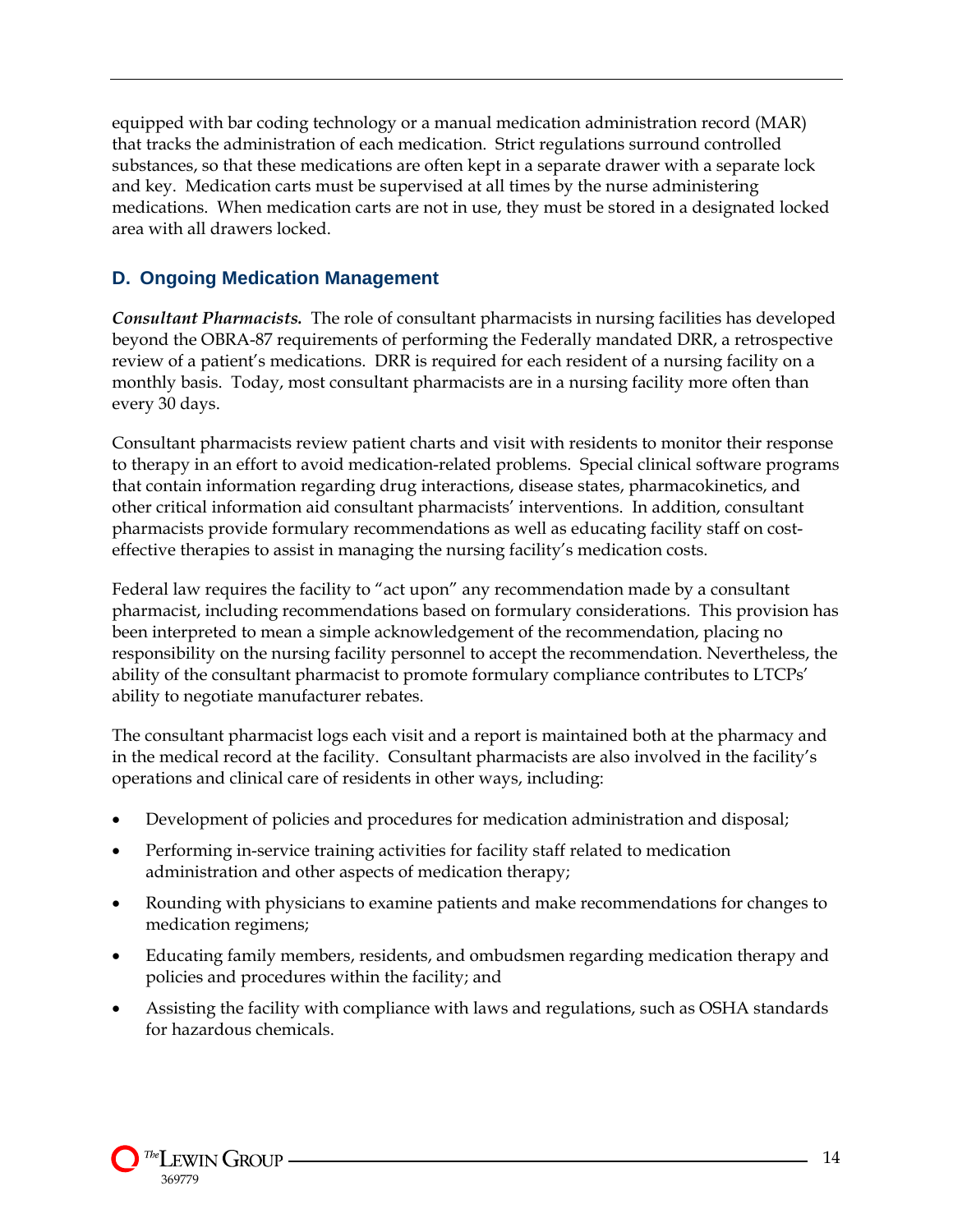The following states represent exceptions to the typical duties of consultant pharmacists listed above:

- Colorado: Consultant pharmacist responsibilities include legal compounding, evaluation of the implementation of policies of the Pharmacy Advisory Committee; and quarterly reports to the Pharmacy Advisory Committee on the status of pharmacy services.
- Idaho: Consultant pharmacist must coordinate services when more than one supplier of medications is utilized by nursing facility.
- Mississippi: Consultant pharmacist must attend Board-approved seminar.
- Oklahoma: Consultant pharmacist must assist with medication destruction and discuss policies and procedures related to destruction of medications with facility staff.

The prevailing regulatory practice in states is to allow a consultant pharmacist employed by the primary pharmacy provider to provide these services. However, nursing facilities generally have separate contracts that outline the activities for pharmacy dispensing services and consultant pharmacy services. New Jersey is the only state that requires the separation of these services in that the consulting pharmacist cannot be in the employ of the dispensing pharmacy.

# **E. Return/Re-use and Disposal of Unused Medications**

As discussed above, there are often occasions when medications are unused. The issue of unused medication has been controversial, and in some states, consensus for a mechanism to dispose of unused medications has been particularly difficult to achieve.

*Return and Re-use.* Some state Medicaid programs encourage the return and reuse of unused medications except controlled substances. These programs require LTCPs to accept returned medications from nursing facilities, credit unused doses back to Medicaid and then return the items to stock. Most policies provide little payment for this service so this tends not to be cost effective for pharmacies.

State regulations vary substantially regarding circumstances in which medications are accepted for return and acceptable scenarios for re-use. In general, states will accept uncontaminated prescriptions (e.g. uncompromised packaging) for reuse if returned from a facility or a controlled environment, such as an automated dispensing system. With a few exceptions (e.g., Washington, Connecticut, Alabama), states have regulations prohibiting the reuse of medications that have left the dispensing facility. At least five states explicitly prohibit the reuse of medications (e.g., Arizona, Kentucky, Mississippi, New Mexico, and Texas). An issue related to return and reuse is whether or not the payer (e.g., institution, patient, government agency) is credited for the returned medication.

The practice of crediting, or reimbursing, a pharmacy for returned prescriptions is addressed in State Medicaid regulations, although these regulations are not always explicit. At least 10 states allow crediting, noted in regulations or permitted as a standard of practice, while at least 12 states prohibit crediting. Still other states, such as the District of Columbia and New York, have no clear standard or regulation on crediting, or allow crediting but do not have any mechanism instituted for the crediting process to occur (e.g., Ohio). In Connecticut, for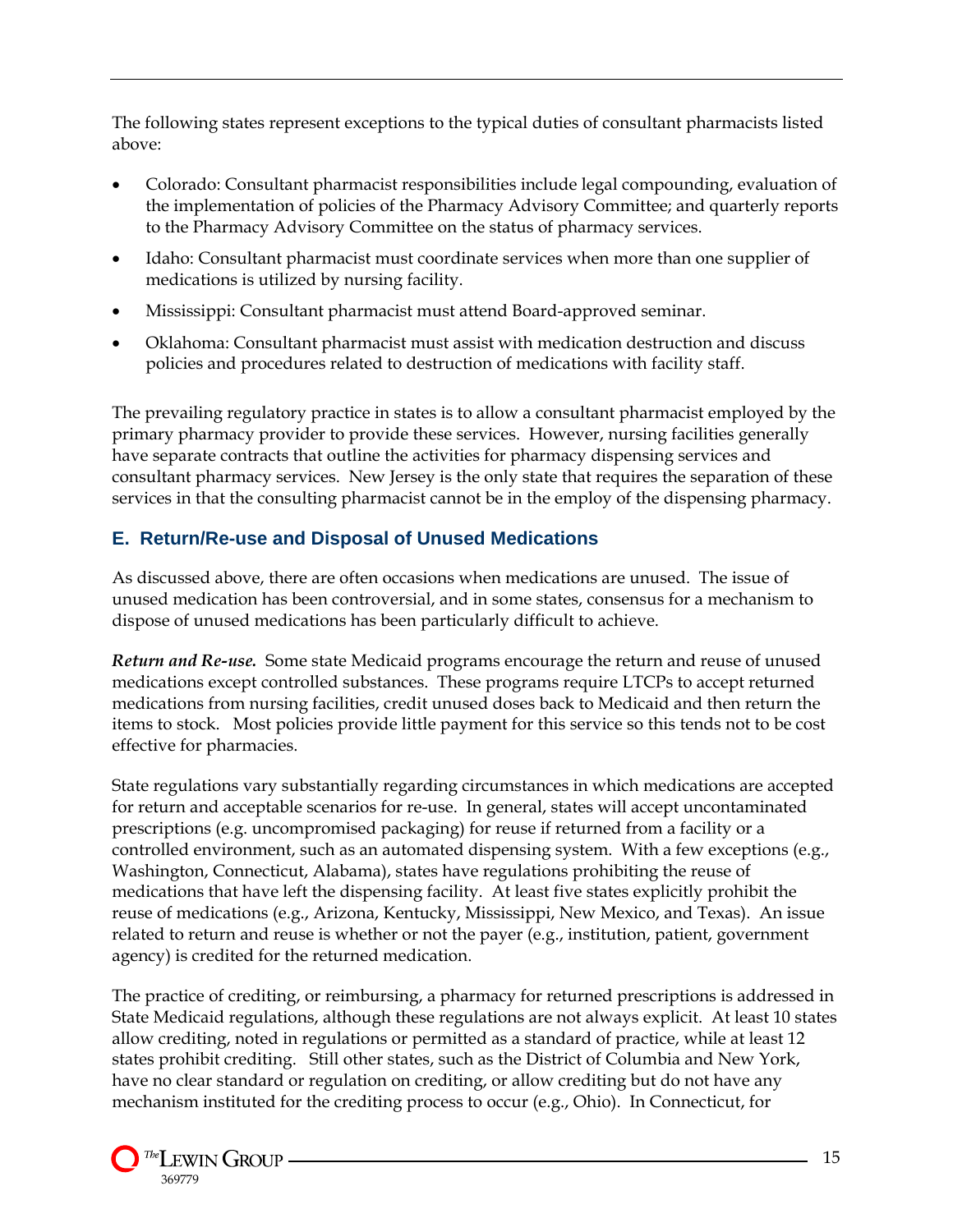example, the regulations explicitly acknowledge that unused medications purchased for one resident in a facility may be used for another resident at no additional cost to the second resident, but the regulation does not permit the medication to be credited to the first resident.

*Disposal of Non-Controlled Substances.* State regulations contain varying levels of detail on how non-controlled drugs should be destroyed. The specifics of destruction and disposal are not spelled out, but regulations often do note what type of personnel can destroy the drug and how many and what types of witnesses need to be present. An exception is Delaware, which notes that medications should be flushed into the sewage system. In general, there is reference to "disposal in accordance with state and Federal laws."

*Disposal of Controlled Substances.* Federal DEA regulations do not permit controlled substances to be removed from the nursing facility for disposal without special approval according to procedures established by regional DEA offices. LTCPs and facilities must submit extensive record keeping for the disposal of controlled substances. Controlled substances can never be returned to the pharmacy for re-use. (See Appendix 1.)

An overarching theme is that controlled substances are more tightly regulated, and so must often be destroyed by a licensed pharmacist or nurse practitioner with another licensed medical staff person as witness. In particular, there are detailed regulations surrounding the storage and packaging of controlled substances. A surprising number of states (17) are silent on the specific process of destruction, however.

LTCPs assist nursing facilities with proper handling, monitoring and disposal of such medications. In certain instances, the LTCP can provide staff to serve as witnesses in the destruction process, or destroy the controlled substances directly. As state regulations do not specify where the personnel must be employed (e.g. nursing facility or LTCP), there are a variety of arrangements between the LTCP and nursing facility that can exist to engage in proper destruction and disposal of controlled substances.

# **F. Use of a Single Preferred Pharmacy**

The regulatory requirements described in Section II, together with current market practices described above, make it advantageous for most nursing facilities to contract with a single LTCP and encourage their residents to obtain all of their prescription drugs through that pharmacy. Nursing facilities report that using a single pharmacy has several advantages, including:

- Improved efficiency of placing orders and receiving deliveries;
- Single point of contact for emergency kits, first-dose kits, and after-hours service; and
- More comprehensive, streamlined maintenance of patient medication history.

Of course, the use of a single pharmacy reduces the ability of a beneficiary to choose his or her preferred vendor, and limits the ability to shop for the best available price. This is not generally a concern for beneficiaries covered by Medicaid, but can be an issue for private pay patients. Generally, nursing facilities discuss this with residents when they are first admitted, and will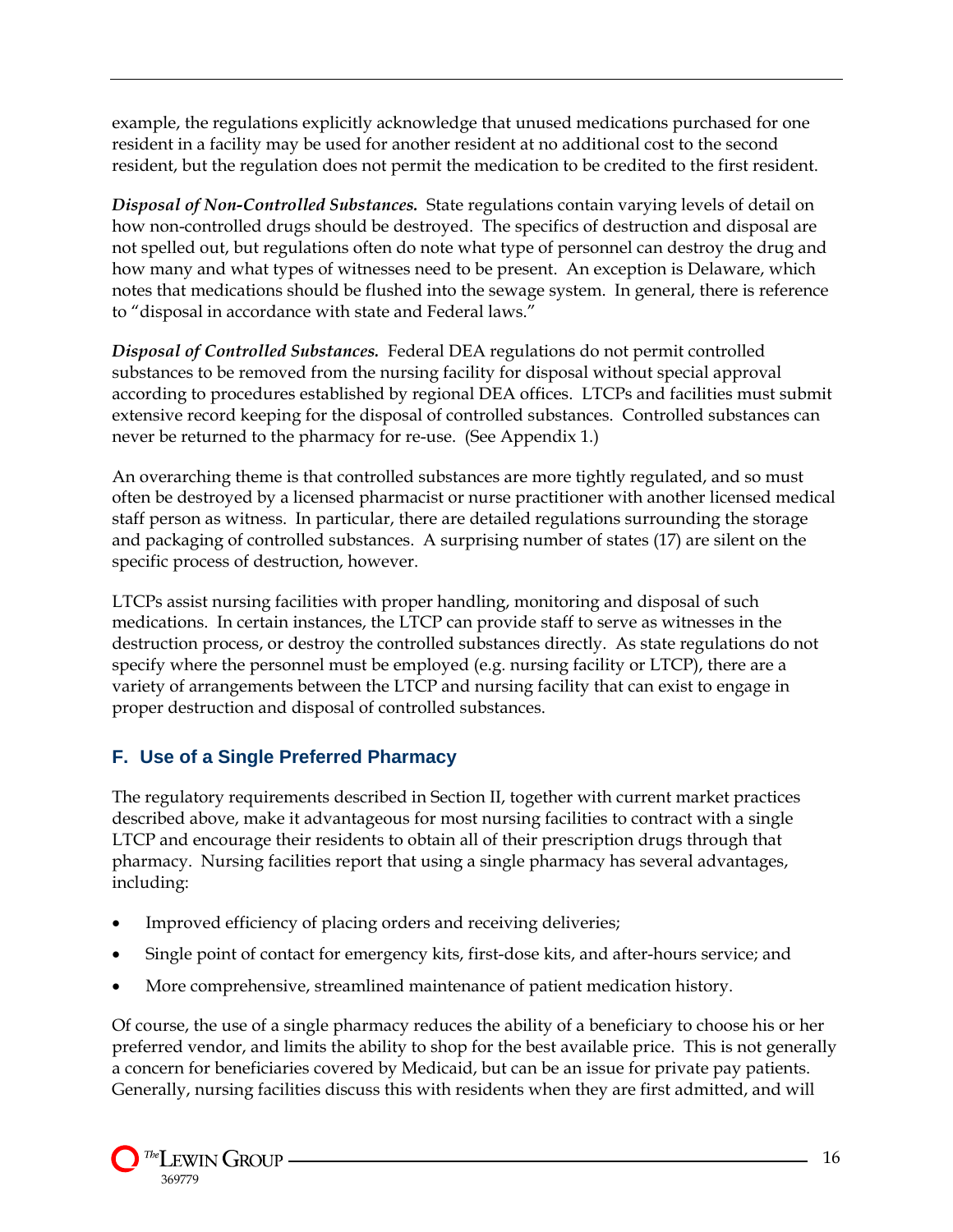support a resident's use of their pharmacy of choice if the pharmacy selected by the resident provides the same labeling and packaging services provided by the facility's primary pharmacy provider. However, discussions with nursing facility administrators and clinical directors indicate that residents almost never exercise this choice, with the exception of residents eligible to receive their medication from the Veteran's Administration (VA) at no cost (in which case they use the VA mail order service for most routine medications).

There are some exceptions to this predominant pattern. We found that in rural areas and in a small number of states –- Arkansas, Kansas, Mississippi, Minnesota, Oklahoma, and Texas – nursing facilities report working with multiple pharmacies. However, it appears that even in these areas, nursing facilities generally contract with one pharmacy for all of their Medicaid and Medicare Part A patients.

At least 17 states have enacted legislation to assure consumers freedom of choice among all sources of pharmaceutical services, such as the local community pharmacy or mail order facility that best suits their needs (See Appendix 2). Interestingly, however, nursing facilities in states with freedom of choice legislation are not more likely to report that their residents use multiple pharmacies.

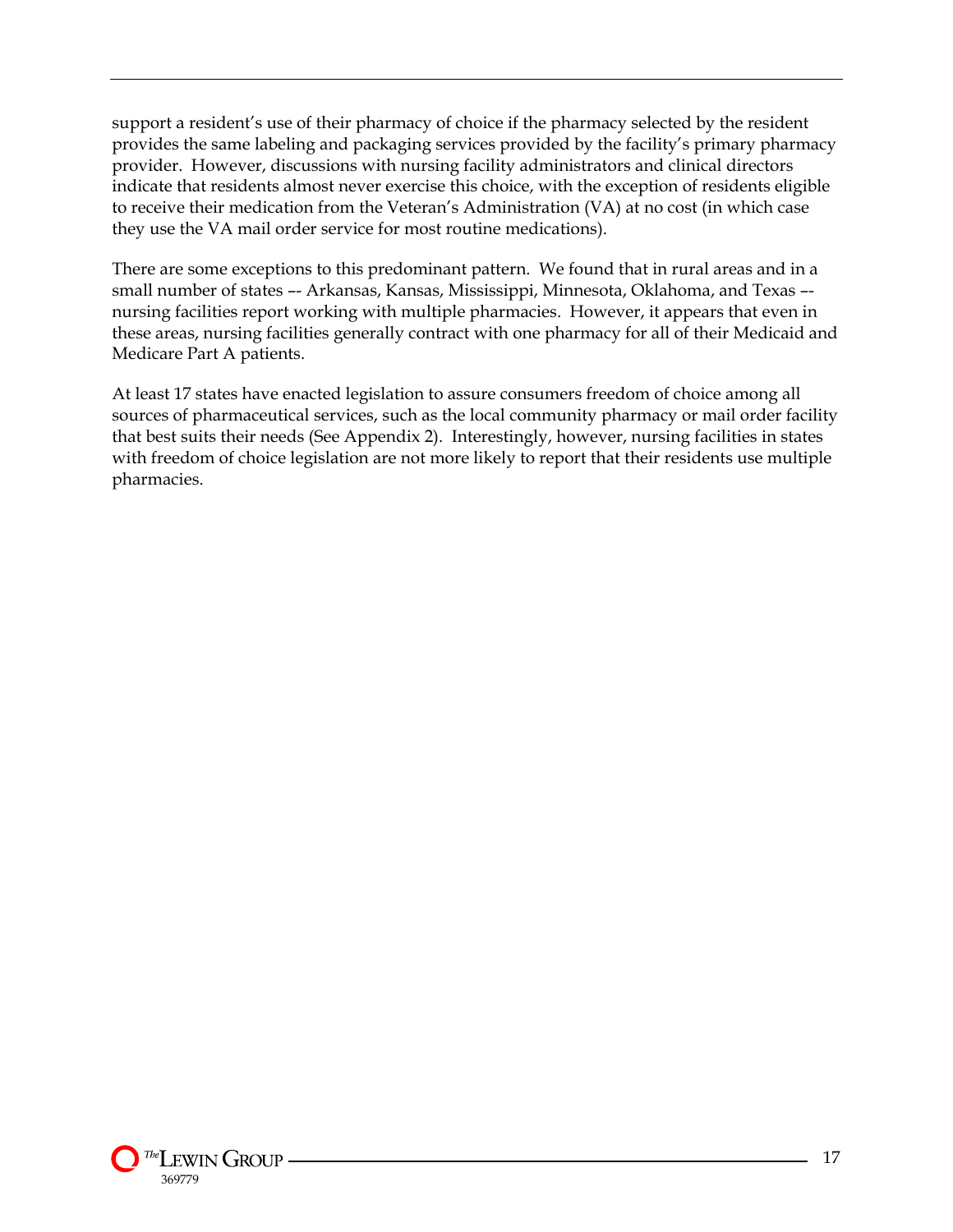## **IV. LONG-TERM CARE PHARMACY REIMBURSEMENT**

In this section, we discuss the ways in which LTCPs are reimbursed for drug ingredient costs, dispensing of medications, and other pharmacy services provided to nursing facilities. We describe differences across payers in their reimbursement methodologies for long-term care pharmacy, provide a state-by-state listing of pharmacy reimbursement rates for Medicaid programs, and explore the different ways long-term care pharmacy services are paid for in today's environment.

In 2002, almost 67 percent of nursing facility residents were Medicaid recipients, 11 percent were Medicare beneficiaries and just over 23 percent of residents were private pay or had some other form of coverage.5 This distribution of coverage for nursing facility residents is reflected in estimated sources of revenue to LTCPs. Industry-wide, Medicaid is the biggest payer, accounting for 60 percent to 65 percent of LTCPs' revenue as shown in *Figure 4*. Individual may LTCPs have different revenue mixes, particularly those that serve nursing facilities with higher proportions of private pay or Medicare Part A residents. Reimbursement to LTCPs, services covered and the degree to which LTCPs have the flexibility to negotiate payment varies across payers, as described in the following section.

#### **Figure 4: Estimated Sources of Revenue to LTCPs**



Source: Lewin discussions with LTCPs.

LTCPs are usually reimbursed on a fee-for-service basis for the drugs they dispense to residents in nursing facilities. LTCP reimbursement rates generally cover only ingredient and dispensing costs only, with no additional payment for other services LTCPs provide to nursing facilities. As illustrated in *Figure 5*, Medicaid reimburses LTCPs at legislatively determined rates on a feefor-service basis. Commercial insurers and PBMs as well as private pay residents also

<sup>5</sup> Source: Harrington, C. et al., "Nursing Facilities, Staffing, Residents, and Facility Deficiencies, 1996 Through 2002." Department of Social and Behavioral Sciences, University of California. August, 2003.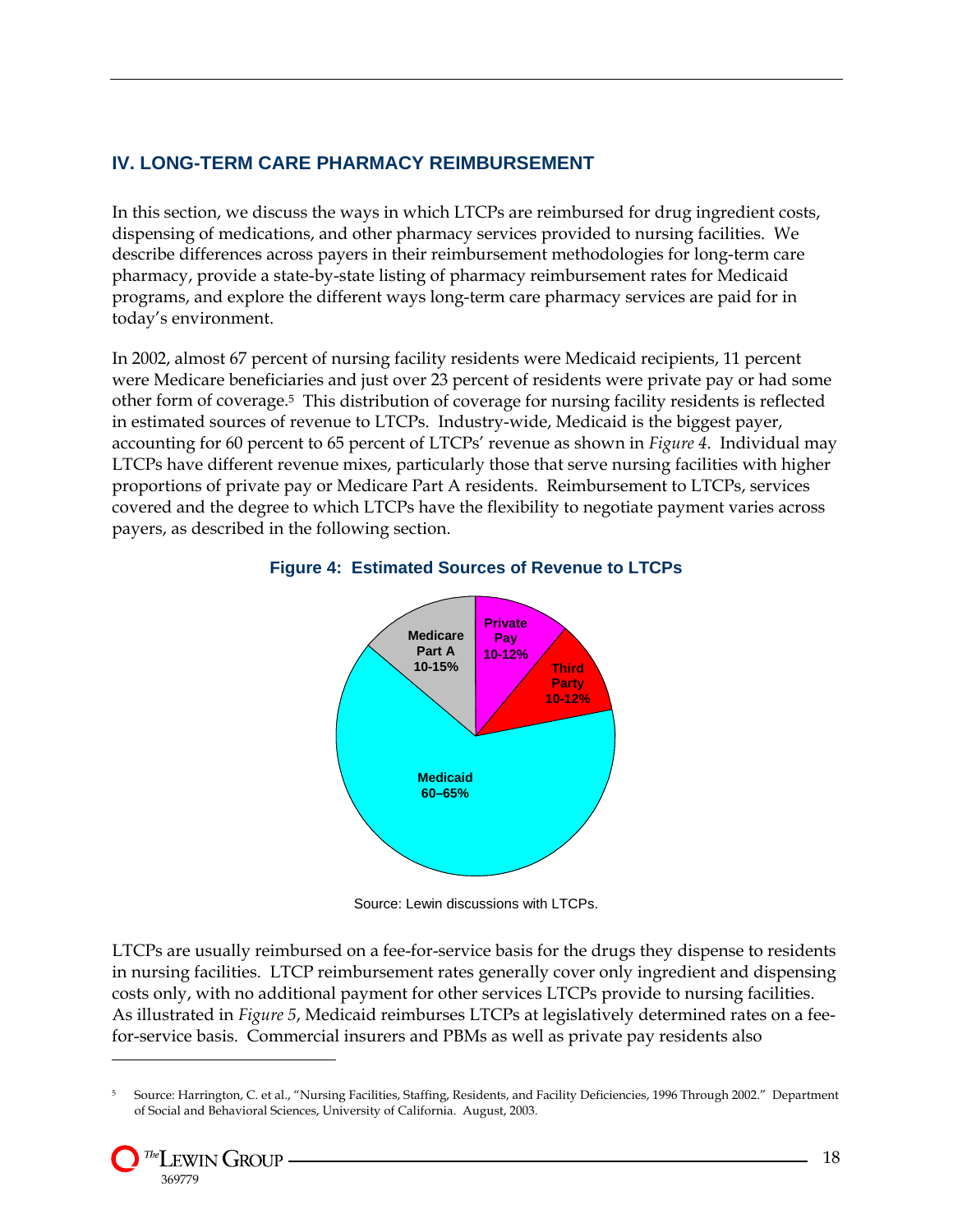reimburse LTCPs on a fee-for-service basis. Reimbursement for Medicare Part A residents and residents covered by capitated managed care contracts is often based on fee-for-service Medicaid rates but may be paid on a per diem basis. Self-pay residents typically pay the highest rates in the market and commercial insurers/PBMs tend to pay the lowest rates, in part because LTCPs are able to pass on additional charges for non-covered services directly to residents. A detailed description of reimbursement methodologies and rates for each payer is provided in the following section.



#### **Figure 5: LTCP Reimbursement Methodologies**

#### **A. Medicaid**

All 50 states offer Medicaid beneficiaries a prescription drug benefit that covers drugs in both ambulatory and institutional settings. Medicaid pharmacy reimbursement rates have an ingredient cost component as well as a dispensing fee component, both of which are based on cost surveys of retail and long-term care pharmacies.6 The majority of states use the same reimbursement rate for both retail and long-term care pharmacies, but there are a few states that offer additional reimbursement for LTC pharmacies or services typical to LTC pharmacies such as unit dose packaging, compounding or home infusion therapy. Two states, Rhode Island and South Carolina, pay LTC pharmacies lower dispensing fees than retail pharmacies. Appendix 3 shows state by state Medicaid reimbursement for ingredient costs and dispensing fees and highlights states where reimbursement rates for retail and LTC pharmacies are different.

Medicaid reimbursement rates are important to LTCPs not only because Medicaid accounts for the largest portion of LTCP revenue, but also because Medicaid rates are often used to set a pricing "floor" in the industry, effectively setting the lowest price in the market and thereby guaranteeing minimum reimbursement rates to LTCPs. This practice arises for two reasons.

<sup>6</sup> In addition to standard reimbursement rates for ingredient costs, states also utilize Federal Upper Limits (FUL), and some states use state-specific Maximum Allowable Cost (MAC), as reimbursement standards for certain generics.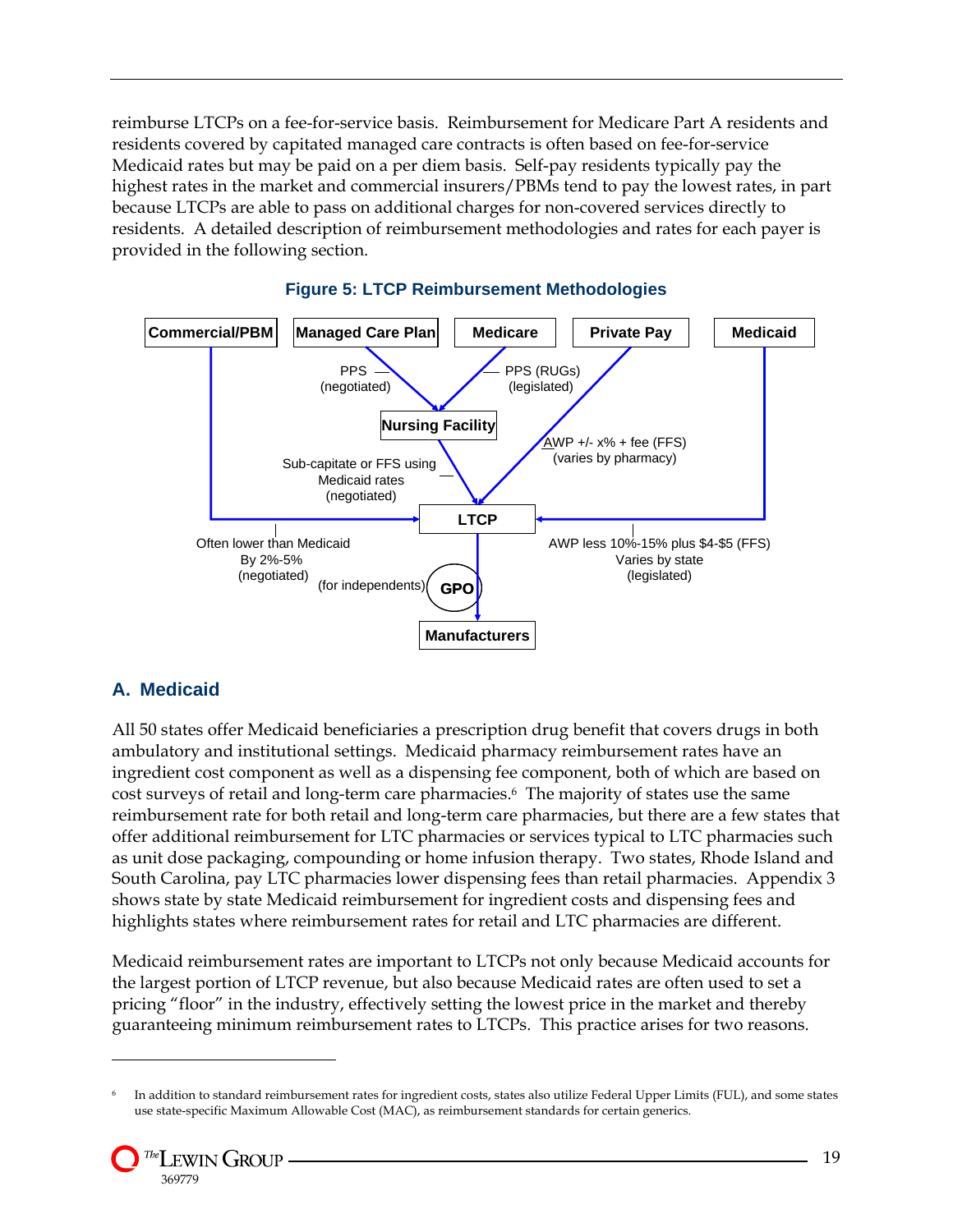First, LTCPs are concerned that offering nursing facilities rates lower than Medicaid's for non-Medicaid residents could be viewed as an "inducement" to attract Medicaid business and would be in violation of Fraud and Abuse statutes. Second, some Medicaid programs include a "most favored nation" status clause in their contracts that require LTCPs to grant Medicaid the best price in the market; effectively, if a LTCP contracts with a nursing facility for a reimbursement rate below that of Medicaid, it must extend that same price to the Medicaid program.

**Ingredient Reimbursement**. Rates paid by state Medicaid agencies for ingredient costs vary by state, although there does not appear to be a difference in acquisition costs by pharmacies based on location. Nationally, the average reimbursement for acquisition cost of brand drugs is AWP less 12 percent. States on the high end reimburse at AWP less 5 percent and states on the low end reimburse at AWP less 16 percent. Medicaid is considered by many LTCPs to be the best payer for pharmacies in the reimbursement for ingredient costs.7 In a series of reports issued by the Office of the Inspector General (OIG) of the Department of Health and Human Services in 2001 and 2002, the OIG found that Medicaid pharmacy reimbursement rates often substantially exceed pharmacies' actual acquisition cost of prescription drug products.<sup>8</sup>

It is important to recognize that while Medicaid is paying LTCPs on average AWP less 12 percent, the effective price to the Medicaid program is actually lower because of manufacturer rebates due to Medicaid programs as a result of Medicaid "best price" provisions. Under the Federal Medicaid "best price" rule, manufacturers provide Medicaid programs a rebate amount equal to 15.1 percent of average manufacturer price (AMP) or the difference between AMP and the best price offered to any customer, whichever is higher<sup>9</sup>.

**Dispensing Fees.** According to a national accounting firm that has assisted 19 state Medicaid programs in determining pharmacy dispensing costs and setting reimbursement rates, state Medicaid programs view the drug benefit as a strictly *outpatient* benefit and consider only the labor and overhead required to fill an individual's prescription and the cost of delivery to be "allowable" costs for setting the state dispensing rate. States show variation in dispensing fees with a range of \$1.75 to \$5.77, with Alaska paying up to \$11.46 based on specific definitions and formulas<sup>10</sup>. Variable costs such as salaries, rent or mortgage and taxes may drive state variation in dispensing fees.11 However, it is difficult to determine if state variations in such costs account for the differences between states. In addition to the standard dispensing fee, a few states pay

In conversations with state Medicaid agencies, long-term care pharmacies and nursing facilities, it was reported Medicaid is considered the best payer in the pharmacy business.

<sup>8 &</sup>quot;Medicaid Pharmacy – Actual Acquisition Cost of Brand Name Prescription Drug Products" (A-06-00-00023) dated August 10, 2001 and "Medicaid Pharmacy – Actual Acquisition Cost of Generic Prescription Drug Products" (A-06-01-00053) dated March 14, 2002 and "Medicaid Pharmacy – Additional Analyses of the Actual Acquisition Cost of Prescription Drug Products (A-06-02- 00041) dated September 16, 2002.

The best price due to Medicaid is the lowest price available to "any wholesaler, retailer, provider, health maintenance organization, nonprofit entity, or governmental entity within the United States" excluding certain entities such as VA, DOD and PHS and IHS.

<sup>&</sup>lt;sup>10</sup> In a discussion with a major nursing facility chain, it was reported that California has recently revised its reimbursement methodology to \$8.25 for dispensing and AWP-17 percent for ingredients. Lewin has not confirmed this information with state officials.

<sup>11</sup> Staffing costs play an important role in the cost of dispensing services. Pharmacy staffing costs may vary significantly by state. For example California has one of the highest pharmacist salary cost in the nation, estimated at \$93,610 as of Nov 2003 compared to a national average of \$81,180 (Bureau of Labor Statistics).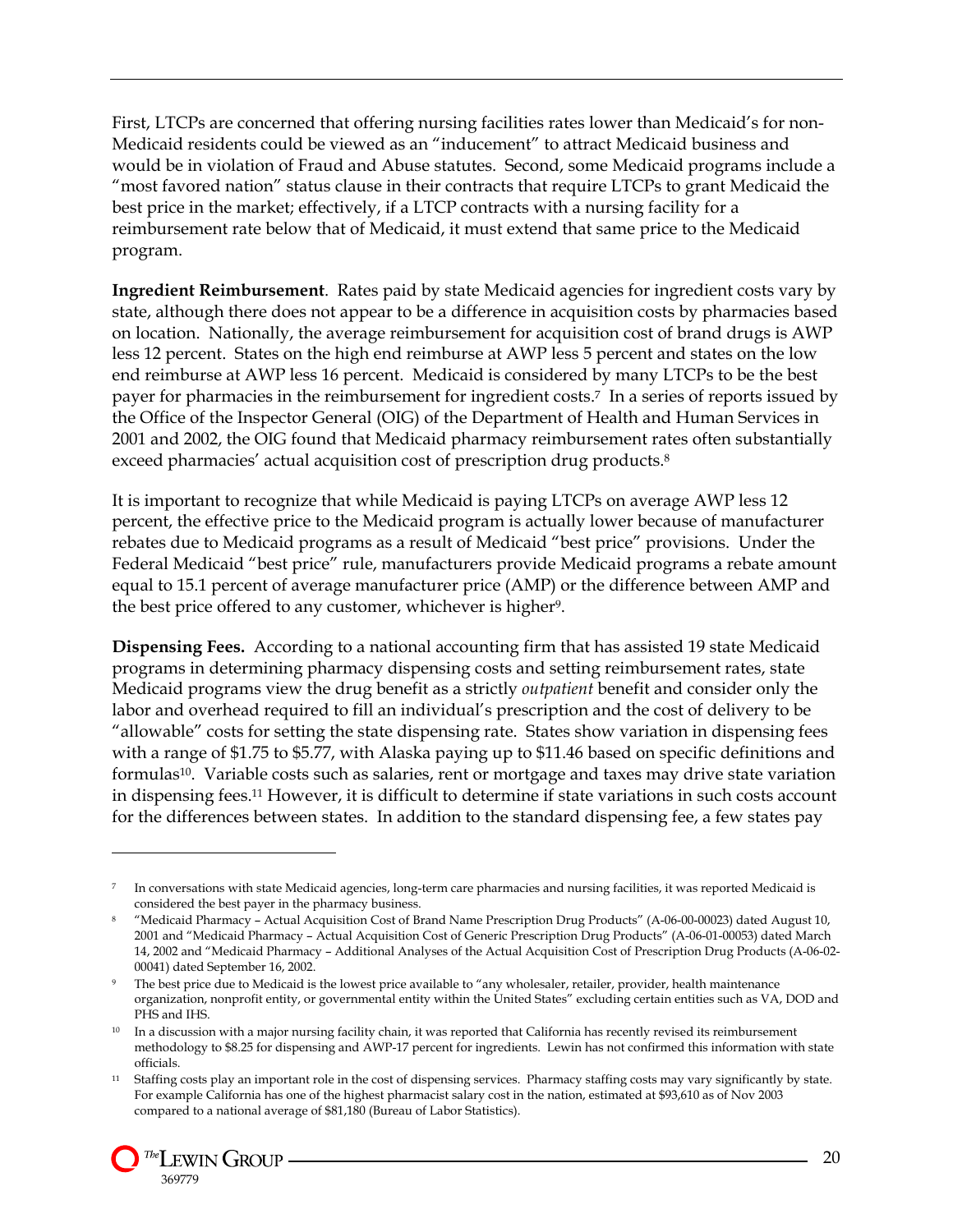an additional amount for unit dose packaging or specialized therapies (Idaho, Maine, Maryland, Minnesota and South Dakota).

**Nursing Facility vs. Pharmacy Rates.** LTC pharmacies provide a wide range of services to nursing facilities, including traditional dispensing services along with additional services to ensure safe and effective medication administration within the facility. Medicaid programs define the costs of these services as allowable under either pharmacy reimbursement or nursing facility reimbursement. Pharmacists' time filling an individual's prescription is considered allowable cost under *pharmacy* reimbursement and is considered when determining dispensing rates. Medication administration services are considered allowable costs under *nursing facility*  reimbursement rather than *pharmacy* reimbursement and are considered when determining nursing facility rates. For example, medication carts are often supplied by LTCPs to nursing facilities to enhance the nursing facility's ability to comply with state and Federal regulations and simplify the workload of nursing facility staff. States almost always consider this service to be medication administration and the cost to be associated with the nursing facility. See *Figure 6* for the list of services that are technically covered under the pharmacy rate versus the nursing facility rate.

In practice, although states would allow nursing facilities to bill many of the LTCP services as nursing facility costs, most facilities receive these services from LTCPs at no charge and therefore do not have any associated costs to include in their cost reports.

Currently in the LTC pharmacy industry it is customary for LTCPs to compete for nursing facility business by offering high levels of service at little or no charge to nursing facilities. LTCPs are able to offer many medication administration services at no additional charge because the Medicaid pharmacy reimbursement rates are high enough to cover the cost of these services. In essence, states are cross-subsidizing the cost of medication administration services through ingredient and dispensing rates rather than paying them directly through nursing facility rates.

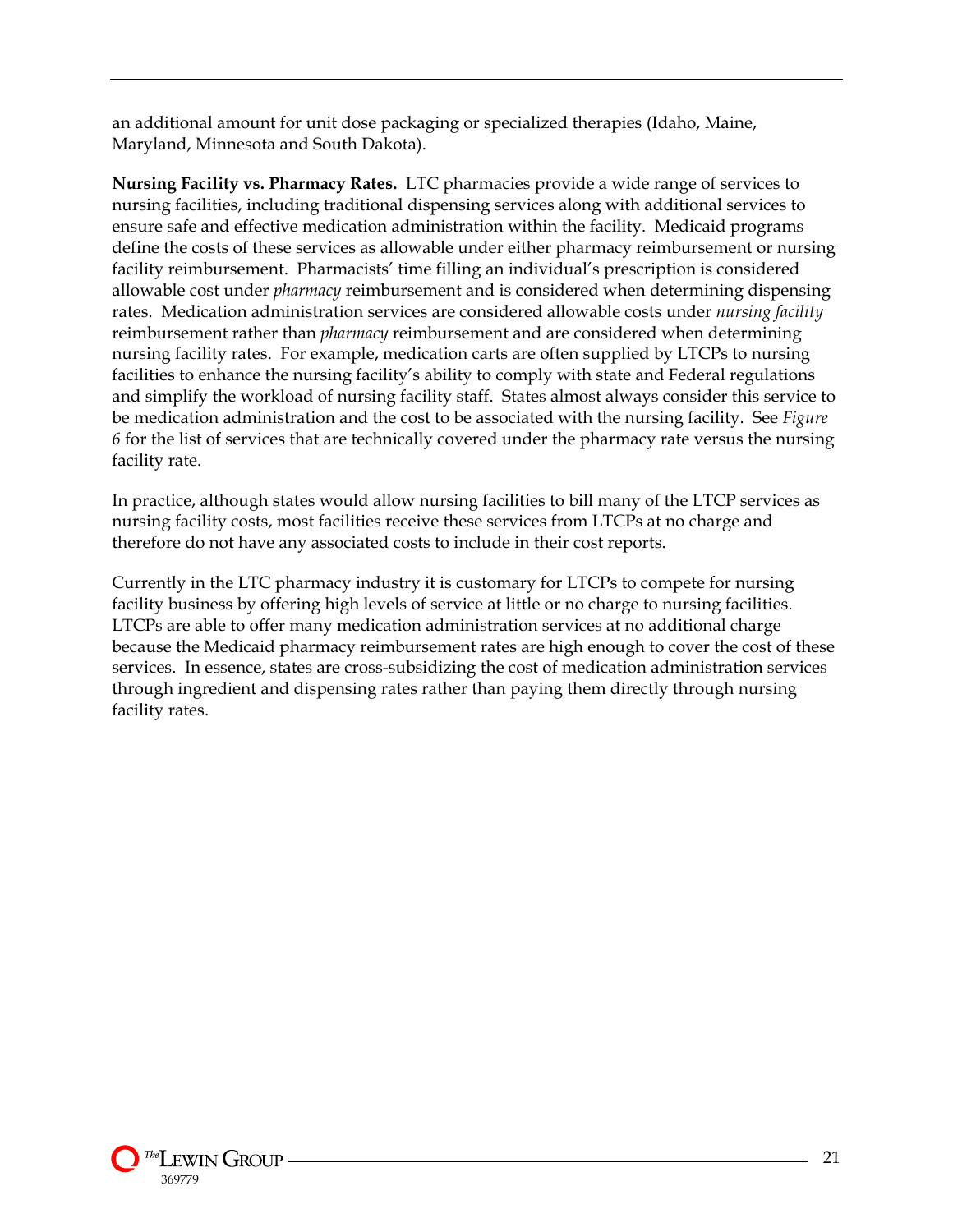| <b>Ingredient Cost</b> | $AWP - X\%$                                                                                                                                                    |                         |
|------------------------|----------------------------------------------------------------------------------------------------------------------------------------------------------------|-------------------------|
|                        | Specialized packaging (labor and overhead)*                                                                                                                    | <b>Pharmacy Rate</b>    |
| <b>Dispensing</b>      | <b>Medication delivery</b>                                                                                                                                     |                         |
|                        | <b>LTCP Services</b>                                                                                                                                           |                         |
|                        | Specialized medication carts, emergency drug supplies, and<br>equipment to assist in the storage control and dispensing of<br>medications                      |                         |
|                        | Preparation of computerized medical records for facilities<br>(medication administration records, physician's monthly order<br>sheets, treatment records, etc) |                         |
| <b>Medication</b>      | Specialized services such as intravenous and infusion<br>therapy services*                                                                                     | <b>Nursing Facility</b> |
| <b>Administration</b>  | Emergency back-up systems                                                                                                                                      | Rate                    |
|                        | Pharmacy policies and procedures                                                                                                                               |                         |
|                        | Facility and resident specific reports                                                                                                                         |                         |
|                        | <b>Consultant Pharmacy Services</b>                                                                                                                            |                         |
|                        | Drug Regimen reviews                                                                                                                                           |                         |
|                        | <b>Counsel patients</b>                                                                                                                                        |                         |
|                        | Present in-services, attend policy meetings                                                                                                                    |                         |

\*Some Medicaid dispensing rates include additional fees for unit dose, compounding or infusion therapy.

**Coverage of Over-the-Counter (OTC) Prescriptions.** Medicaid rules permit states to reimburse for over-the-counter (OTC) prescriptions. States must offer over-the-counter coverage for children covered through the Early Periodic Screening Diagnosis and Treatment (EPSDT) program, but are allowed to require a physician's prescription as proof of medical necessity. For adults, states have broad latitude in whether or how to cover OTCs. According to a 2003 survey conducted by the Kaiser Commission for Medicaid and the Uninsured, 39 of 43 states surveyed covered some OTCs in their prescription drug program.

States including OTC coverage in their Medicaid prescription drug program typically do so through the pharmacy benefit for both community and institutional beneficiaries. As shown in Appendix 4, the specific types of OTCs covered through the pharmacy benefit vary by state. When a nursing facility resident needs non-covered OTCs or when a state does not cover OTCs in the outpatient prescription drug program, it may allow the facility to include the cost of the non-covered OTCs in their nursing facility cost reports.

Specific policies regarding inclusion of OTCs in the nursing facility rate also vary by state. For example, in Texas, if a physician writes a prescription for an allowable OTC for any Medicaid beneficiary, including those residing in nursing facilities, the dispensing and acquisition costs are reimbursed through the pharmacy program. Incidental OTCs are allowable costs for the nursing facility cost report, but this is a nominal amount. However, Nebraska covers OTCs in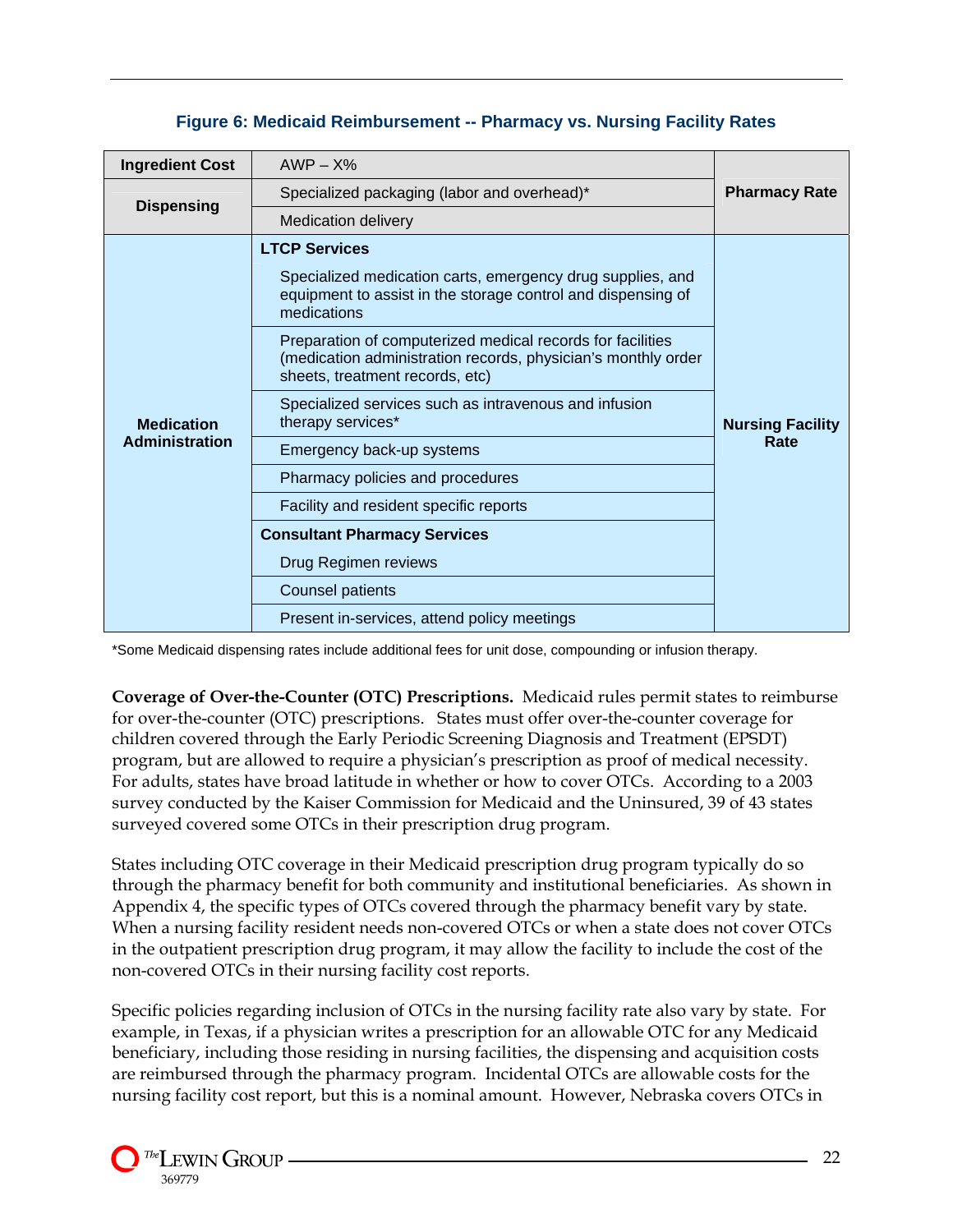the pharmacy benefit but not in the nursing facility rate while North Carolina allows OTCs in the nursing facility rate but does not cover OTCs in their pharmacy benefit. And in Wisconsin, OTC analgesics and medically necessary non-covered OTCs are included in the facility rate, while covered OTCs are billed directly to Medicaid by the pharmacy.

In practice, nursing facilities have two incentives for having OTCs covered through the drug benefit whenever possible. Quality of care is better protected when a physician prescribes the OTC drug, taking into consideration possible drug interactions or dosage requirements specific to the patient, particularly for the frail elderly population. Financially, direct billing to the Medicaid pharmacy program for the drug removes any possibility of the nursing facility having to absorb some portion of the cost of the acquisition or dispensing of the drug.

### **B. Medicare Part A**

Medicare pays for a portion of skilled nursing facility care for up to 100 days per benefit period under the Part A benefit. Medicare uses a prospective payment system to reimburse nursing facilities a Federally determined all-inclusive rate based on Resource Utilization Groups (RUGS). The nursing facility contracts with an LTCP to provide medications and services for Medicare Part A residents using one of two basic reimbursement structures. The most common contractual arrangement is a fee-for-service reimbursement rate that is the same as the Medicaid rate in that state. In some cases LTCPs will contract for a "usual and customary" rate though this is relatively unusual. The alternative reimbursement structure found in the market is a negotiated per diem rate that allows nursing facilities to shift some portion of the risk for Medicare Part A residents to LTCPs. Typically there are exclusions for certain expensive drugs, risk bands and "true ups"12 that limit the risk the LTCP actually bears and brings the per diem rates closely in line with Medicaid rates. On the whole, LTCPs prefer fee-for-service reimbursement based on Medicaid rates and the industry appears to be moving away from per diems.

## **C. Commercial Insurers/PBMs**

Health plans typically have only minimal involvement in the area of LTC pharmacy. For those third party payers that do provide some LTC pharmacy coverage, reimbursement to LTCPs is similar to retail reimbursement rates, generally in the neighborhood of AWP less 14 percent-20 percent for brand drugs. PBMs or health plans may contract directly with LTCPs, though LTCPs often refuse to accept their payment terms. If there is a dominant health plan in the market, LTCPs may agree to contract but will try to negotiate more favorable terms. In some cases LTCPs may accept the lower reimbursement rate and will then bill the patient or nursing facility additional fees to cover the cost of dispensing, delivery, maintenance of computerized medical records, etc.

Alternatively, some health plans contract directly with nursing facilities on an all-inclusive capitated basis much like Medicare does for Part A beneficiaries. As with Part A residents,

<sup>&</sup>lt;sup>12</sup> LTCPs perform a "true up" at the end of a period to compare the per diem rate to an estimated Medicaid payment for the medications dispensed and will adjust the per diem accordingly in the following month.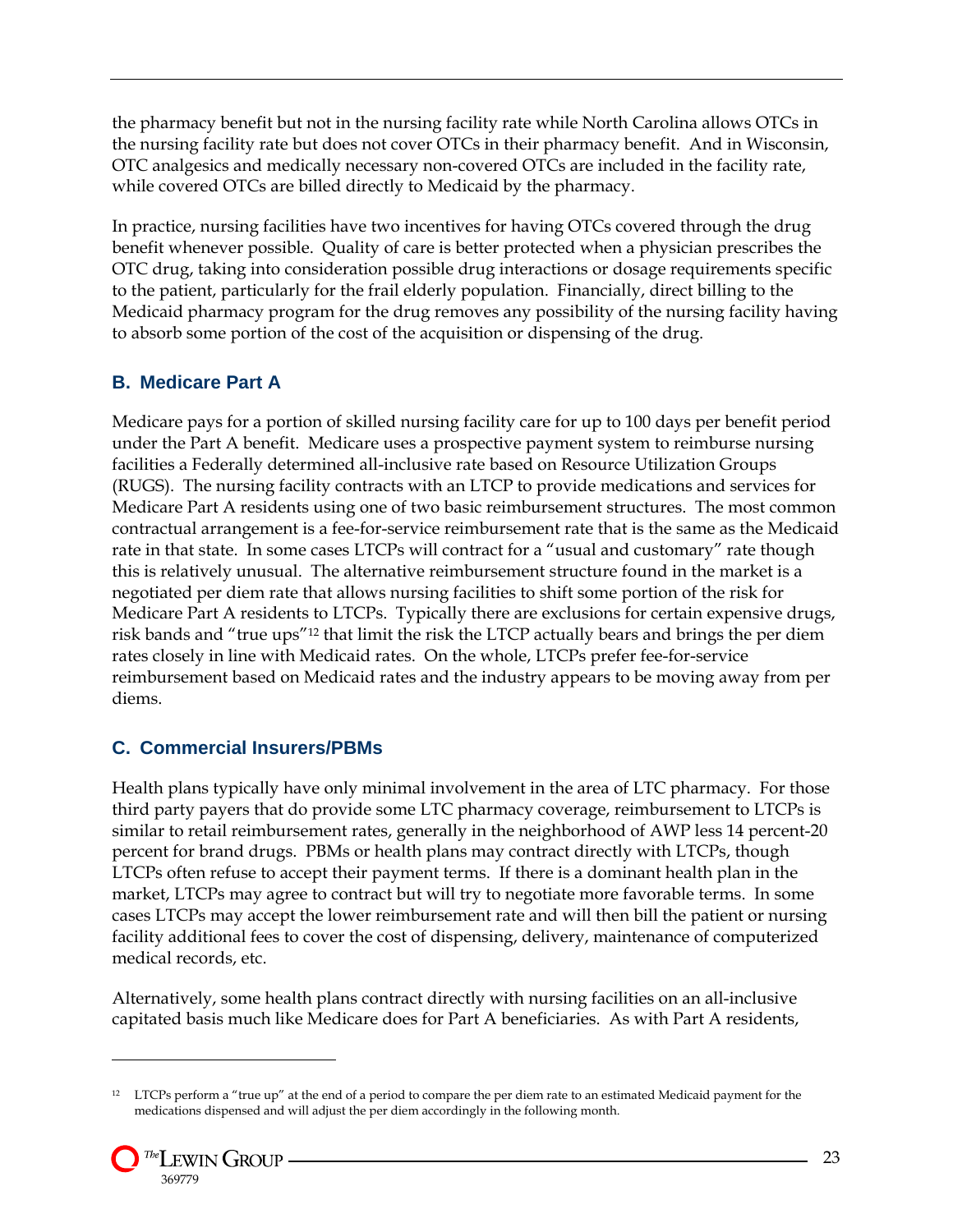nursing facilities typically contract with LTCPs for fee-for-service reimbursement based on Medicaid rates. Medicare Advantage plans may elect to adopt either of these payment approaches for long-term care pharmacy.

The Federal Employees Plan (FEP) offered by Blue Cross-Blue Shield stands out as an exception to the rule that health plans do not get involved in LTC pharmacy. FEP does have a network of LTCPs, with approximately 760 participating LTCPs. Reimbursement rates to LTCPs are higher than to retail pharmacies and may be as high as Medicaid reimbursement rates though are usually below Medicaid rates. The reimbursement rate is expected to cover the cost of the medication, dispensing and additional services such as delivery and medication administration records. LTCPs can but generally do not charge residents for additional services such as consultant pharmacy services. FEP does not provide coverage to members if their LTCP is not in-network.

## **D. Private Pay**

Charges for private pay patients vary widely across LTCPs. Residents can be charged rates ranging from Medicaid rates to AWP plus 5percent. Private pay patients may be billed separately for services such as emergency delivery (approximately \$150 per emergency delivery) and a bundled fee for additional services provided by the LTCP (this can vary from \$2.50 - \$25 per month depending on the level of service the patient requires).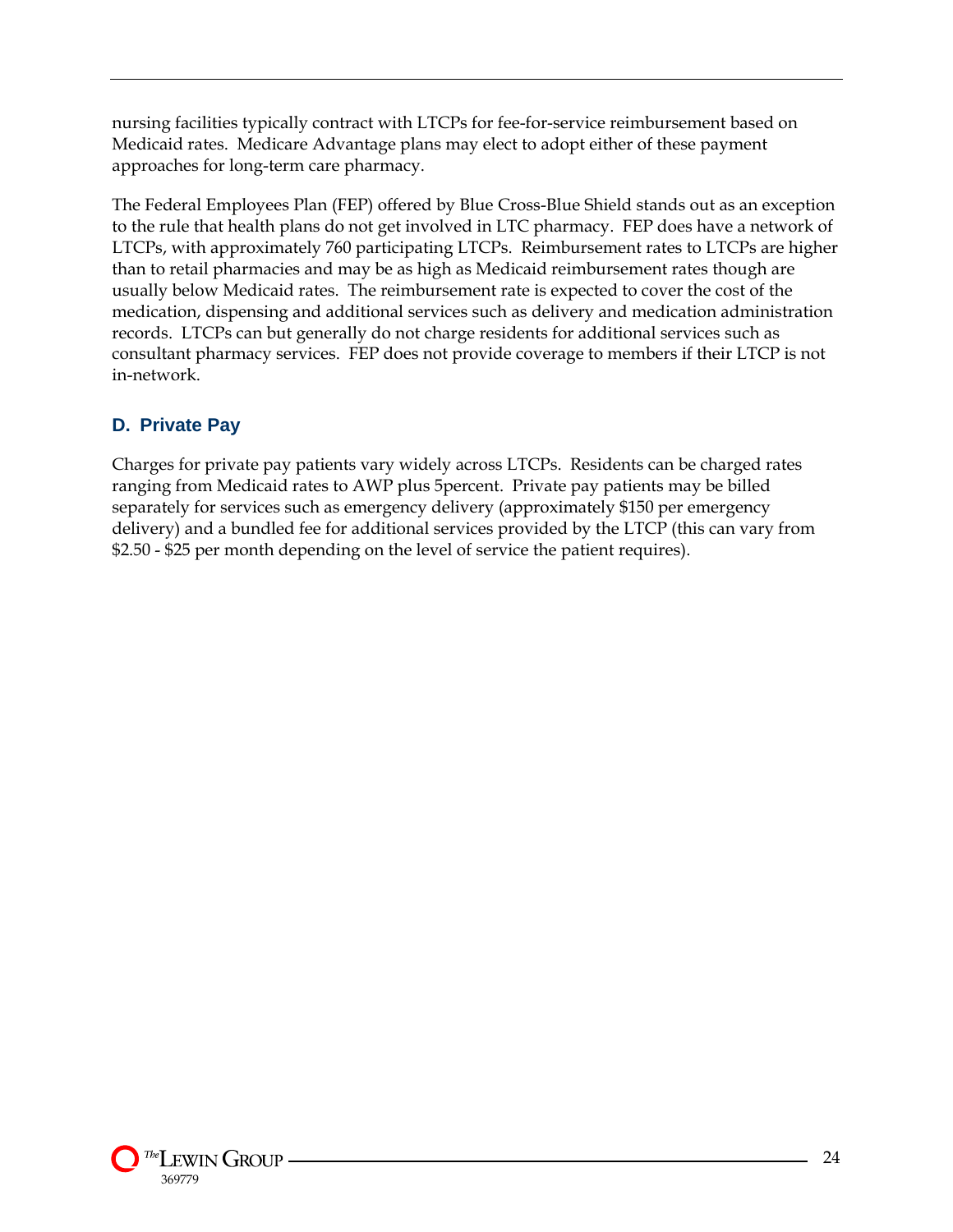## **V. ESTIMATED COST OF LTCP SERVICES**

Payment from Medicaid, third party payers and nursing facilities includes a reimbursement amount for ingredient cost and a dispensing fee but no explicit payment for other services. Lewin conversations with industry observers and LTCPs indicate that LTCPs usually charge nursing facilities a small fee for consultant pharmacy services and occasionally charge for maintaining medical records, but provide a number of other services at no additional charge to LTCPs. *Figure 7* below lists the services most often provided by LTCPs, together with information about how much nursing facilities are typically charged for the services (if at all) and an estimate of the cost to LTCPs of providing these services. *Figure 7* also indicates where state regulation or local custom dictates that the LTCP can or must charge at least a nominal fee for services.

| <b>Service</b>                                 | Fee Charged*<br>(Monthly, 100 bed facility) | Cost to Provide*<br>(Monthly, 100 bed facility) |  |
|------------------------------------------------|---------------------------------------------|-------------------------------------------------|--|
| Specialized packaging                          | <b>None</b>                                 | $$1,000 - $2,000$                               |  |
| <b>Medication delivery</b>                     | None                                        | $$1,000 - $3,500$                               |  |
| Medication and treatment carts                 | <b>None</b>                                 | $$150 - $300$                                   |  |
| Emergency back up system                       | None                                        | $$50^2$                                         |  |
| Medical records                                | Often none or \$200 - \$500                 | $$400 - $500^3$                                 |  |
| Fax machines                                   | None                                        | \$50-\$80                                       |  |
| Drug Regimen reviews                           |                                             |                                                 |  |
| Facility and resident specific reports         |                                             |                                                 |  |
| <b>Counsel patients</b>                        |                                             |                                                 |  |
| Present in-services, attend policy<br>meetings | \$400-\$1,000                               | $$500 - $1,500$                                 |  |
| Med pass observation                           |                                             |                                                 |  |
| On-call, 24 hour pharmacist                    |                                             |                                                 |  |
| Disposal of controlled substances              |                                             |                                                 |  |
| Total                                          | $$600 - $1,500$                             | $$3,150 - $7,930$                               |  |

#### **Figure 7: Cost of Providing LTC Pharmacy Services**

Source: Charges for services and estimated costs based on Lewin Group conversations with national chain and independent long-term care pharmacies.

 $1$  lowa regulations require pharmacies to charge for medication and treatment carts.

 $2$  Cost of inventory is \$1,000, cost of capital estimated at 5%.

<sup>3</sup> California, Pennsylvania and Texas require pharmacies to charge for medical records.

The estimates in *Figure 7* indicate that the cost to LTCPs of providing dispensing and medication administration services ranges from approximately \$3 to \$8 per prescription, while current payment for these services ranges from \$0.60 to \$1.50 per prescription, if we assume that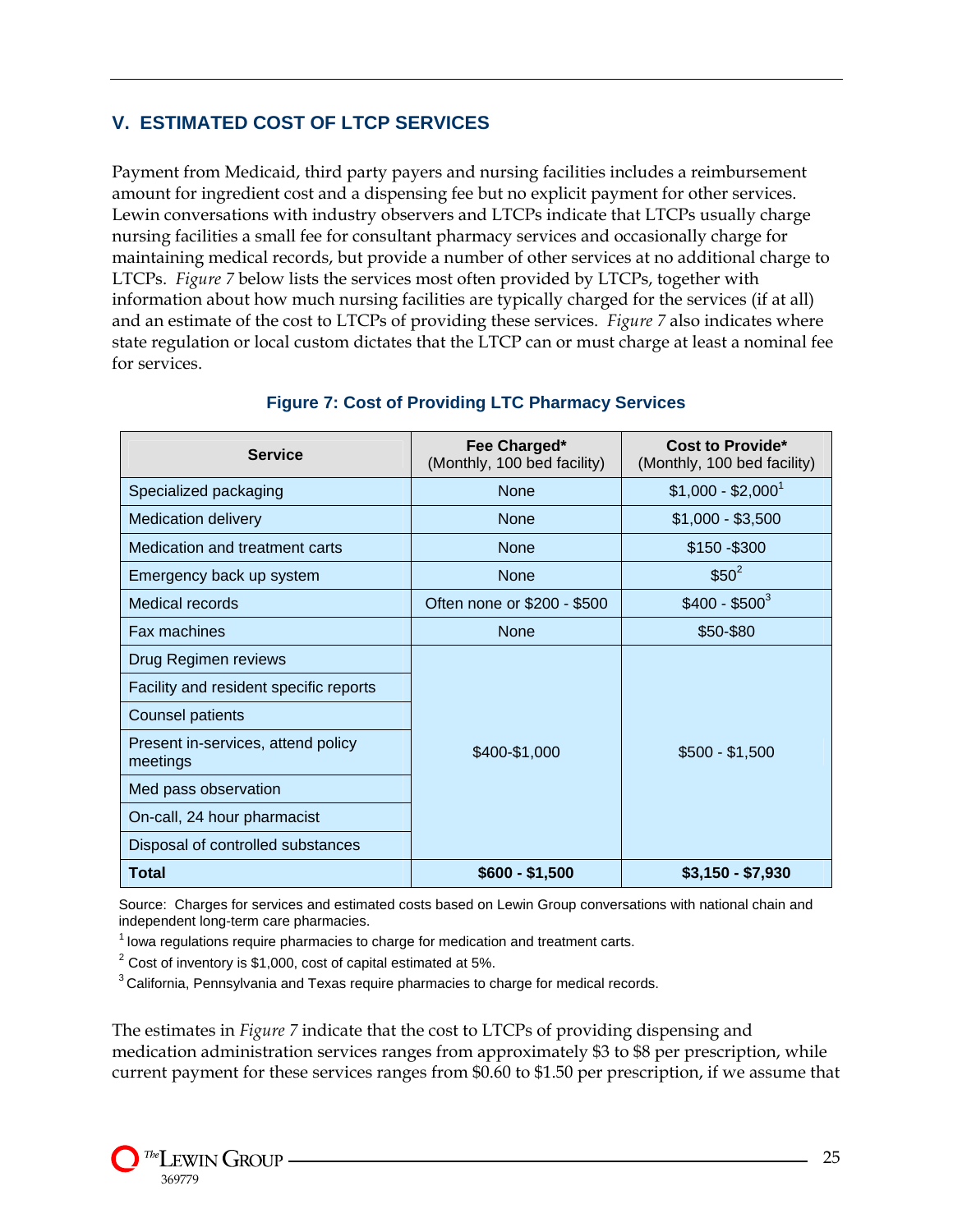residents use 10 prescriptions per month. Put another way, these costs probably represent from 5-10 percent of the pharmacy's cost to acquire the drug, net of rebates.

To illustrate the relationship of these costs to total reimbursement, *Figure 8* below shows the difference between the acquisition price for a hypothetical single source brand name drug and Medicaid reimbursement rate. In this illustration, the LTCP is able to acquire the drug for \$83 and to obtain a manufacturer rebate of \$5, for a net cost of \$78. Assuming that the LTCP was reimbursed at average Medicaid rates, it would be paid \$99 for the drug, yielding a \$21 margin to cover operating costs, including the \$3 to \$8 estimated cost of services described above. The lions' share of LTCPs' margins appears to come from the difference between the cost of acquiring and dispensing the drug and the amount that LTCPs are reimbursed. For some LTCPs, drug manufacturer rebates also contribute to their margins.

#### **Figure 8: Relationship of Acquisition Cost to Reimbursement**

| AWP                          | \$ | 107 |
|------------------------------|----|-----|
|                              |    |     |
| Acquisition Cost (AWP - 22%) | \$ | 83  |
| Rebate (5% AWP)              |    | 5   |
|                              |    |     |
| <b>Net Cost</b>              | ዩ  | 78  |
|                              |    |     |
| Medicaid Reimbursement       | S  | 99  |
|                              |    |     |
| Spread per script            | ፍ  | 21  |
|                              |    |     |
| <b>Cost of Services</b>      | \$ | ี่ค |
|                              | \$ |     |
| <b>Payment for Services</b>  |    |     |
| Net Cost of Services         |    |     |
|                              |    |     |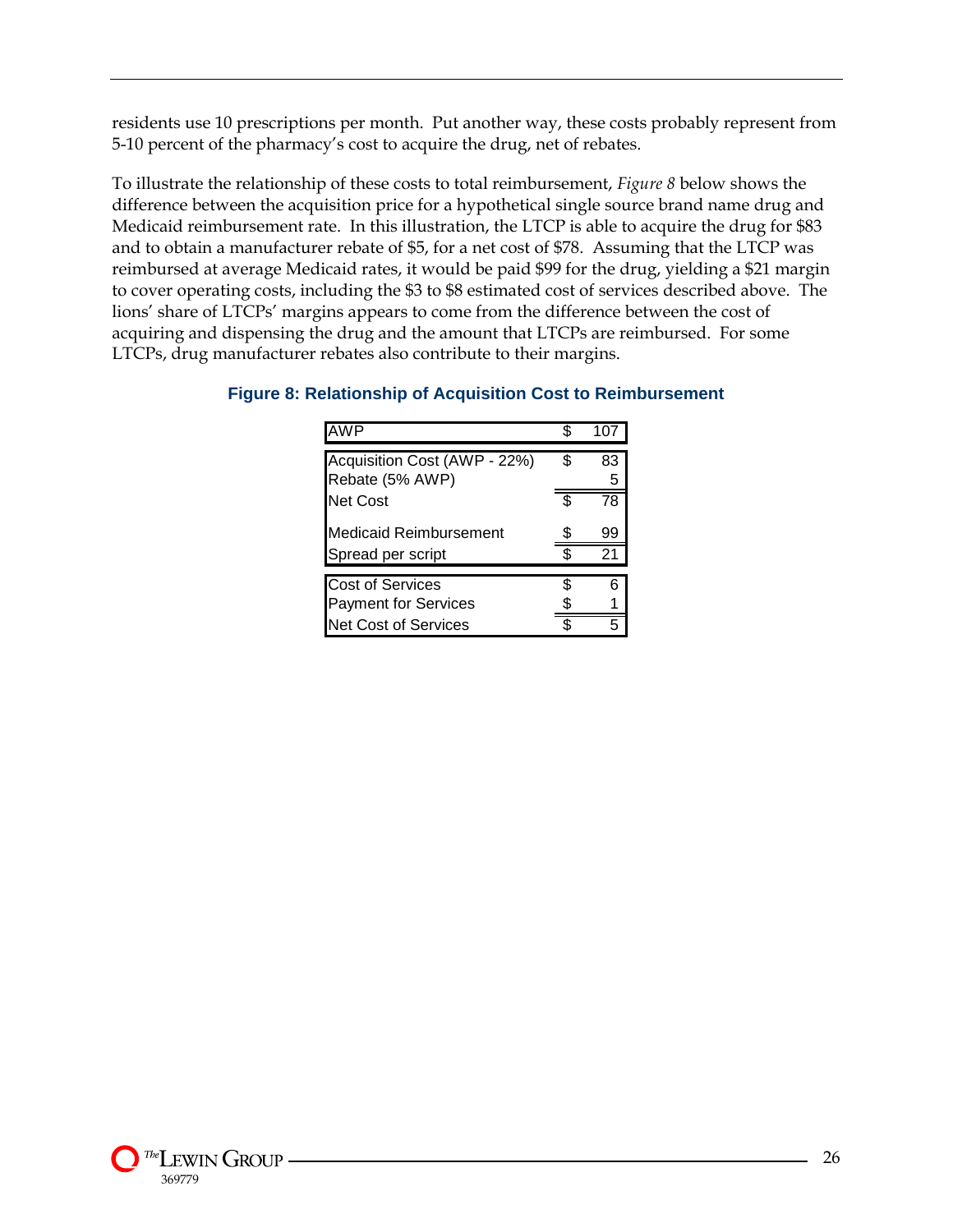#### **VI. DISCUSSION**

Integrating the new Medicare Part D drug benefit into the long-term care setting is likely to create a number of challenges for LTCPs, nursing facilities, and PDPs. Today's reimbursement environment, which makes it financially viable for LTCPs not to charge nursing facilities for many services, creates a set of "hidden" costs that are effectively cross-subsidized by generous reimbursement for ingredient cost and dispensing fees. In practice, Medicaid reimbursement rates on ingredient and dispensing combined with manufacturer rebates (for national chain LTCPs) more than cover the cost of the high level of service provided by LTCPs.

Under Part D, reimbursement for many nursing facility beneficiaries will shift from state Medicaid programs, which currently have generous reimbursement rates, to private PDPs and MA-PDs which may reimburse at lower rates similar to third party payers today. In addition, nursing facilities may find that their residents are enrolled in a number of different PDPs or MA-PDs, each of which may have different formularies, policies and procedures.

While it is unclear how these changes in reimbursement will affect industry dynamics, a number of questions emerge:

- Will reimbursement rates from PDPs be sufficient to maintain the current business practice of providing medication management-related services at no additional cost to nursing facilities? If not, how will the market respond?
- How will the need to coordinate with multiple PDPs and MA-PDs affect operating procedures for nursing facilities, consultant pharmacists, and LTCPs?
- How can differences in coverage, such as reimbursement for OTCs and excluded drugs, be managed so as to ensure a smooth transition from Medicaid coverage to Medicare Part D for dual eligible beneficiaries?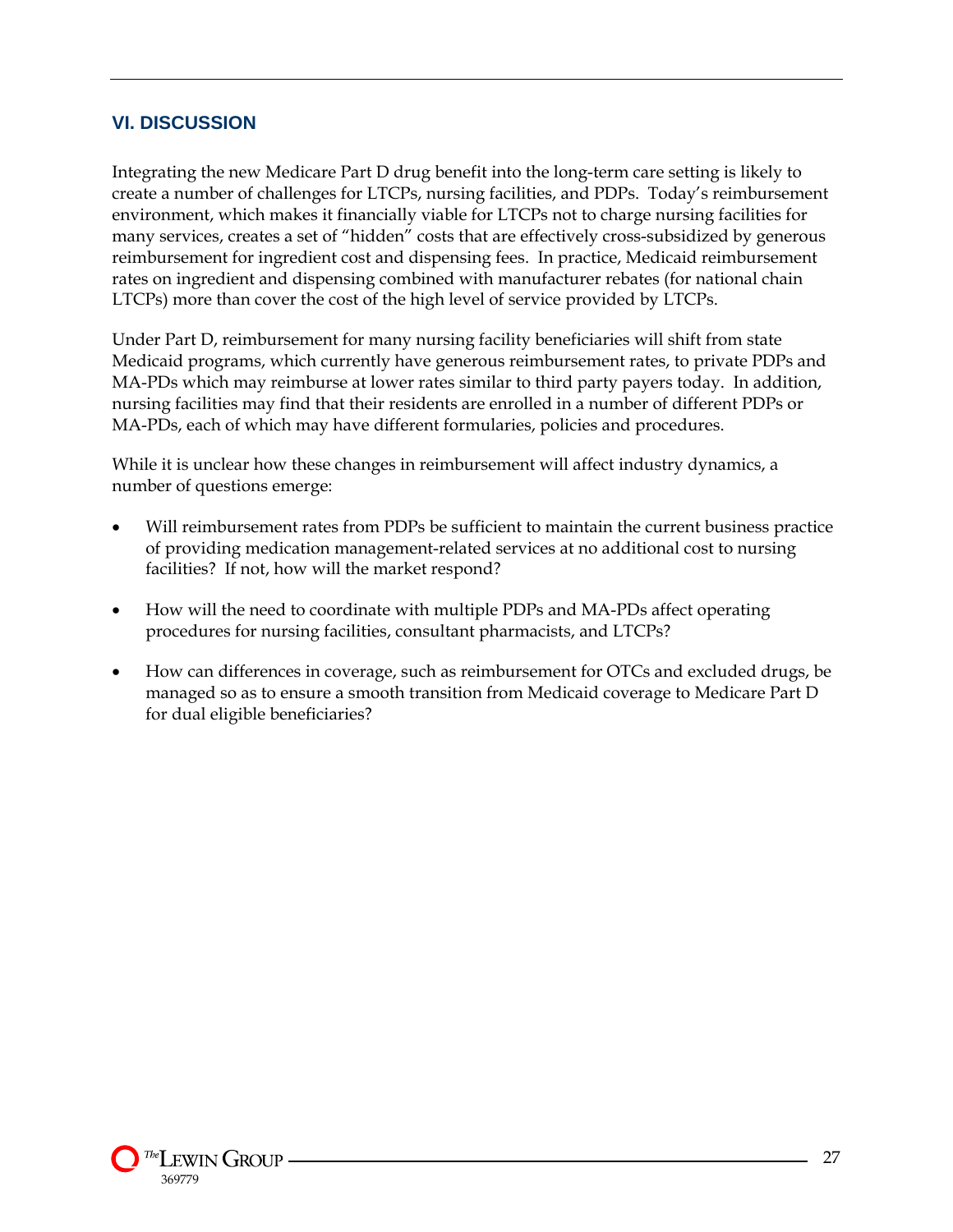| <b>State</b>            | <b>Specific Emergency</b><br><b>Specific Medication</b><br><b>Kit Regulation</b><br><b>Destruction Regulation</b> |                           | <b>Allows Rx</b><br>Return | <b>Allows Rx</b><br><b>Re-Use</b> |
|-------------------------|-------------------------------------------------------------------------------------------------------------------|---------------------------|----------------------------|-----------------------------------|
| Alabama                 | X                                                                                                                 | X                         |                            | Χ                                 |
| Alaska                  | Χ                                                                                                                 | X                         | X*                         | --                                |
| Arizona                 | Χ                                                                                                                 | --                        | $\mathsf{X}^\star$         | --                                |
| Arkansas                | Χ                                                                                                                 | $\overline{\phantom{a}}$  | --                         | --                                |
| California              | X                                                                                                                 | X                         | X                          | X                                 |
| Colorado                | X                                                                                                                 | --                        | X                          | Χ                                 |
| Connecticut             | Χ                                                                                                                 | $\overline{\phantom{a}}$  | Χ                          | Χ                                 |
| Delaware                | Χ                                                                                                                 | X                         | X                          | Χ                                 |
| District of Columbia    | --                                                                                                                | --                        | --                         | --                                |
| Florida                 | X                                                                                                                 | X                         | X                          | X                                 |
| Georgia                 | Χ                                                                                                                 | $\mathsf X$               | $X^*$                      | $X^*$                             |
| Hawaii                  | $\sf X$                                                                                                           | X                         | $X^*$                      | $X^*$                             |
| Idaho                   | $\mathsf X$                                                                                                       | Χ                         | Χ                          | X                                 |
| Illinois                | $\mathsf X$                                                                                                       | Χ                         | X                          | X                                 |
| Indiana                 | $\mathsf X$                                                                                                       | X                         | X                          | Χ                                 |
| lowa                    | Χ                                                                                                                 | X                         | Χ                          | X                                 |
| Kansas                  | $\mathsf X$                                                                                                       | Χ                         | $\mathsf X$                | X                                 |
| Kentucky                | Χ                                                                                                                 | --                        | X                          | Χ                                 |
| Louisiana               | $\mathsf X$                                                                                                       | Χ                         | X                          | X                                 |
| Maine                   | X                                                                                                                 | Χ                         | X                          | X                                 |
| Maryland                | Χ                                                                                                                 | --                        | Χ                          | Χ                                 |
| Massachusetts           | $\mathsf X$                                                                                                       | X                         | Χ                          |                                   |
| $\mathsf X$<br>Michigan |                                                                                                                   | Χ                         | Χ                          | Χ                                 |
| Minnesota               | X                                                                                                                 | X                         | --                         | --                                |
| Mississippi             | X                                                                                                                 | X                         | $\overline{\phantom{a}}$   | --                                |
| Missouri                | $\sf X$                                                                                                           | --                        | $\mathsf{X}^\star$         | $X^*$                             |
| Montana                 | Χ                                                                                                                 | --                        | $\mathsf{X}^\star$         | $X^*$                             |
| Nebraska                | Χ                                                                                                                 | Χ                         | $\mathsf X$                | X                                 |
| Nevada                  | $\mathsf X$                                                                                                       | ۰.                        | $\mathsf X$                | $X^*$                             |
| New Hampshire           | $\mathsf X$                                                                                                       | --                        | X                          | X                                 |
| New Jersey              | $\mathsf X$                                                                                                       | Χ                         | Χ                          | X                                 |
| New Mexico              | --                                                                                                                | $\overline{\phantom{a}}$  | Χ                          |                                   |
| New York                | $\mathsf X$                                                                                                       | ۰.                        | X                          | X                                 |
| North Carolina          | X                                                                                                                 | $\overline{\phantom{a}}$  | Χ                          | X                                 |
| North Dakota            | $\mathsf X$                                                                                                       | Χ                         | X                          | X                                 |
| Ohio                    | $\overline{\phantom{a}}$                                                                                          | $\mathbb{H}^{\mathbb{Z}}$ | Χ                          | X                                 |
| Oklahoma                | $\mathsf X$                                                                                                       | X                         |                            |                                   |
| Oregon                  | $\mathsf X$                                                                                                       | Χ                         | $X^*$                      | $X^*$                             |
| Pennsylvania            | $\mathsf X$                                                                                                       | --                        | X                          | X                                 |

### **Appendix 1. Features of LTCP Practice**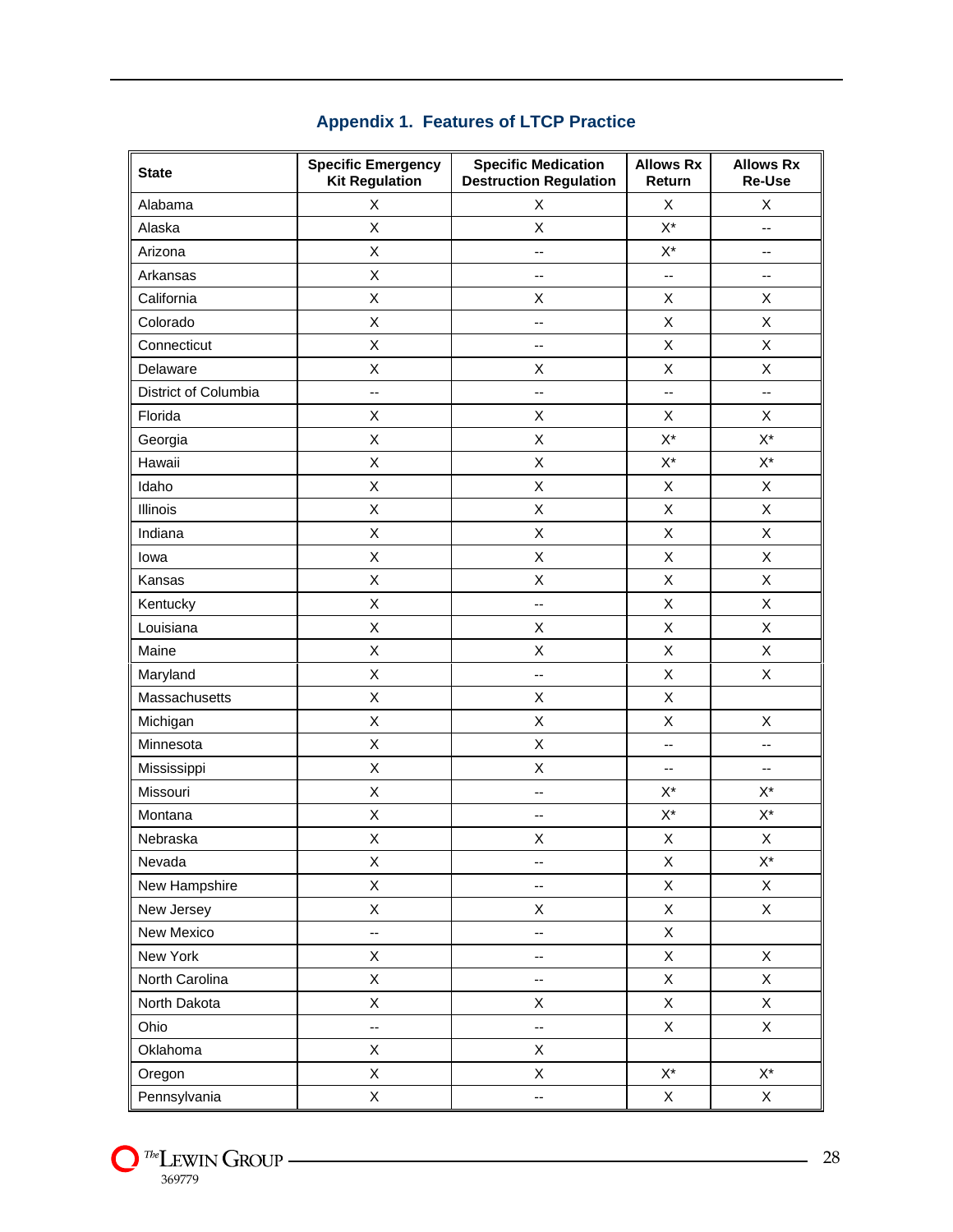| <b>State</b>   | <b>Specific Emergency</b><br><b>Kit Regulation</b> | <b>Specific Medication</b><br><b>Destruction Regulation</b> | <b>Allows Rx</b><br>Return | <b>Allows Rx</b><br><b>Re-Use</b> |  |
|----------------|----------------------------------------------------|-------------------------------------------------------------|----------------------------|-----------------------------------|--|
| Rhode Island   | X                                                  | X                                                           | X                          | X                                 |  |
| South Carolina | X                                                  | X                                                           | X                          | X                                 |  |
| South Dakota   | X                                                  | X                                                           | X                          | X                                 |  |
| Tennessee      | X                                                  | X                                                           |                            |                                   |  |
| Texas          | X                                                  | --                                                          |                            | X                                 |  |
| Utah           | X                                                  | X                                                           | X                          | X                                 |  |
| Vermont        | X                                                  | --                                                          | X                          | X                                 |  |
| Virginia       | X                                                  | X                                                           | X                          | X                                 |  |
| Washington     | X                                                  | X                                                           | X                          | X                                 |  |
| West Virginia  | X                                                  | X                                                           | X                          | X                                 |  |
| Wisconsin      | X                                                  | X                                                           | X                          | X                                 |  |
| Wyoming        | X                                                  | X                                                           | X                          | X                                 |  |

Notes:

\* Returns or re-use only for institutional facilities.

-- Indicates that no information found in state regulations.



 $\overline{\phantom{a}}$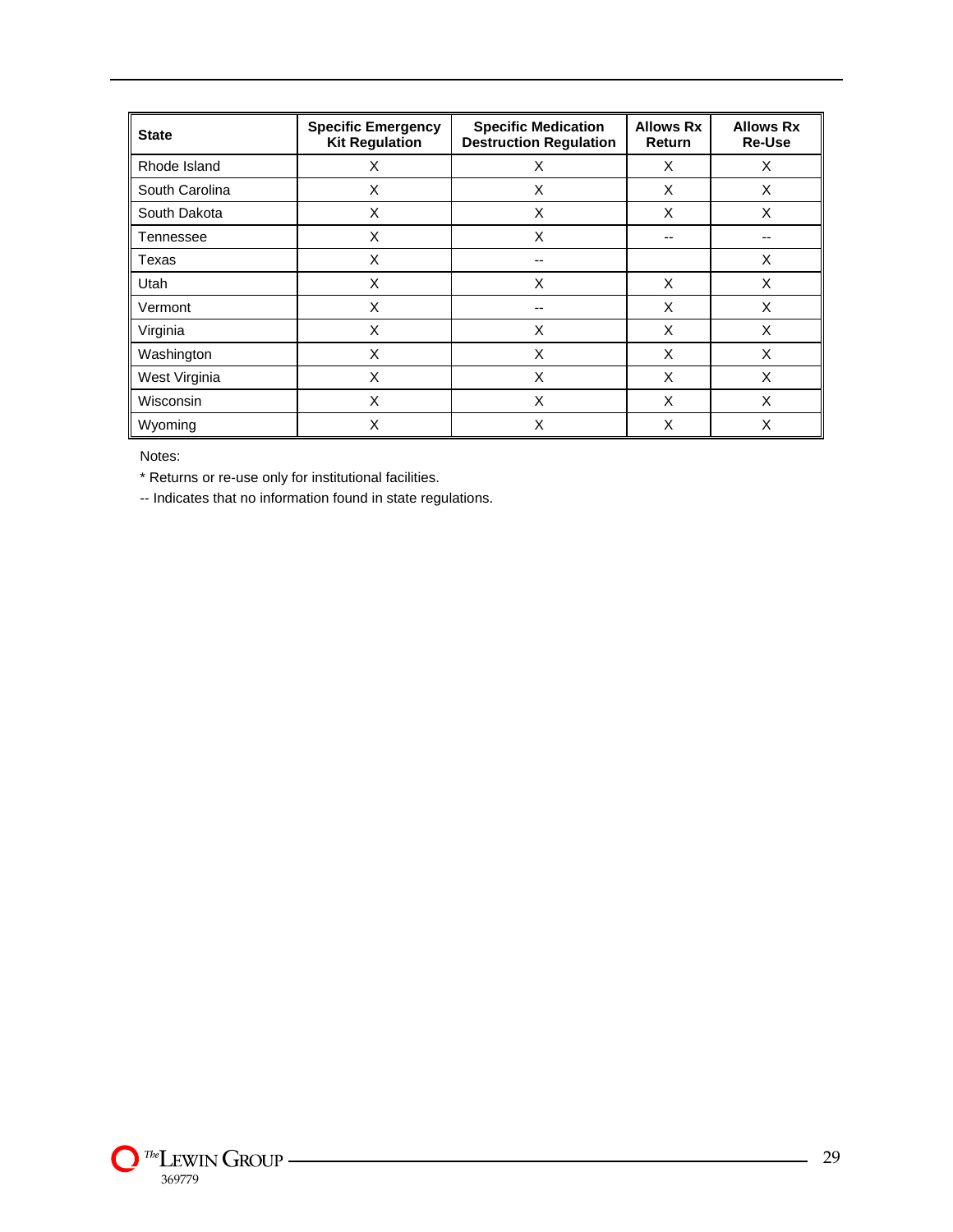| <b>State</b>         | Freedom of<br><b>Choice</b> | <b>Separate LTC</b><br>or Institutional<br>Pharmacy<br><b>Regulations</b> | <b>Preferred Drug</b><br><b>Lists</b> | <b>Pharmacist:</b><br><b>Tech Ratio</b> | Collaborative<br><b>Practice</b><br><b>Agreement</b> |
|----------------------|-----------------------------|---------------------------------------------------------------------------|---------------------------------------|-----------------------------------------|------------------------------------------------------|
| Alabama              | X                           | Inst.                                                                     | $\mathsf X$                           | 1:2                                     |                                                      |
| Alaska               |                             | Inst.                                                                     | X                                     | --                                      | $\mathsf X$                                          |
| Arizona              |                             | <b>LTCP</b>                                                               | $X^*$                                 | --                                      | $\sf X$                                              |
| Arkansas             |                             | <b>LTCP</b>                                                               |                                       | 1:2                                     | X                                                    |
| California           |                             | Inst.                                                                     | X                                     | 1:2                                     | $\mathsf X$                                          |
| Colorado             |                             |                                                                           | X                                     | 1:2                                     |                                                      |
| Connecticut          |                             |                                                                           | Pending                               | 1:2                                     | X                                                    |
| Delaware             | X                           | <b>LTCP</b>                                                               |                                       | --                                      |                                                      |
| District of Columbia |                             |                                                                           | X                                     | $-$                                     |                                                      |
| Florida              | X                           | Inst.                                                                     | $\sf X$                               | 1:3                                     | X                                                    |
| Georgia              |                             | <b>LTCP</b>                                                               | X                                     | 1:2                                     | $\sf X$                                              |
| Hawaii               |                             | Inst.                                                                     | Pending                               | ц.                                      | $\sf X$                                              |
| Idaho                | X                           | Inst.                                                                     | Χ                                     | 1:2                                     | $\sf X$                                              |
| <b>Illinois</b>      |                             | <b>LTCP</b>                                                               | X                                     | ц.                                      | $\sf X$                                              |
| Indiana              | X                           | Inst.                                                                     | X                                     | 1:4                                     | $\mathsf X$                                          |
| lowa                 | X                           | <b>LTCP</b>                                                               | Χ                                     | -−                                      | Χ                                                    |
| Kansas               |                             | Inst.                                                                     | X                                     | 1:2                                     | $\sf X$                                              |
| Kentucky             |                             | Inst.                                                                     | X                                     | $\overline{\phantom{a}}$                | $\mathsf X$                                          |
| Louisiana            |                             | Inst.                                                                     | X                                     | 1:2                                     | $\sf X$                                              |
| Maine                |                             |                                                                           | X                                     | 1:3                                     | $\sf X$                                              |
| Maryland             |                             | Inst.                                                                     | Χ                                     | --                                      | $\sf X$                                              |
| Massachusetts        |                             | Inst.                                                                     | X                                     | 1:2                                     |                                                      |
| Michigan             |                             | Inst.                                                                     | $\overline{X}$                        | ц.                                      | X                                                    |
| Minnesota            |                             |                                                                           | Pending                               | 1:2                                     | Χ                                                    |
| Mississippi          |                             | Inst.                                                                     | Pending                               | 1:2                                     | $\mathsf X$                                          |
| Missouri             |                             | <b>LTCP</b>                                                               | Χ                                     | $\overline{\phantom{a}}$                |                                                      |
| Montana              | X                           | Inst.                                                                     | X                                     | 1:1                                     | $\mathsf X$                                          |
| Nebraska             |                             |                                                                           |                                       | $1:3**$                                 | X                                                    |
| Nevada               |                             | Inst.                                                                     | Pending                               | 1:1                                     | X                                                    |
| New Hampshire        |                             | Inst.                                                                     | Pending                               | $\overline{\phantom{a}}$                |                                                      |
| New Jersey           | X                           | Inst.                                                                     |                                       | 1:2                                     | X                                                    |
| New Mexico           |                             | <b>LTCP</b>                                                               | Pending                               | 1:2                                     | $\mathsf{X}$                                         |
| New York             |                             |                                                                           | Pending                               | 1:2                                     |                                                      |
| North Carolina       |                             | Inst.                                                                     | Pending                               | 1:2                                     | Χ                                                    |
| North Dakota         | X                           | <b>LTCP</b>                                                               |                                       | 1:2                                     | X                                                    |
| Ohio                 |                             | Inst.                                                                     | X                                     | $\overline{\phantom{a}}$                | X                                                    |
| Oklahoma             |                             |                                                                           | X                                     | 1:2                                     |                                                      |
| Oregon               | X                           | Inst.                                                                     | X                                     | 1:3                                     | X                                                    |
| Pennsylvania         | $\mathsf{X}$                | Inst.                                                                     | Pending                               | $\overline{\phantom{a}}$                | X                                                    |
| Rhode Island         |                             | <b>LTCP</b>                                                               |                                       | ۰.                                      | Χ                                                    |
| South Carolina       |                             | Inst.                                                                     | Pending                               | 1:3                                     | $\mathsf X$                                          |
| South Dakota         | X                           | Inst.                                                                     | Pending                               | 1:2                                     | $\mathsf X$                                          |
| Tennessee            | $\overline{X}$              | Inst.                                                                     | X                                     | $1:3**$                                 | $\mathsf X$                                          |

# **Appendix 2: Infrastructural/System of Care**



 $\overline{\phantom{a}}$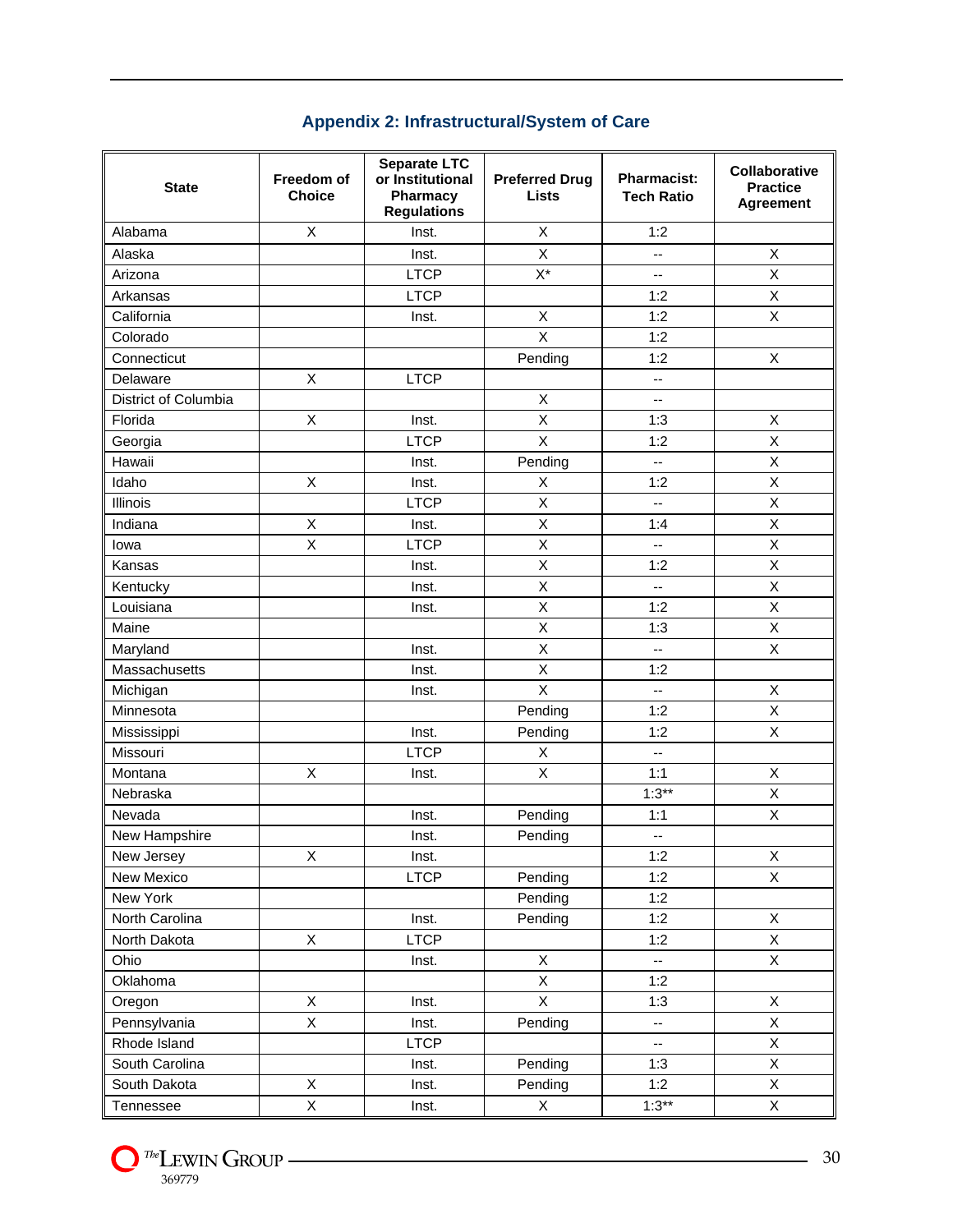| <b>State</b>  | Freedom of<br><b>Choice</b> | <b>Separate LTC</b><br>or Institutional<br><b>Pharmacy</b><br><b>Regulations</b> | <b>Preferred Drug</b><br><b>Lists</b> | <b>Pharmacist:</b><br><b>Tech Ratio</b> | Collaborative<br><b>Practice</b><br><b>Agreement</b> |
|---------------|-----------------------------|----------------------------------------------------------------------------------|---------------------------------------|-----------------------------------------|------------------------------------------------------|
| Texas         | X                           |                                                                                  | X                                     | --                                      | Χ                                                    |
| Utah          |                             | Inst.                                                                            | Pending                               | $1:3**$                                 | X                                                    |
| Vermont       |                             | Inst.                                                                            | v<br>́                                | $- -$                                   | X                                                    |
| Virginia      | X                           | <b>LTCP</b>                                                                      | X                                     | $1:3**$                                 | X                                                    |
| Washington    |                             | <b>LTCP</b>                                                                      | X                                     | 1:3                                     | X                                                    |
| West Virginia | X                           | Inst.                                                                            | X                                     | 1:4                                     |                                                      |
| Wisconsin     |                             |                                                                                  | X                                     | $1:5***$                                | X                                                    |
| Wyoming       | Χ                           | Inst.                                                                            | Pending                               | 1:3                                     | Χ                                                    |

Source: Lewin analysis of state Board of Pharmacy and other regulation. Information on Medicaid PDLs from Kaiser Commission on Medicaid and the Uninsured (*Medicaid Outpatient Prescription Drug Benefits: Findings from a National Survey, 2003*).

\* For managed care plans

\*\* Special requirements



L.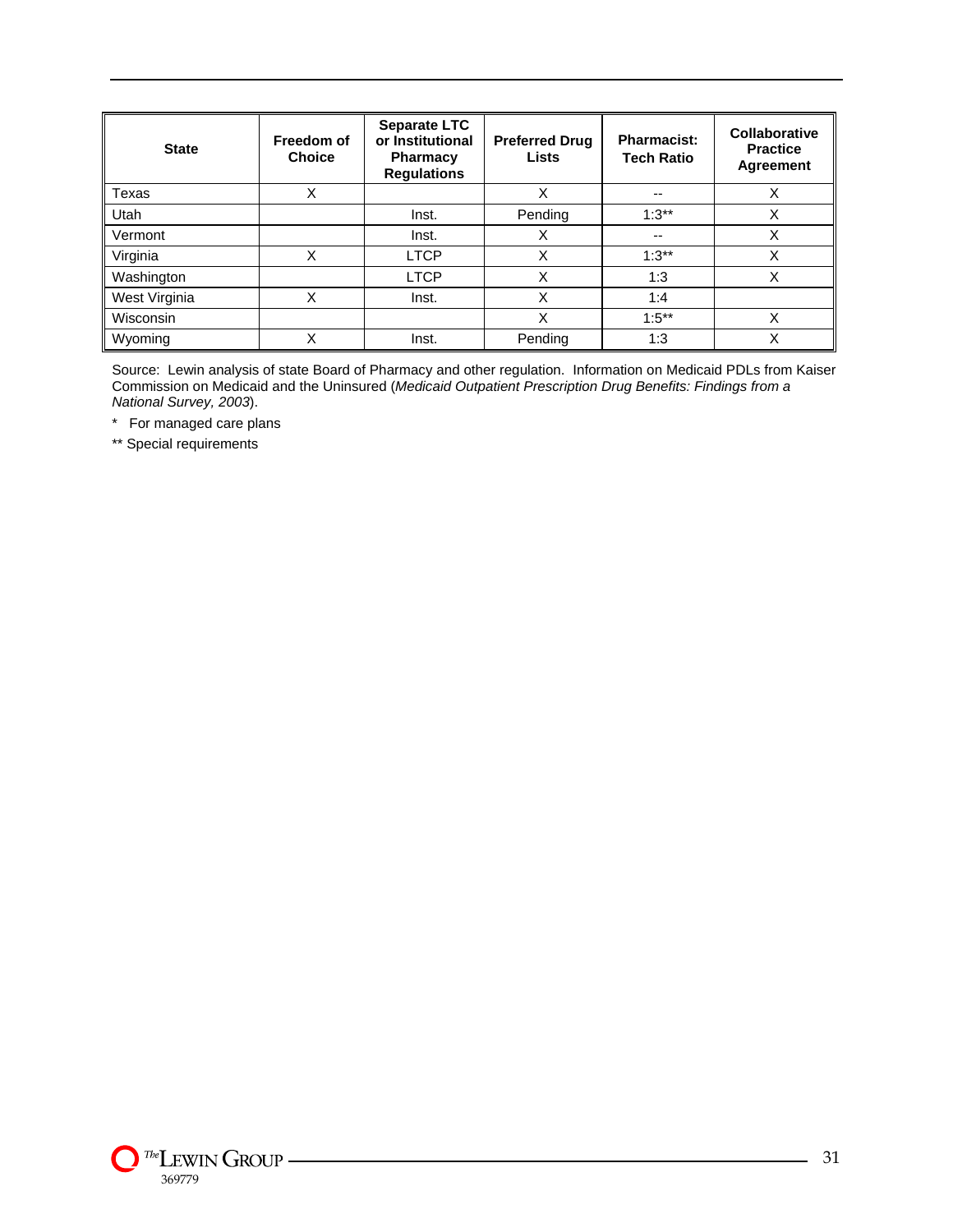| <b>State</b>           | <b>Ingredient Cost</b>                       |                          | <b>Dispensing Fee</b>                                                                                                         |                          |
|------------------------|----------------------------------------------|--------------------------|-------------------------------------------------------------------------------------------------------------------------------|--------------------------|
|                        | <b>Retail</b>                                | <b>LTC/Institutional</b> | <b>Retail</b>                                                                                                                 | <b>LTC/Institutional</b> |
| Alabama                | WAC+9.2% then<br>AWP-10%                     |                          | \$5.40                                                                                                                        |                          |
| Alaska                 | AWP-5%                                       |                          | \$3.45-\$11.46 (based<br>on<br>pharmacy/Medicaid<br>volume)                                                                   |                          |
| Arizona                | Set by MCO                                   |                          | Set by MCO                                                                                                                    |                          |
| Arkansas*              | AWP-20% (generic);<br>AWP-14% (brand)        |                          | \$5.51 (brand); \$7.51<br>(generic)                                                                                           |                          |
| California             | AWP-10%                                      |                          | \$4.05                                                                                                                        |                          |
| Colorado <sup>*1</sup> | AWP-35% (generic);<br>AWP-13.5% (brand)      |                          | \$4.00                                                                                                                        |                          |
| Connecticut*           | AWP-40% (generic);<br>AWP-12% (brand)        |                          | \$3.15                                                                                                                        |                          |
| <b>Delaware</b>        | <b>AWP-14%</b>                               | AWP-16%                  | \$3.65                                                                                                                        |                          |
| <b>DC</b>              | AWP-10%                                      |                          | \$4.50                                                                                                                        |                          |
| Florida*               | Lower of AWP-<br>13.25% or WAC+7%            |                          | \$4.23                                                                                                                        |                          |
| Georgia                | AWP-10%                                      |                          | \$4.63 brand & for<br>profit, \$4.33 brand &<br>non profit, \$5.13<br>generic & for profit,<br>\$4.63 generic & non<br>profit |                          |
| Hawaii                 | AWP-10.5%                                    |                          | \$4.67                                                                                                                        |                          |
| Idaho                  | AWP-12%                                      |                          | \$4.94 and \$5.54 unit<br>dose                                                                                                |                          |
| <b>Illinois</b>        | AWP-25% generic;<br>AWP-12% brand            |                          | \$4.60 generic; \$3.40<br>brand                                                                                               |                          |
| <b>Indiana</b>         | AWP-20% generic;<br>AWP-13.5% brand          |                          | \$4.90                                                                                                                        |                          |
| lowa                   | AWP-12%                                      |                          | \$4.26                                                                                                                        |                          |
| Kansas*                | AWP-27% generic;<br>AWP-13% single<br>source |                          | \$3.40                                                                                                                        |                          |
| Kentucky               | AWP-12%                                      |                          | \$4.51                                                                                                                        |                          |
| Louisiana              | AWP-13.5%, AWP-<br>15% for chains            |                          | \$5.77                                                                                                                        |                          |

# **Appendix 3: Medicaid Pharmacy Reimbursement Rates**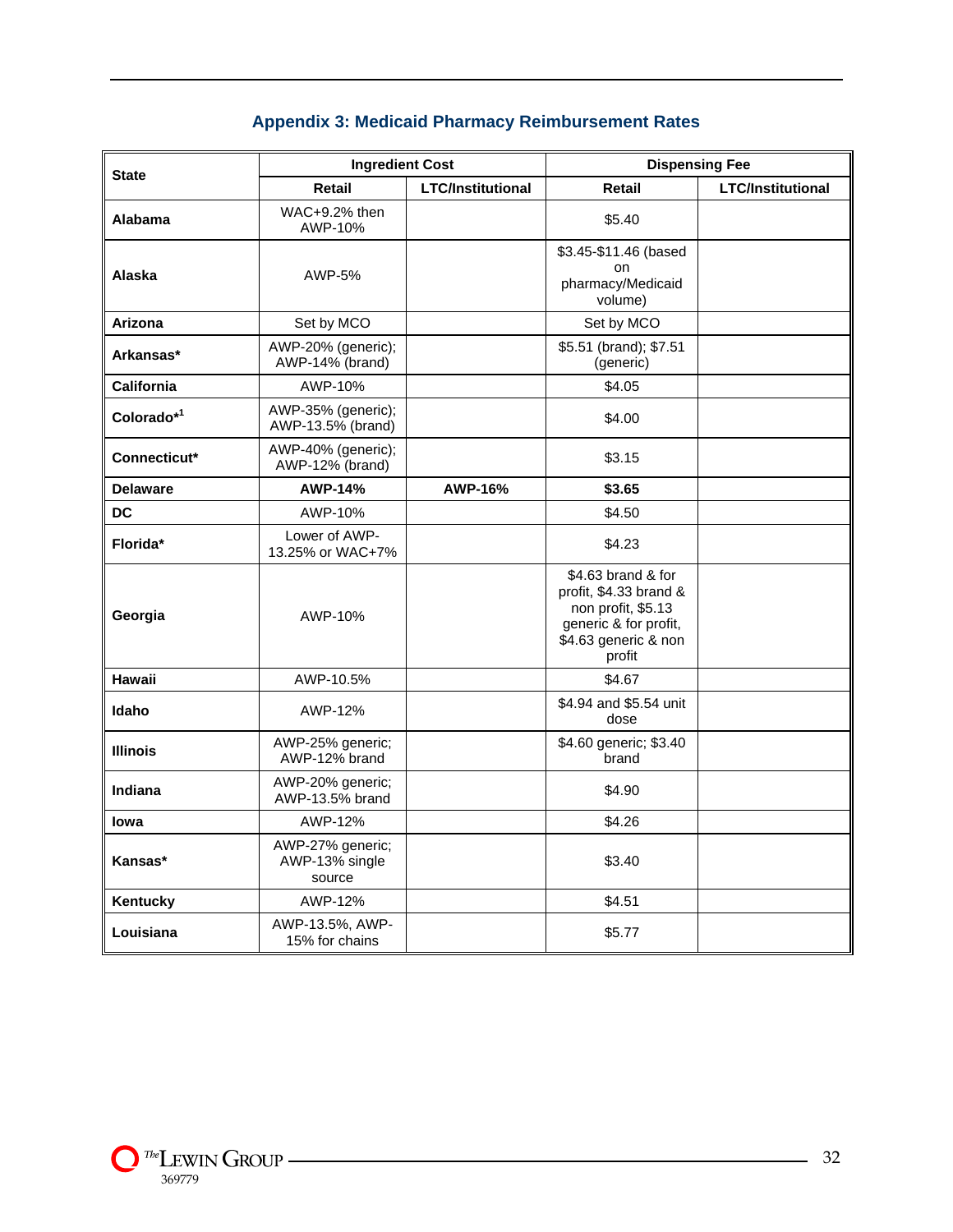| <b>State</b>           | <b>Ingredient Cost</b>                                                                                                                                                                                                                                                                                     |                                   | <b>Dispensing Fee</b>                                                     |                                                            |  |
|------------------------|------------------------------------------------------------------------------------------------------------------------------------------------------------------------------------------------------------------------------------------------------------------------------------------------------------|-----------------------------------|---------------------------------------------------------------------------|------------------------------------------------------------|--|
|                        | <b>Retail</b>                                                                                                                                                                                                                                                                                              | <b>LTC/Institutional</b>          | <b>Retail</b>                                                             | <b>LTC/Institutional</b>                                   |  |
| <b>Maine</b>           | AWP-15%; direct<br>supply drug list -<br>UCR or AWP-17%<br>plus \$3.35<br>professional fee or<br>FUL or MAC plus<br>\$3.35 professional<br>fee (Mail order<br>lowest of UCR,<br>AWP-20% plus<br>\$1.00 professional<br>fee for exceptions<br>see State plan, FUL<br>or MAC plus \$1.00<br>professional fee |                                   | \$3.35, \$4.35 & \$5.35<br>(compounding);<br>\$12.50 (insulin<br>syringe) |                                                            |  |
| Maryland*              | Lower of AWP-12%<br>or WAC +8%, direct<br>price +8% or<br>distributor price<br>when available                                                                                                                                                                                                              |                                   | \$3.69 generic; \$2.69<br>brand                                           | \$4.69 generic; \$3.69<br>brand; \$7.25 home<br>IV therapy |  |
| <b>Massachusetts</b>   | <b>WAC +6%</b>                                                                                                                                                                                                                                                                                             |                                   | \$3.50 single source;<br>\$5 multi source                                 |                                                            |  |
| Michigan <sup>*2</sup> | AWP-13.5%<br>independent; AWP-<br>15.1% chain                                                                                                                                                                                                                                                              |                                   | \$2.50                                                                    | \$2.75                                                     |  |
| Minnesota*             | AWP-11%                                                                                                                                                                                                                                                                                                    |                                   | \$3.65; additional \$.30<br>for unit dose                                 |                                                            |  |
| <b>Mississippi</b>     | AWP-12%                                                                                                                                                                                                                                                                                                    |                                   | \$3.91; reasonable for<br><b>OTC</b>                                      |                                                            |  |
| <b>Missouri</b>        | Lower of AWP-<br>10.43% or WAC +<br>10%                                                                                                                                                                                                                                                                    |                                   | \$4.09                                                                    |                                                            |  |
| <b>Montana</b>         | AWP-15%                                                                                                                                                                                                                                                                                                    |                                   | \$4.70                                                                    |                                                            |  |
| Nebraska* <sup>3</sup> | AWP-11%                                                                                                                                                                                                                                                                                                    |                                   | \$3.27-\$5.00 (average<br>\$4.66)                                         |                                                            |  |
| Nevada                 | AWP-15%                                                                                                                                                                                                                                                                                                    |                                   | \$4.76                                                                    |                                                            |  |
| New Hampshire*         | AWP-16%                                                                                                                                                                                                                                                                                                    |                                   | \$1.75                                                                    |                                                            |  |
| New Jersey*            | AWP-12.5%                                                                                                                                                                                                                                                                                                  |                                   | \$3.73-\$4.07                                                             | \$.59 per census day                                       |  |
| <b>New Mexico</b>      | AWP-14%                                                                                                                                                                                                                                                                                                    |                                   | \$3.65                                                                    |                                                            |  |
| <b>New York</b>        | <b>AWP-12%</b>                                                                                                                                                                                                                                                                                             | Paid via nursing<br>facility rate | \$4.50 generic; \$3.50<br>brand                                           | Paid via nursing<br>home rate                              |  |
| <b>North Carolina</b>  | AWP-10%                                                                                                                                                                                                                                                                                                    |                                   | \$5.60 generic; \$4.00<br>brand                                           |                                                            |  |
| <b>North Dakota</b>    | AWP-10%                                                                                                                                                                                                                                                                                                    |                                   | \$5.60 generic; \$4.60<br>brand                                           |                                                            |  |
| Ohio                   | Lower of WAC+9%<br>or AWP-12.8%                                                                                                                                                                                                                                                                            |                                   | \$3.70                                                                    |                                                            |  |
| Oklahoma               | AWP-12%                                                                                                                                                                                                                                                                                                    |                                   | \$4.15                                                                    |                                                            |  |
| Oregon*                | <b>AWP-15%</b>                                                                                                                                                                                                                                                                                             | <b>AWP-11%</b>                    | \$3.50                                                                    | \$3.91                                                     |  |
| Pennsylvania           | AWP-10%                                                                                                                                                                                                                                                                                                    |                                   | \$4.00                                                                    |                                                            |  |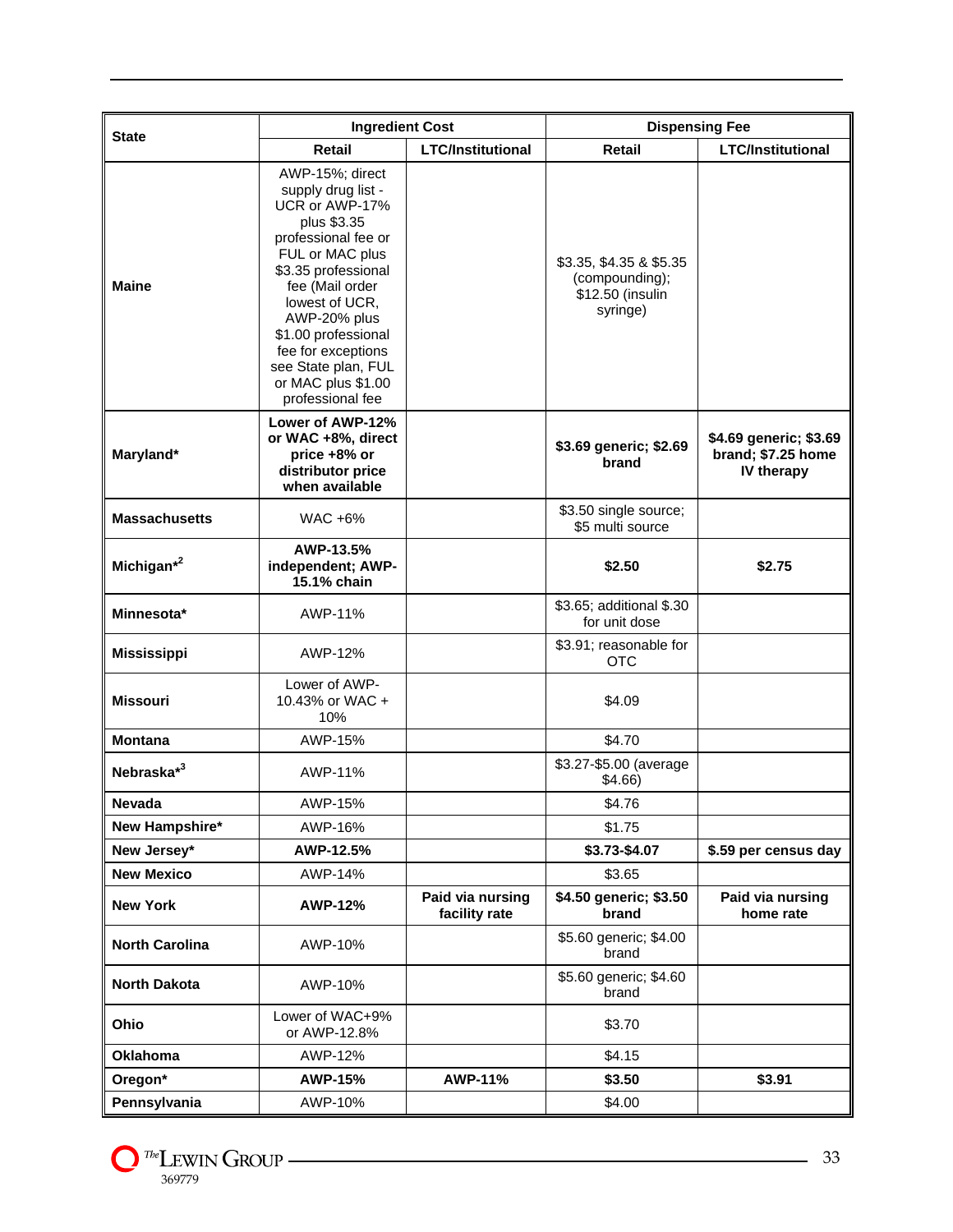| <b>State</b>          | <b>Ingredient Cost</b>                                                                                                                                                                        |                          | <b>Dispensing Fee</b>                                                       |                                                                             |  |
|-----------------------|-----------------------------------------------------------------------------------------------------------------------------------------------------------------------------------------------|--------------------------|-----------------------------------------------------------------------------|-----------------------------------------------------------------------------|--|
|                       | Retail                                                                                                                                                                                        | <b>LTC/Institutional</b> | <b>Retail</b>                                                               | <b>LTC/Institutional</b>                                                    |  |
| Rhode Island*         | <b>WAC+5%</b>                                                                                                                                                                                 |                          | \$3.40                                                                      | \$2.85                                                                      |  |
| <b>South Carolina</b> | AWP-10%                                                                                                                                                                                       |                          | \$4.05                                                                      | \$3.15                                                                      |  |
| <b>South Dakota</b>   | AWP-10.5%                                                                                                                                                                                     |                          | \$4.75, \$5.55 for unit<br>dose                                             |                                                                             |  |
| <b>Tennessee</b>      | AWP-13%                                                                                                                                                                                       |                          |                                                                             | \$2.50 (long-term<br>care dual eligible);<br>\$5.00 NH only if 28<br>days + |  |
| <b>Texas</b>          | Lower of AWP-12%<br>or WAC+12%                                                                                                                                                                |                          | \$5.14                                                                      |                                                                             |  |
| Utah                  | AWP-15%                                                                                                                                                                                       |                          | \$3.90 urban, \$4.40<br>rural                                               |                                                                             |  |
| <b>Vermont</b>        | AWP-11.9%                                                                                                                                                                                     |                          | \$4.25                                                                      |                                                                             |  |
| Virginia*             | AWP-10.25%, AWP-<br>25% for hemophilia<br>drugs                                                                                                                                               |                          | \$3.75                                                                      |                                                                             |  |
| Washington            | AWP-14% (single<br>and multi source<br>$W/2 - 4$<br>manufacturers).<br>AWP-50% (multi<br>source from 5+<br>manufacturers),<br>AWP-19% brand-<br>mail order, AWP-<br>15% generic mail<br>order |                          | \$4.20-\$5.20 based<br>on 3-tiered pharmacy<br>volume; \$3.25 mail<br>order |                                                                             |  |
| <b>West Virginia</b>  | AWP-12%                                                                                                                                                                                       |                          | \$3.90 plus \$1.00<br>compounding                                           |                                                                             |  |
| Wisconsin*            | AWP-13%                                                                                                                                                                                       |                          | \$4.88, \$4.38 for<br>legend drugs                                          |                                                                             |  |
| Wyoming               | AWP-11%                                                                                                                                                                                       |                          | \$5.00                                                                      |                                                                             |  |

Note: Figures in **bold** indicate different reimbursement for retail vs. LTC/institutional pharmacies. Data was compared in the CMS Medicaid Prescription Reimbursement by State--Qtr Ending September 2004 and the Kaiser Commission on Medicaid and the Uninsured, Medicaid Benefits as of January 2003. State Medicaid programs were contacted when clarification or additional information was needed. Discussions with state Medicaid officials are noted (\*).

1. Colorado pays a dispensing fee of \$1.89 to hospitals.

2. New dispensing fees effective November 1, 2004, separates retail and long-term care. Prior to 11/1/04, the dispensing fee was \$3.77 for both.

3. Dispensing range based on services the pharmacy provides (hours of service, delivery service, charge accounts, medication management programs) and its location (urban, rural).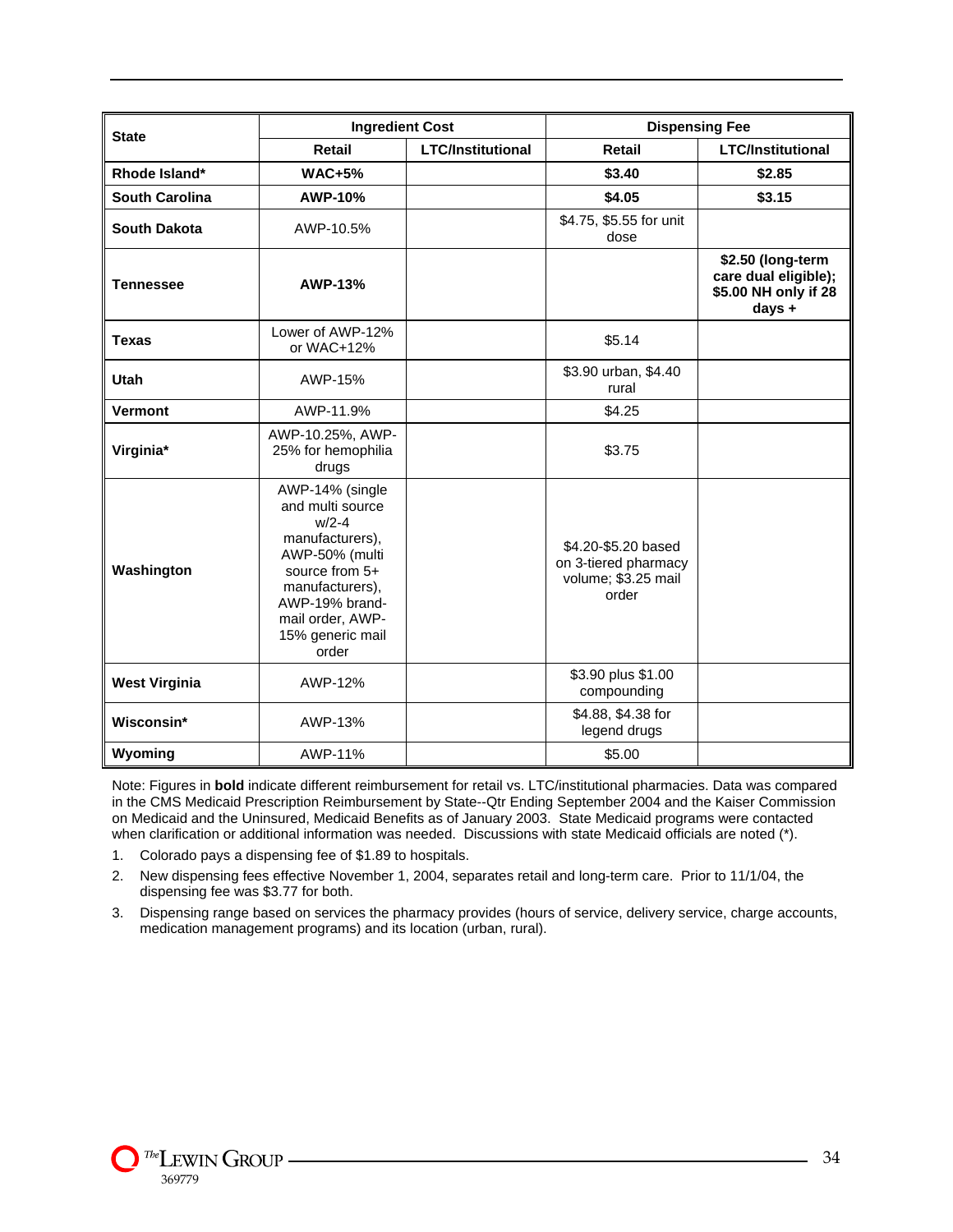|  |  |  | <b>Appendix 4: Medicaid Coverage of Over-the-the Counter Medications</b> |  |  |
|--|--|--|--------------------------------------------------------------------------|--|--|
|--|--|--|--------------------------------------------------------------------------|--|--|

|                                                         | Allergy, Asthma,        |                               |                              |                           |  |
|---------------------------------------------------------|-------------------------|-------------------------------|------------------------------|---------------------------|--|
| <b>State</b>                                            | and Sinus               | <b>Analgesics</b>             | <b>Cough and Cold</b>        | <b>Smoking Deterrents</b> |  |
| Alabama                                                 | Covered                 | Covered                       | Covered                      | <b>Not Covered</b>        |  |
| Alaska                                                  | <b>Not Covered</b>      | Not Covered                   | Not Covered                  | Not Covered               |  |
| Arizona*                                                |                         |                               |                              |                           |  |
| Arkansas                                                | <b>Limited Coverage</b> | <b>Limited Coverage</b>       | <b>Limited Coverage</b>      | Not Covered               |  |
| California                                              | <b>Limited Coverage</b> | <b>Limited Coverage</b>       | <b>Limited Coverage</b>      | Covered w/Restrictions    |  |
| Colorado                                                | Covered w/Restrictions  | Covered w/Restrictions        | Covered w/Restrictions       | Covered w/Restrictions    |  |
| Connecticut                                             | Covered                 | Not Covered                   | Covered                      | Not Covered               |  |
| Delaware                                                | Covered                 | Covered                       | Covered                      | Covered                   |  |
| District of Columbia                                    | Not Covered             | <b>Covered w/Restrictions</b> | Not Covered                  | Not Covered               |  |
| Florida                                                 | Covered w/Restrictions  | Covered w/Restrictions        | Covered w/Restrictions       | Not Covered               |  |
| Georgia                                                 | Not Covered             | Covered w/Restrictions        | Covered w/Restrictions       | <b>Not Covered</b>        |  |
| Hawaii                                                  | Covered                 | Covered                       | <b>Limited Coverage</b>      | Covered w/Restrictions    |  |
| Idaho                                                   | <b>Not Covered</b>      | <b>Not Covered</b>            | <b>Not Covered</b>           | Not Covered               |  |
| Illinois                                                | <b>PA Required</b>      | Covered                       | Not Covered                  | Covered                   |  |
| Indiana                                                 | Covered w/Restrictions  | Covered w/Restrictions        | Covered w/Restrictions       | Covered w/Restrictions    |  |
| Iowa                                                    | Covered w/Restrictions  | Covered w/Restrictions        | Covered w/Restrictions       | Not Covered               |  |
| Kansas                                                  | Not Covered             | Covered                       | <b>Limited Coverage</b>      | Covered w/Restrictions    |  |
| Kentucky                                                | Covered w/Restrictions  | Covered w/Restrictions        | Covered w/Restrictions       | Not Covered               |  |
| Louisiana                                               | <b>Not Covered</b>      | Not Covered                   | Not Covered                  | Not Covered               |  |
| Maine                                                   | Covered                 | Covered                       | Not Covered                  | Covered w/Restrictions    |  |
| Maryland                                                | Not Covered             | Not Covered                   | Not Covered                  | Not Covered               |  |
| <b>Massachusetts</b>                                    | Limited Coverage        | <b>Limited Coverage</b>       | <b>Limited Coverage</b>      | <b>Not Covered</b>        |  |
| Michigan                                                | Limited Coverage        | <b>Limited Coverage</b>       | <b>Not Covered</b>           | <b>Limited Coverage</b>   |  |
| Minnesota                                               | <b>Limited Coverage</b> | <b>Limited Coverage</b>       | <b>Limited Coverage</b>      | Covered                   |  |
| Mississippi                                             | <b>Limited Coverage</b> | <b>Limited Coverage</b>       | <b>Limited Coverage</b>      | <b>Limited Coverage</b>   |  |
| Missouri                                                | <b>Limited Coverage</b> | <b>Limited Coverage</b>       | <b>Limited Coverage</b>      | Not Covered               |  |
| Montana                                                 | Covered w/Restrictions  | Covered w/Restrictions        | Not Covered                  | Covered w/Restrictions    |  |
| Nebraska                                                | Covered w/Restrictions  | Covered w/Restrictions        | Covered w/Restrictions       | Not Covered               |  |
| Nevada                                                  | Covered                 | Covered                       | Covered                      | Covered                   |  |
| New Hampshire                                           | Covered                 | Covered                       | Covered                      | Covered                   |  |
| New Jersey                                              | Covered                 | Covered                       | <b>Limited Coverage</b>      | <b>Limited Coverage</b>   |  |
| New Mexico                                              | Covered                 | Covered                       | Covered                      | Covered                   |  |
| New York                                                | <b>Limited Coverage</b> | <b>Limited Coverage</b>       | Limited Coverage             | <b>Limited Coverage</b>   |  |
| North Carolina                                          | Covered                 | <b>Limited Coverage</b>       | Limited Coverage             | <b>Not Covered</b>        |  |
| North Dakota                                            | Covered w/Restrictions  | Covered                       | Not Covered                  | Covered w/Restrictions    |  |
| Ohio                                                    | Selective Coverage      | Selective Coverage            | Selective Coverage           | Selective Coverage        |  |
| Oklahoma                                                | <b>Limited Coverage</b> | Not Covered                   | Not Covered                  | Covered w/Restrictions    |  |
| Oregon                                                  | Covered w/Restrictions  | Covered w/Restrictions        | Covered w/Restrictions       | Covered w/Restrictions    |  |
| Pennsylvania                                            | Covered w/Restrictions  | Covered                       | Covered w/Restrictions       | Covered                   |  |
| Rhode Island                                            | Covered                 | Covered w/Restrictions        | Covered w/Restrictions       | Not Covered               |  |
| South Carolina                                          | Covered w/Restrictions  | Covered w/Restrictions        | Covered w/Restrictions       | Not Covered               |  |
| South Dakota                                            | Not Covered             | Not Covered                   | Not Covered                  | Not Covered               |  |
| Tennessee*                                              | Covered                 | Covered                       | Not Covered                  | Not Covered               |  |
| Texas                                                   | Covered                 | Covered                       | Covered                      | Covered                   |  |
| Utah                                                    | <b>Limited Coverage</b> | <b>Limited Coverage</b>       | <b>Limited Coverage</b>      | Not Covered               |  |
| Vermont PA Required PA Required PA Required PA Required |                         |                               |                              |                           |  |
| Virginia                                                | Covered                 | Covered                       | Covered                      | Covered                   |  |
| Washington                                              | <b>Limited Coverage</b> | <b>Limited Coverage</b>       | <b>Limited Coverage</b>      | Not Covered               |  |
| West Virginia                                           | <b>Limited Coverage</b> | Limited Coverage              | Limited Coverage PA Required |                           |  |
| Wisconsin                                               | Covered w/Restrictions  | Covered                       | Covered w/Restrictions       | Not Covered               |  |
| Wyoming                                                 | Covered                 | Covered                       | Covered                      | Not Covered               |  |

\*Within Federal and State guidelines, individual managed care and pharmacy benefit management organizations make formulary/ drug decisions.

PA= Prior Authorization

Source: Pharmaceutical Benefits Under State Medical Assistance Programs 2003, National Pharmaceutical Council.